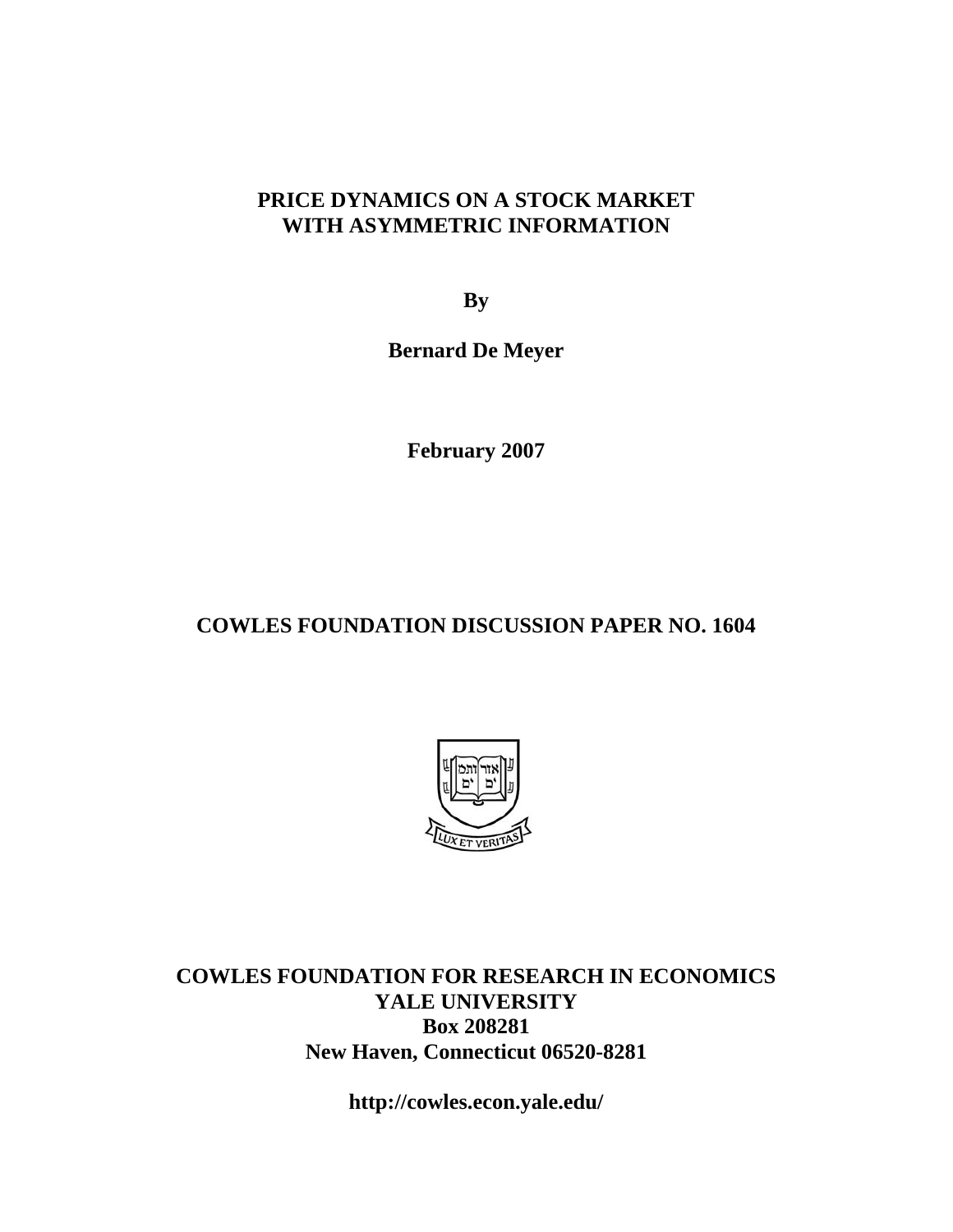## PRICE DYNAMICS ON A STOCK MARKET WITH ASYMMETRIC INFORMATION

BERNARD DE MEYER

Abstract. The appearance of a Brownian term in the price dynamics on a stock market was interpreted in [De Meyer, Moussa-Saley (2003)] as a consequence of the informational asymmetries between agents. To take benefit of their private information without revealing it to fast, the informed agents have to introduce a noise on their actions, and all these noises introduced in the day after day transactions for strategic reasons will aggregate in a Brownian Motion. We prove in the present paper that this kind of argument leads not only to the appearance of the Brownian motion, but it also narrows the class of the price dynamics: the price process will be, as defined in this paper, a continuous martingale of maximal variation. This class of dynamics contains in particular Black and Scholes' as well as Bachelier's dynamics. The main result in this paper is that this class is quite universal and independent of a particular model: the informed agent can choose the speed of revelation of his private information. He determines in this way the posterior martingale  $L$ , where  $L_q$  is the expected value of an asset at stage q given the information of the uninformed agents. The payoff of the informed agent at stage  $q$  can typically be expressed as a 1-homogeneous function M of  $L_{q+1} - L_q$ . In a game with n stages, the informed agent will therefore chose the martingale  $L^n$ that maximizes the M-variation. Under a mere continuity hypothesis on  $M$ , we prove in this paper that  $L^n$  will converge to a continuous martingale of maximal variation. This limit is independent of M.

JEL Classification Numbers: G14, C72, C73, D44.

## 1. INTRODUCTION

Brownian motion is omnipresent in finance analysis. Its appearance in the price dynamic is often explained exogenously. Bachelier was the first to use a Brownian motion to model the price evolution even before its precise definition by Einstein and Wiener. The first sentence in his thesis [Bachelier (1900)] illustrates quite well this kind of explanation: "The influences that determines the price variations on the stock market are uncountable, past, present or even future expected events, having often nothing to do with the stock market have repercussion on the prices."

Aside this exogenous explanation, there could also be a strategic reason for its appearance: Institutionals have clearly a better access to information on the market than other agents: they are better skilled to analyze the flow of information and in some cases they are even part of the board of directors of the firms whom they are trading the shares. So, institutionals are better informed and this informational advantage is known publicly. As a consequence, each of their moves on the markets is analyzed by the other agents to extract its informational content. If informed agents act naively, taking moves that depend deterministically on their information, they will completely reveal their information to the other agents, and doing so, they

 $<sup>0</sup>$  The main ideas of this paper were developed during my stay at the Cowles Foundation for</sup> research in Economics at Yale university. I am very thankfull to all the members of the Cowles foundation for their hospitality. I would like to thank John Geanakoplos and Pradeep Dubey for fruitful discussions.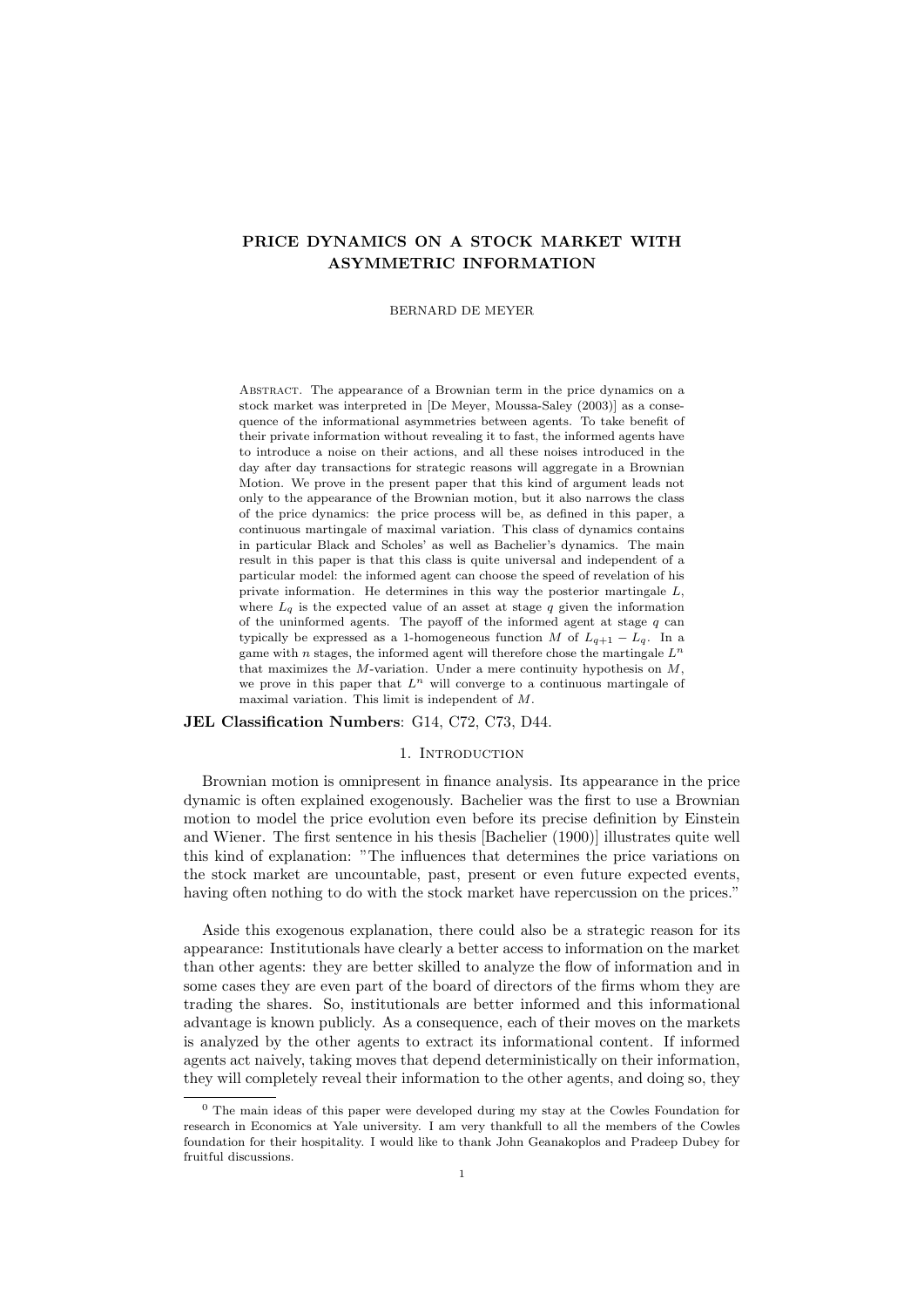will lose their strategic advantage for the future. The only way to take benefit of the information without revealing it to fast is to introduce a noise on their moves: this comes to select random moves with lotteries that depend on their information. The main idea in [De Meyer, Moussa-Saley (2003)] is that the noises introduced by the informed agents in the day after day transactions will generate a Brownian motion. To illustrate this idea, [De Meyer, Moussa-Saley (2003)] analyzes the interactions between two asymmetrically informed market makers.

1.1. The game  $G_n(P)$ . The game considered there is as follows: Two market makers are trading a risky asset  $R$  against a numéraire  $N$ .

Asymmetry of information: At the beginning of the game, market maker 1, hereafter referred to as player  $1$  (P1), receives a private message M concerning the risky asset. The message  $M$  can be either a good news  $G$  or a bad news  $B$ . The a priori probability that  $M = G$  is P. Market maker 2 (P2) knows that player 1 got the message and and also knows  $P$ , but he does not observe  $M$ .

*Liquidation value:* The message  $M$  will be publicly revealed at a future date T, say at the next shareholder meeting. The price  $L$  of  $R$  at that date is called the liquidation value of  $R$ . It will depend on  $M$ . We considered in [De Meyer, Moussa-Saley (2003)] the case  $L(G) = 1$  and  $L(B) = 0$ . The liquidation value of  $N$  is independent of  $M$  and is fixed to be 1.

Trading mechanism: In the game  $G_n(P)$ , there are n trading periods before date T. As market makers, P1 and P2 have to post, at period  $q$   $(q = 1, \ldots, n)$ , a price  $p_{1,q}^n$  and  $p_{2,q}^n$ . We suppose that at each period, the choice of  $p_{1,q}^n$  and  $p_{2,q}^n$  is made simultaneously and independently by the players based on their prior observations and their private information. It is then publicly announced.

Since market regulations stipulates explicitly that the bid ask spread by market makers has to be small, we toke it to be 0 and, therefore, only one price per market maker has to be considered.

The price  $p$  posted by a market maker is a commitment to sell or buy a limited amount –say one share– of R in counterpart of p units of N. On the markets, if a trader wants to trade more than this limited amount, it will be at negotiated price. We do not allow for such out of the counter transactions in our model.

Clearly, if  $p_{1,q}^n \neq p_{2,q}^n$ , a trader will see a possibility of arbitrage, and he will buy at the lowest price the maximal number –one– of shares  $R$  to sell it immediately at the highest price. To simplify the analysis– this will lead to a zero sum game—, instead of considering two different transactions with an external trader, we considered only one transaction between the market makers: if  $p_{1,q}^n \neq p_{2,q}^n$ , one unit of R goes from the lowest pricing market maker to the highest pricing one in counterpart of a common price in Numéraire that was fixed in our initial model to be the maximal price. (Other choices of the common price would have led to the same results).

So, let  $y_q^R$  and  $z_q^R$  denote the numbers of R shares in P1 and P2's portfolios after the q-th trading period, and similarly, let  $y_q^N$  and  $z_q^N$  denote the numbers of N shares. Then the above described trading mechanism can be summarized by the following formulas, where  $y_q := (y_q^R, y_q^N)$  and  $z_q := (z_q^R, z_q^N)$  are the players' portfolios:

$$
y_q = y_{q-1} + t(p_{1,q}^n, p_{2,q}^n)
$$
 and  $z_q = z_{q-1} - t(p_{1,q}^n, p_{2,q}^n)$ 

with

$$
t(p_1, p_2) := 1\!\!1_{p_1 > p_2}(1, -p_1) + 1\!\!1_{p_2 > p_1}(-1, p_2)
$$

We assume in this model that the initial endowments  $y_0$  and  $z_0$  are large enough so as to avoid situations where one player ran out of  $R$  or of  $N$ . The constraints  $y_q \geq 0$  and  $z_q \geq 0$  are therefore not binding and are ignored in the model.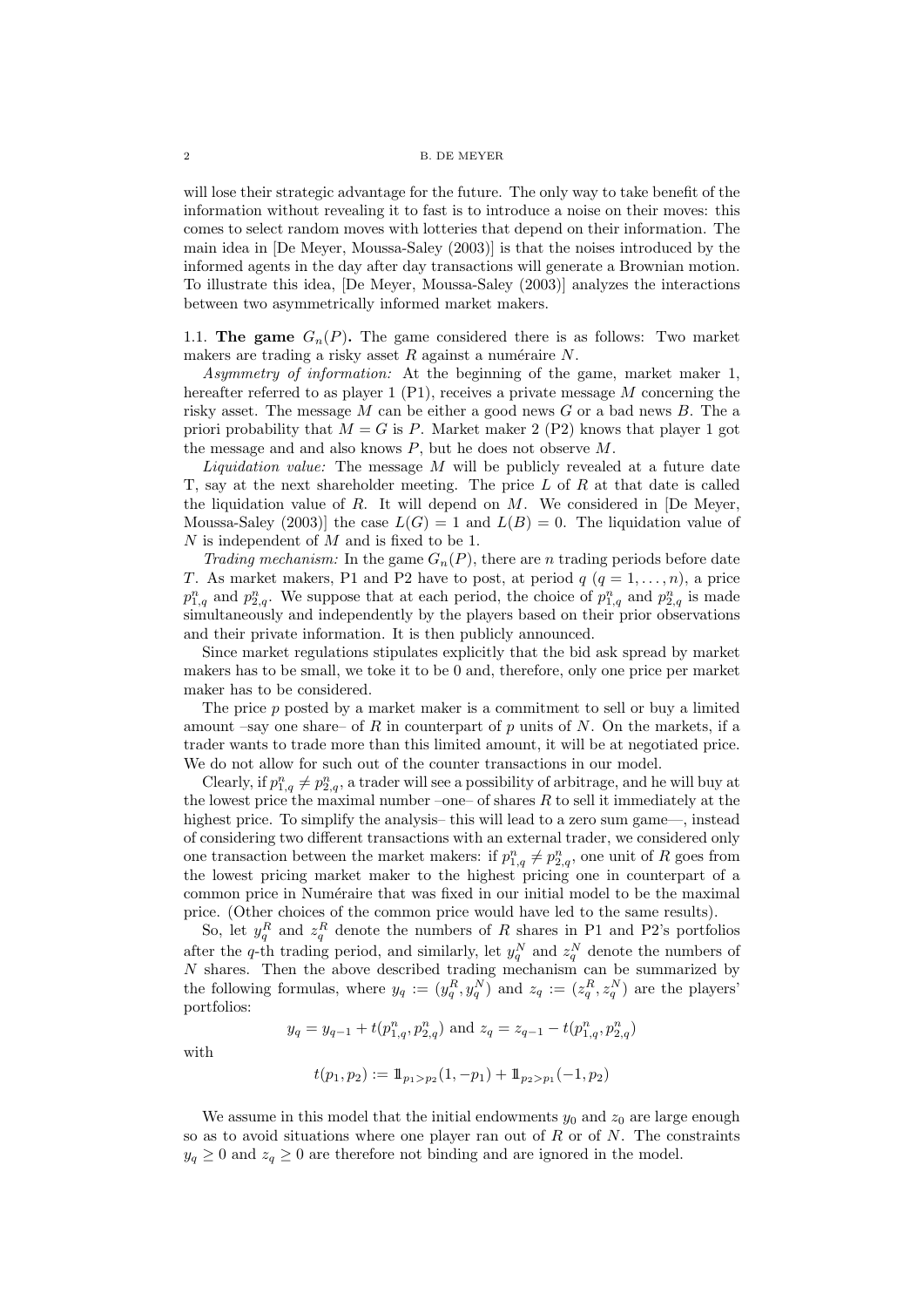Players' utility: The players are supposed to be risk neutral, and they aim to maximize the expected liquidation value of their final portfolio. So P1's utility is:  $E[y_n^R L(M) + y_n^N]$  and P2's is  $E[z_n^R L(M) + z_n^N]$ . Since  $y_0$  and  $z_0$  are initially fixed, the liquidation values of the initial portfolios are constants that can be subtracted from player's utilities without affecting their behavior in the game. This turns out to be equivalent to assume  $y_0 = z_0 = (0, 0)$ , allowing for negative entries in the portfolios. With that hypothesis, we get clearly  $y_n = -z_n$  and the game  $G_n(P)$  is then a zero sum game.

This conclude the depiction of  $G_n(P)$ . In [De Meyer, Moussa-Saley (2003)],  $G_n(P)$  is proved to have a value  $V_n(P)$  and a full description of optimal behavior strategies is given. The main result there concerns the asymptotic of the price dynamic at equilibrium as n goes to  $\infty$ . More precisely, let  $\Pi^n$  be the continuous time representation of the process  $p_{1,q}^n$ , that is for  $t \in [0,1]$ :  $\Pi_t^n := p_{1,\lceil nt \rceil}^n$ , where  $p_{1,0}^n := P$  and  $[[a]]$  is the greatest integer less or equal to a. Then, if the players are using their optimal strategies,  $\Pi^n$  converges in finite dimensional distribution to a process  $\Pi$  (i.e. for all finite set  $J \subset [0,1]$ , the random vectors  $(\Pi_t^n)_{t \in J}$  converges in distribution to  $(\Pi_t)_{t\in J}$ ). Furthermore,  $\Pi$  is fully described there: it is a martingale on a Brownian filtration referred to hereafter as the continuous martingale of maximal variation corresponding to the distribution  $\mu$  of the liquidation value L  $(L = 1$  with probability P and 0 with probability  $1 - P$ ).

So, the unique exogenous random event in  $G_n(P)$  is the toss of a (biased) coin to select the message. To play optimally, the players have then to introduce mixed moves and all these random moves generate in the limit a Brownian motion, which appears therefore for strategic reasons in the price dynamic.

1.2. The game  $G_n(\mu)$  and the continuous martingales of maximal variation. The model has been generalized in [De Meyer, Moussa-Saley (2002)] to a more general type of messages. Since clearly the important part of the message M is the corresponding liquidation value  $L(M)$ , we can identify the message with  $L(M)$ . This leads us to analyze the following game  $G_n(\mu)$ :

Let  $\Delta$  be the set of probability distributions on  $(\mathbb{R}, \mathcal{B}_{\mathbb{R}})$ , where  $B_{\mathbb{R}}$  is the Borel tribe on R. In the sequel, if  $\mu \in \Delta$ , we will use the notation  $L \sim \mu$  to indicate that the random variable L is  $\mu$  distributed. We also write  $\|\mu\|_{L^p}$  for  $\|X\|_{L^p}$  where  $X \sim \mu$ , and we set  $\Delta^p := \{ \mu \in \Delta : ||\mu||_{L^p} < \infty \}$  and  $\Delta^{1^+} := \cup_{p>1} \Delta^p$ .

For  $\mu \in \Delta^1$ ,  $G_n(\mu)$  is the game where a lottery selects initially  $L \sim \mu$ . P1 is then privately informed of  $L$  but P2 gets no information: he only knows  $\mu$ . The game follows then exactly as in  $G_n(P)$ .

In [De Meyer, Moussa-Saley (2002)], we can prove that, for  $\mu \in \Delta^1$ , the game  $G_n(\mu)$  has a value  $V_n(\mu)$  and we also characterize the optimal strategies of both players.

To describe the asymptotic of  $\Pi^n$ , we need to introduce the following notations: Let Z be a gaussian random variable:  $Z \sim \mathcal{N}(0, 1)$ . For  $\mu \in \Delta$ , as it is well known there is a unique right continuous increasing function  $f_\mu$  such that  $f_\mu(Z) \sim \mu$ . Namely  $f_{\mu}(x) = F_{\mu}^{-1}(F_{\mathcal{N}}(x))$ , where  $F_{\mathcal{N}}$  and  $F_{\mu}$  are the cumulative distribution functions of  $\mathcal{N}(0,1)$  and  $\mu$  and where  $F_{\mu}^{-1}(y) := \inf\{s : F_{\mu}(s) > y\}.$ 

Let  $B$  be a standard one dimensional Brownian motion on a filtered probability space  $(\Omega, \mathcal{A}, P, (\mathcal{G}_t)_{t \geq 0})$ . If  $\mu \in {\Delta^1}^+$ , the martingale  $\Pi_t^{\mu} := E[f_{\mu}(B_1)|\mathcal{G}_t]$  will be referred to as the continuous martingales of maximal variation of final distribution  $\mu$ . This terminology will be justified in section 3.8.

The main result in [De Meyer, Moussa-Saley (2002)] is that, at equilibrium in  $G_n(\mu)$ ,  $\Pi^n$  converges in finite dimensional distribution to  $\Pi^{\mu}$ , as  $n \to \infty$ .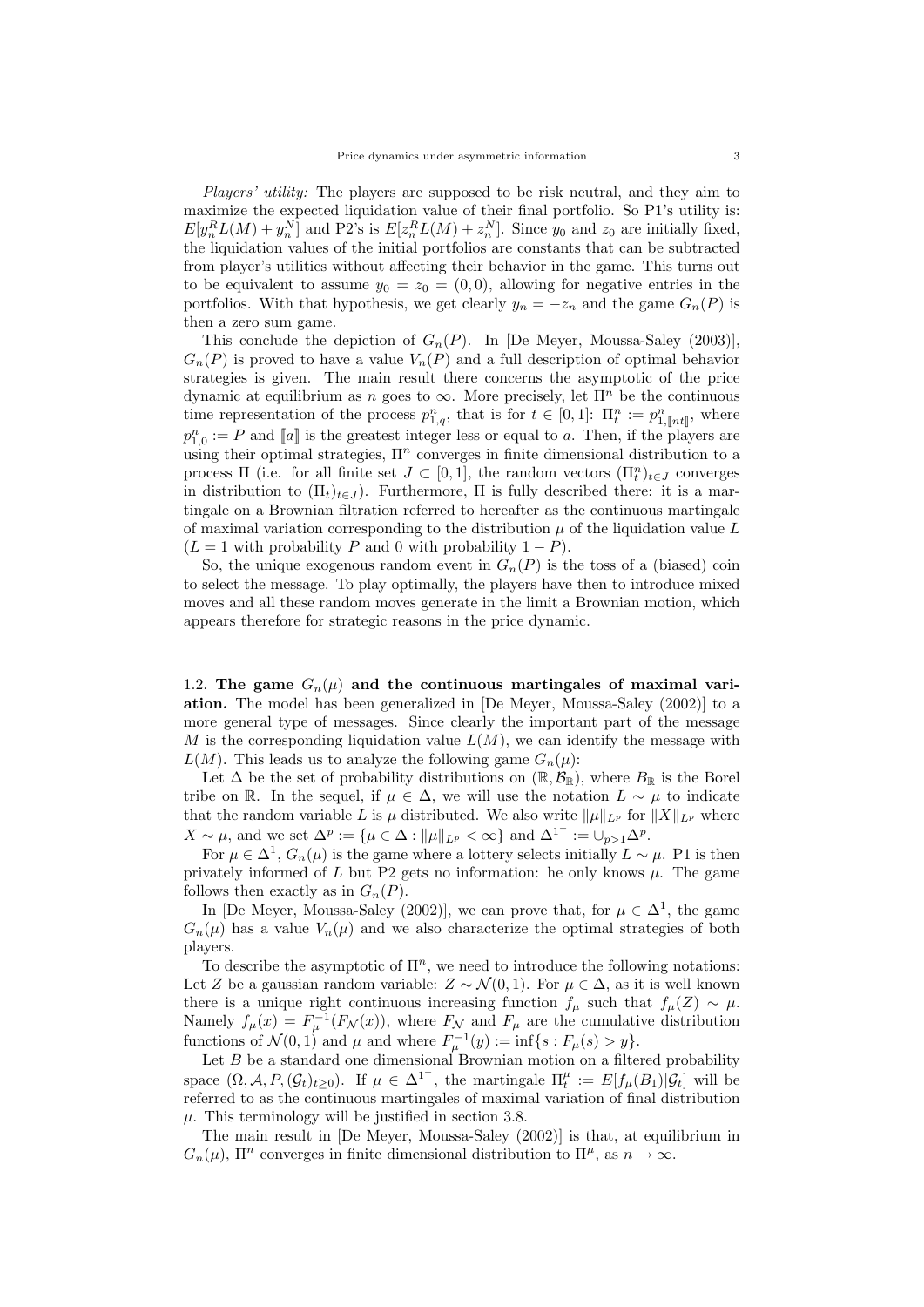So given the distribution  $\mu$ , we have the explicit asymptotic distribution of the price dynamic. Observe that since B is Markovian,  $\Pi_t^{\mu}$  is a function  $g(B_t, t)$ . Since  $f_{\mu}$  is increasing,  $g(x, t)$  is increasing in x, even strictly increasing for  $t < 1$  whenever  $f_{\mu}$  is not a constant. Finally,  $\Pi^{\mu}$  is a martingale, and therefore g must satisfy the heat equation and with Itô's formula, we get  $d\Pi_t^{\mu} = h(B_t, t)dB_t$ , where  $h(x, t) :=$  $\frac{\partial}{\partial x}g(x,t)$ . In turn, since g is strictly increasing in x,  $B_t$  is an increasing function of  $\Pi_t^{\mu}$ , and  $h(B_t, t)$  is then a function a of  $(\Pi_t^{\mu}, t)$ . We get in this way a diffusion equation for  $\Pi^{\mu}$ :  $d\Pi^{\mu}_t = a(\Pi^{\mu}_t, t)dB_t$ 

So, the above theory not only justifies the appearance of the Brownian motion in the price dynamics, but it also stipulates a class of dynamics.

My conviction is that this class of dynamics contains the right models for the price evolution on the stock market.

Are there statistical evidences to sustain such an assertion? Well, indirectly, since when  $\mu$  is a log normal distribution, the corresponding process  $\Pi^{\mu}$  follows then the Black and Scholes dynamic, which is currently one of the most used dynamic in finance for price modeling. Bachelier's dynamic is also included in this class as the particular case corresponding to a normal distribution  $\mu$ .

Aside this statistical argument, there is also theoretical justifications for this class of dynamics. The appearance of continuous martingales of maximal variation in  $G_n(\mu)$  is not accidental, due to some particular details in  $G_n(\mu)$ . As I aim to prove in this paper, this appearance is on the contrary quite universal and independent of the model.

1.3. The game  $\Gamma_n(\mu)$ . To support this assertion, we analyze in this paper a generalized game  $G_n(\mu)$ , referred to as  $\Gamma_n(\mu)$ , where two asymmetrically informed agents, not necessarily market makers, are trading  $R$  against  $N$  using an abstract trading device T.

An abstract trading mechanism  $T$  is simply a game characterized by two action sets endowed with a  $\sigma$ -algebra  $(I, \mathcal{I})$  and  $(J, \mathcal{J})$ , (we will assume that finite sets in I or J are measurable) and by an outcome function

$$
T: I \times J \to \mathbb{R}^2 : (i, j) \to T(i, j) := (A_{ij}, B_{ij}),
$$

which is measurable from  $(\mathcal{I} \times \mathcal{J})$  to the Borelean tribe of  $\mathbb{R}^2$ . If the players play  $(i, j)$ ,  $A_{ij}$  and  $B_{ij}$  represent the respective numbers of R and N shares P1 receives from P2. ( Typically one is positive an the other negative).

So, in the generalized  $\Gamma_n(\mu)$ , at trading period  $q$  ( $q = 1, \ldots, n$ ), the players select an action pair  $(i_q, j_q)$  independently of each others, based on their prior observations and private information. Actions are then made public and the portfolios are then incremented:  $y_q = y_{q-1} + T(i_q, j_q)$  and  $z_q = z_{q-1} - T(i_q, j_q)$ . T could clearly represent any bargaining mechanism or auction procedure, actions being then strategies in these mechanisms.

A particular example is the bid ask version of our previous game: At each period both market makers post a bid  $b_q$  and an ask  $a_q$ , with  $b_q \le a_q \le b_q(1+\epsilon)$ , where the second constraint represent the limit on the spread imposed by the market regulator. In this case,  $i_q = (b_{1,q}, a_{1,q})$ ,  $j_q = (b_{2,q}, a_{2,q})$ , and

$$
A_{i_q,j_q} = 1\!\!1_{b_{1,q} > a_{2,q}} - 1\!\!1_{b_{2,q} > a_{1,q}}
$$
 and 
$$
B_{i_q,j_q} = 1\!\!1_{b_{2,q} > a_{1,q}} b_{2,q} - 1\!\!1_{b_{1,q} > a_{2,q}} b_{1,q}.
$$

In the generalized game  $\Gamma_n(\mu)$ , players are not posting prices any more, so what is the price process in this case? One possible definition of the price of  $R$  at period q could be  $-\frac{B_{i_q,j_q}}{4}$  $\frac{B_i q_i, q_i}{A_{i_q, j_q}}$ , but this definition would lead to technical problems in case  $A_{i_q,j_q} = 0$ . Another possibility, adopted in this paper, is to define the price  $L_q$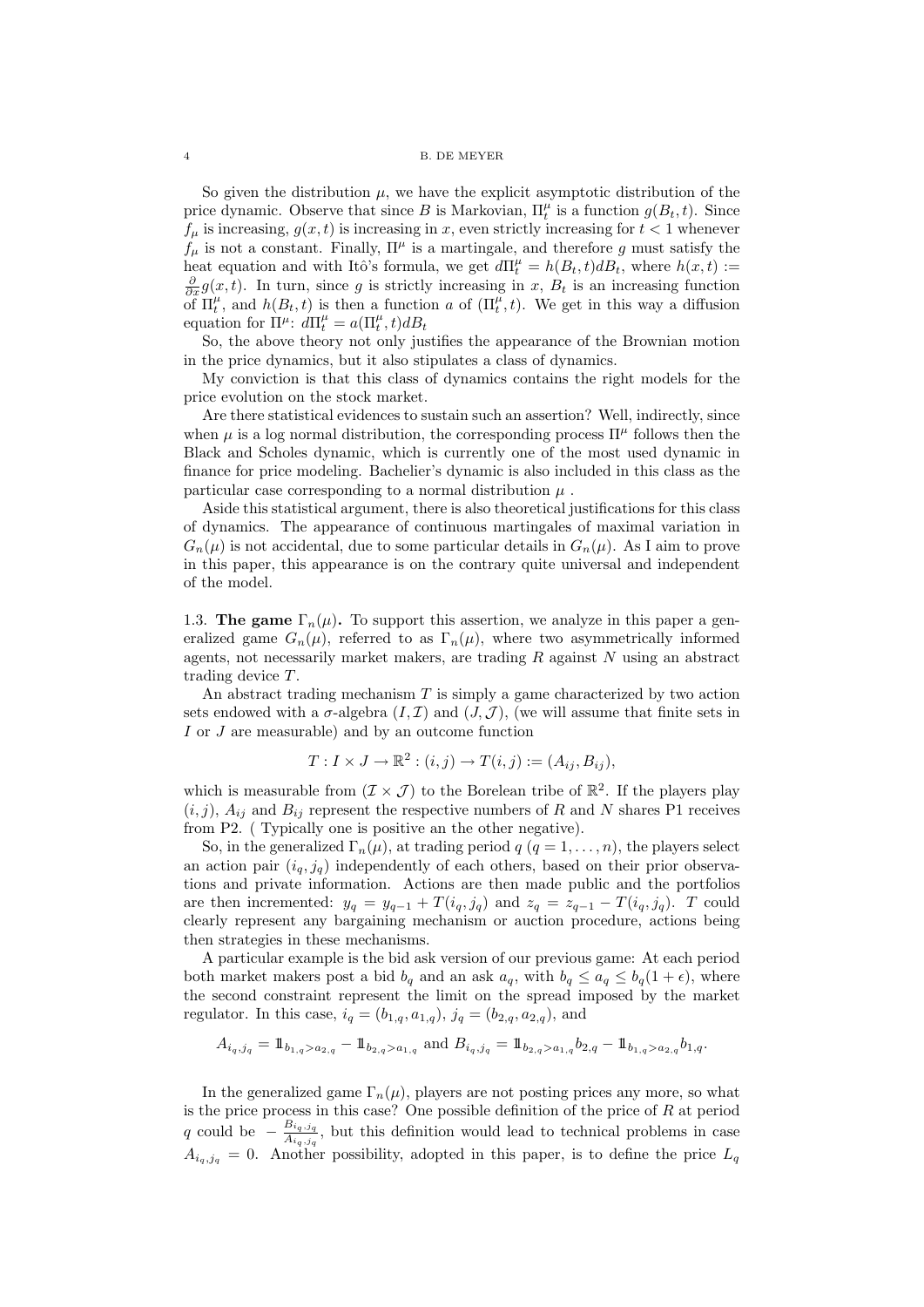as the price at which P2 would agree to trade with another uninformed player:  $L_q = E[L|i_1, \ldots i_q, j_1, \ldots, j_q].$ 

We prove in theorem 1 that under very general and natural hypotheses on  $T$ , the continuous version  $\Pi_t^n := L_{\llbracket nt \rrbracket}$  of the price process  $L_q$  at equilibrium in  $\Gamma_n(\mu)$ converges in finite distribution to  $\Pi^{\mu}$ . So the asymptotic distribution of the price process is basically independent of the exchange mechanism.

1.4. A sketch of the proof. The proof of this result presented here relies on ingredients that could also appear in many other financial models of incomplete information, even non zero sum games, and this let me hope that the appearance of continuous martingales of maximal variation is not limited to the zero sum games analyzed in this paper.

The first ingredient of the proof is that in an  $n$ -period game, the informed player may decide to link or not his actions at stage q with his private information. He controls in this way the martingale  $L^n := (L_q^n)_{q=0,\ldots n+1}$ , with  $L_{n+1}^n := L$ , and where  $L_q^n$  is the expected value of L given the public information  $\mathcal{F}_q$  after stage q. The martingale  $L^n$  belongs thus to  $\mathcal{M}_n(\mu)$ : the set of martingales of length  $n+1$ with  $\mu$ -distributed final value. We can then see the maximization problem P1 faces as a two stage problem: He first chooses a martingale  $L^n \in \mathcal{M}_n(\mu)$  and he then picks his action  $i_q$  at stage q as a function of  $(L_k^n)_{k \leq q}$ .

The second ingredient is that when replying to such a strategy of player 1, the uninformed player is assumed to know the strategy to which he replies. So, to compute the max min of the game, we may assume that, when playing stage  $q$ , player 2 has observed  $L_k^n$  for  $k < q$ . Therefore, when choosing  $i_q(L_1^n, \ldots, L_q^n)$ , player 1 has not to care about the information his action will reveal, since in any case, player 2 will observe  $L_q^n$  before playing the  $q + 1$ -stage. Player 1 will thus picks the action  $i_q(L_1^n,\ldots,L_q^n)$  that maximizes his stage payoff:  $A_{i_q,j_q}L_q^n + B_{i_q,j_q}$ . If  $[L_q^n | L_1^n, \ldots, L_{q-1}^n]$  denotes the conditional law of  $L_q^n$  given  $L_1^n, \ldots, L_{q-1}^n$ , the game he is facing at the q-th stage is thus  $\Gamma_1([L_q^n | L_1^n, \ldots, L_{q-1}^n])$ , and the best he can do is to play optimally in this game, obtaining  $V_1([L_q^n | L_1^{\hat{n}}, \ldots, L_{q-1}^n]).$ 

As proved in section 2.3, the optimal martingale  $L^n$  is thus the one in  $\mathcal{M}_n(\mu)$ that maximizes

$$
E[\sum_{q=1}^{n}V_1([L_q^n|L_1^n,\ldots,L_{q-1}^n])].
$$

The conditions on the trading mechanism  $T$  are presented in the next section. One of them referred to as Invariance with respect to the risk-less part of the risky asset implies in particular that for all constant  $\beta$ , for all random variable L,  $V_1([L+\beta])$  $V_1([L])$ , where [L] denotes the law of L. This indicates that the optimal martingale  $L^n$  will also maximize  $\mathcal{V}_n^{V_1}(L^n)$ , where, for a function  $M: \Delta \to \mathbb{R}, \mathcal{V}_n^M(L^n)$  is defined as

$$
\mathcal{V}_n^M(L^n) := E[\sum_{q=1}^n M([L_q^n - L_{q-1}^n | L_1^n, \dots, L_{q-1}^n])].
$$

The second part of the paper is devoted to the analysis of the martingales  $L^n$ maximizing  $\mathcal{V}_n^M(L^n)$ . We prove in theorem 9 that under a continuity and a homogeneity condition on  $M$ , any sequence of maximizing martingales  $L^n$  converge to the continuous martingale of maximal variation corresponding to  $\mu$ . This limit is thus independent of M. This result relies on a central limit theorem.

The hypothesis on the trading mechanism called invariance with respect to the Numéraire scale indicates that  $V_1$  fulfills the required homogeneity property and theorem 9 can thus be applied to prove our results on  $\Gamma_n(\mu)$ .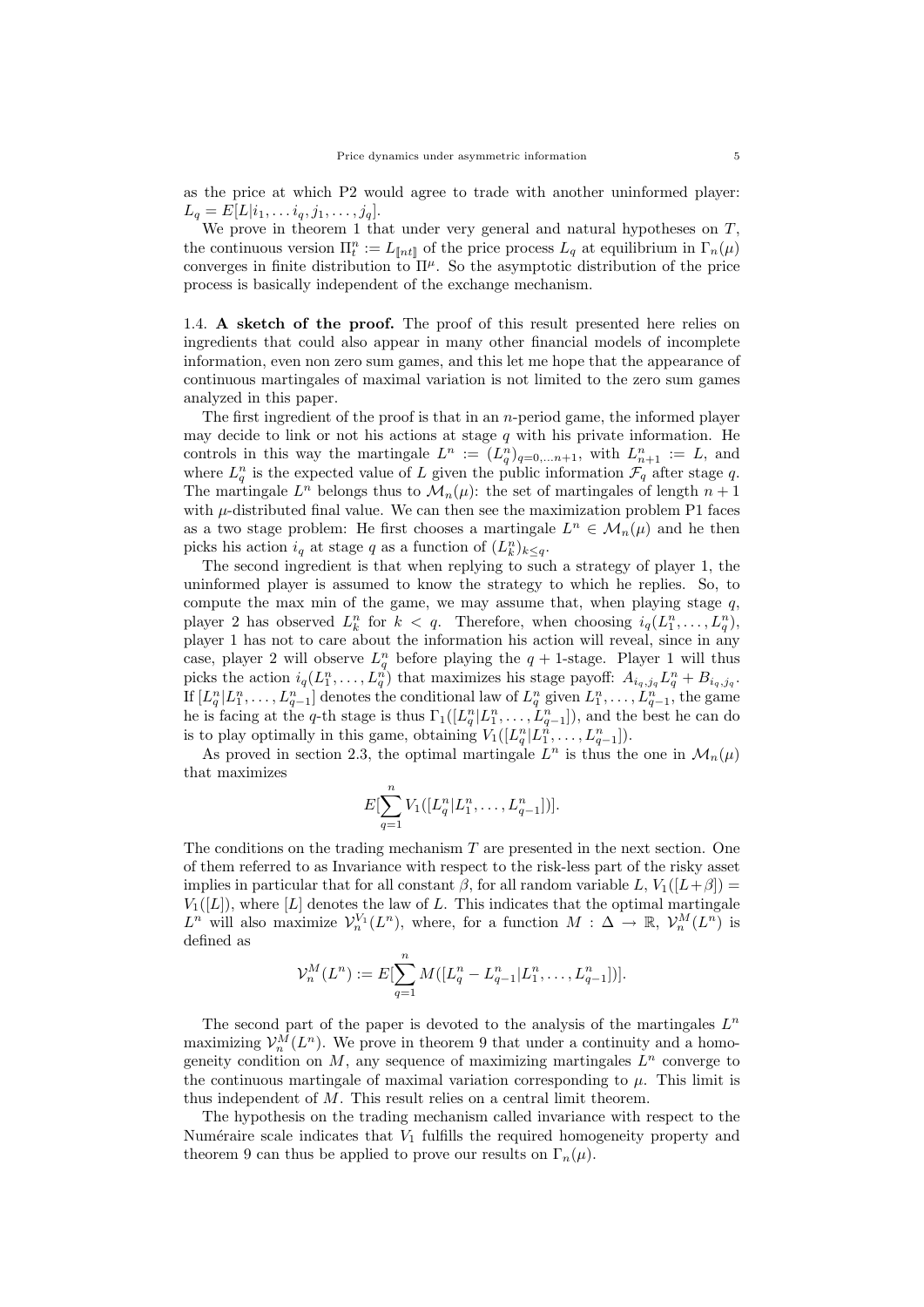#### $6\hskip 4.5cm$  B. DE MEYER

## 2. THE MAIN RESULT ON  $\Gamma_n(\mu)$

2.1. Strategies  $\Gamma_n(\mu)$ . Let us first start by defining strategies in  $\Gamma_n(\mu)$ . A mixed strategy for P2 in  $\Gamma_1(\mu)$  is a probability distribution  $\tau$  on  $(J, \mathcal{J})$ . However, since  $A_{ij}$  and  $B_{ij}$  are a priori unbounded, we have to restrict a little bit this definition. Let  $\Delta(J)$  be the set of probability distributions  $\tau$  on  $(J, \mathcal{J})$  such that,

$$
\forall i \in I : \int_J |A_{ij}| d\tau(j) < \infty \text{ and } \int_J |B_{ij}| d\tau(j) < \infty.
$$

For  $\tau \in \Delta(J)$ , we set:  $A_{i\tau} := \int_J A_{ij} d\tau(j)$  and  $B_{i\tau} := \int_J B_{ij} d\tau(j)$ . In the same way, we define  $\Delta(I)$  and, for  $\sigma \in \Delta(I)$ ,  $A_{\sigma,i}$  and  $B_{\sigma,i}$ .

A strategy  $\tau$  in  $\Gamma_n(\mu)$  is a sequence  $(\tau_1, \ldots, \tau_n)$  of  $\Delta(J)$ -valued transition probabilities  $\tau_q: (H_{q-1}, \mathcal{H}_{q-1}) \to (J, \mathcal{J})$ , where  $(H_q, \mathcal{H}_q) := ((I \times J)^q, (\mathcal{I} \times \mathcal{J})^q)$ . In other words:  $\forall h_{q-1} \in H_{q-1}, \tau_q(h_{q-1}) \in \Delta(J)$  and  $\forall A \in \mathcal{J}$ : the map  $h_{q-1} \to \tau_q(h_{q-1})[A]$ is  $\mathcal{H}_{q-1}$ -measurable.

In the same way, a strategy  $\sigma$  in  $\Gamma_n(\mu)$  is a sequence  $(\sigma_1, \ldots, \sigma_n)$  of  $\Delta(I)$ -valued transition probabilities  $\sigma_q : (\mathbb{R} \times H_{q-1}, \mathcal{B}_{\mathbb{R}} \times \mathcal{H}_{q-1}) \to (I, \mathcal{I})$ .  $\mathcal{S}_n$  will denote hereafter the set of P1's strategies.

With Tulcea theorem, a triplet  $(\mu, \sigma, \tau)$  will induce a unique probability  $\pi_{(\mu, \sigma, \tau)}$ on  $(\mathbb{R} \times H_n)$ .

Still the payoff function could be undefined in general for integrability reasons and we have to restrict our notion of strategy. The intergrability problem can be illustrated as follows: suppose that  $\tau_2$  is just a function of  $j_1$  so that  $B_{i_2 \tau_2(j_1)}$ , is a finite function of  $j_1$ , but it could fail to be integrable with respect to  $\tau_1$ .

This leads us to the definition of admissible strategy: A strategy  $\tau$  is said admissible if for every history  $h^1 \in I^n$ , the probability  $\pi^2_{(h^1, \tau)}$  induced on  $J^n$  by  $(h^1, \tau)$ is such that for all q, the random variables  $|A_{i_q,j_q}|$  and  $|B_{i_q,j_q}|$  have finite expectation with respect to  $\pi^2_{(h^1,\tau)}$ .  $\mathcal{T}_n^{adm}$  will denote the set of P2's admissible strategies. Observe that  $\pi^2_{(h^1,\tau)}$  is just the conditional probability  $\pi_{(\mu,\sigma,\tau)}$  on  $J^n$  given  $h^1$ .

So,  $\mathcal{A}^n(h^1, \tau) := E_{\pi^2_{(h^1, \tau)}}[\sum_{q=1}^n A_{i_q, j_q}]$  and  $\mathcal{B}^n(h^1, \tau) := E_{\pi^2_{(h^1, \tau)}}[\sum_{q=1}^n B_{i_q, j_q}]$  are the expected R and N quantities in  $y_n$  given that player 1 played  $h^1$ . These are finite measurable functions of  $h^1$ .

Let us now write formally the payoff in  $\Gamma_n(\mu)$ . Notice that  $y_n$  is independent on L conditionally to  $h<sup>1</sup>$ , since P2's moves depend on  $h<sup>1</sup>$  but not on L. Therefore, with expectations taken with respect to  $\pi_{(\mu,\sigma,\tau)}$ , and assuming the integrability of  $Ly_n^R + y_n^N$ , we could write:

(1) 
$$
E[Ly_n^R + y_n^N] = E[E[Ly_n^R|h^1]] + E[E[y_n^N|h^1]]
$$

$$
= E[E[L|h^1] \cdot E[y_n^R|h^1]] + E[\mathcal{B}^n(h^1, \tau)]
$$

$$
= E[L\mathcal{A}^n(h^1, \tau) + \mathcal{B}^n(h^1, \tau)]
$$

Observing the last formula, the best player 1 can do to reply to  $\tau$  is to play a history  $h^1(L)$  depending on L, that solves the problem:

(2) 
$$
\phi_{\tau}^{n}(L) := \sup_{h^{1}} L\mathcal{A}^{n}(h^{1}, \tau) + \mathcal{B}^{n}(h^{1}, \tau)
$$

Optimal solution could fail to exist, but measurable  $\epsilon$ -solution exist. Therefore a strategy  $\tau$  guarantees  $E_{\mu}[\phi_{\tau}^n(L)]$  to P2. As supremum of a family of affine functions of L,  $\phi_\tau^n(L)$  is a convex l.s.c. function from  $\mathbb R$  to  $\mathbb R\cup\{\infty\}$  and is therefore measurable. Since  $\mu \in \Delta^1$ , we also have:  $E_{\mu}[\phi_{\tau}^n(L)] > -\infty$ .

Notice that there could be integrability problems in equation (1) in general and it could be the case that  $E[Ly_n^R + y_n^N]$  is undetermined (meaning that both the positive and the negative part of  $Ly_n^R + y_n^N$  have infinite expectation) although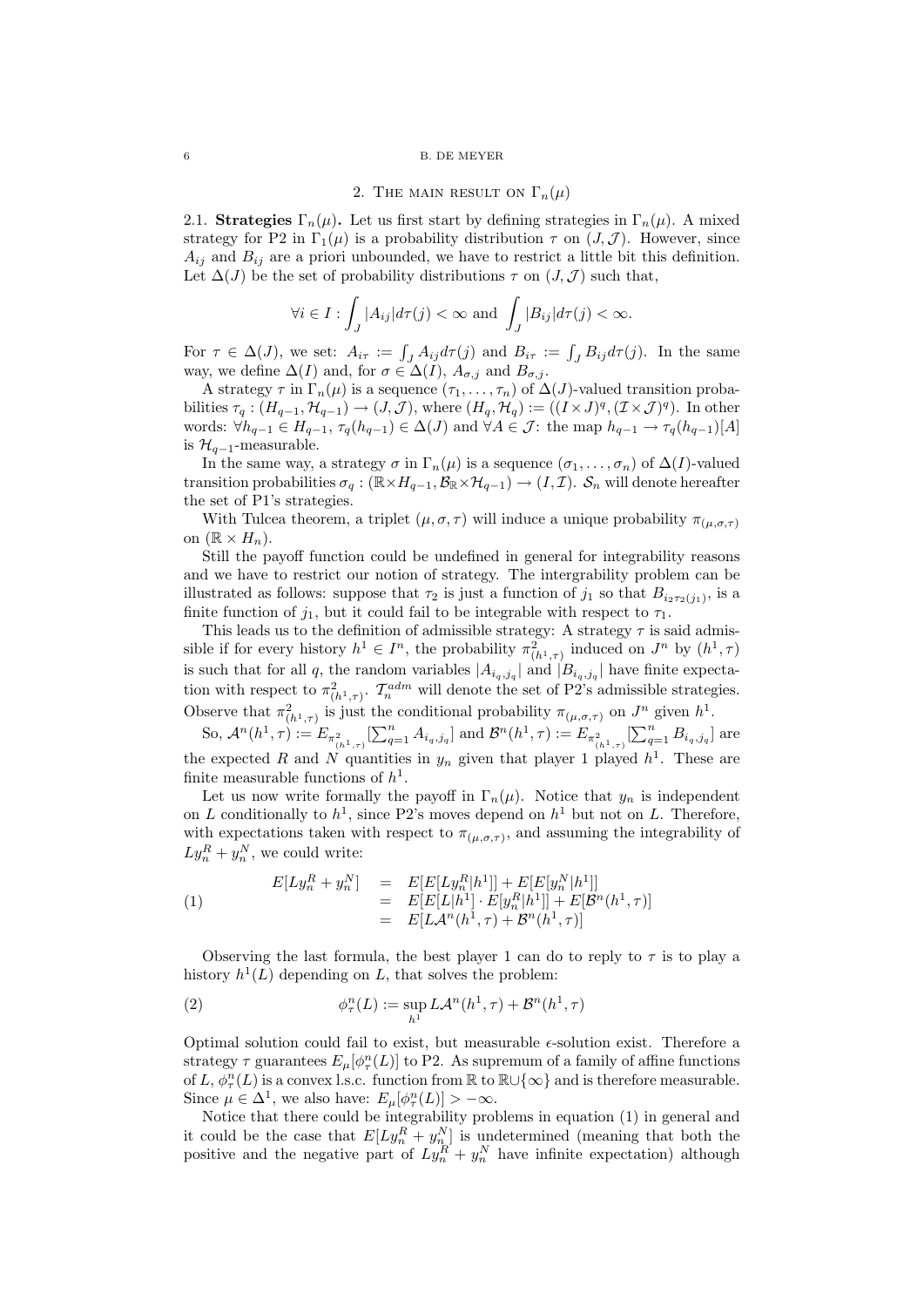$E[L\mathcal{A}^n(h^1,\tau)+\mathcal{B}^n(h^1,\tau)]$  is finite. This remark leads us to define the payoff function in  $\Gamma_n(\mu)$  as  $g_n(\mu, \sigma, \tau) := E_{\pi_{(\mu, \sigma, \tau)}}[L\mathcal{A}^n(h^1, \tau) + \mathcal{B}^n(h^1, \tau)].$ 

This definition of the payoff could still be undetermined for some pairs of strategies. However, if  $E_{\mu}[\phi_{\tau}^n(L)] < \infty$ , then the payoff function  $g_n(\mu, \sigma, \tau)$  is possibly equal to  $-\infty$ , but there is never indeterminacy, whatever the strategy  $\sigma$  is.

The minimal amount player 2 can guarantee is  $\overline{V}_n(\mu) := \inf_{\tau \in \mathcal{T}_n} E_\mu[\phi_\tau^n(L)].$ 

A strategy  $\tau$  of player 2 is optimal in  $\Gamma_n(\mu)$  if  $\overline{V}_n(\mu) = E_\mu[\phi_\tau^n(L)].$ 

A strategy  $\sigma$  is admissible for player 1, if, for all admissible strategy  $\tau$ :

$$
E[\min(L\mathcal{A}^n(h^1,\tau)+\mathcal{B}^n(h^1,\tau),0)]>-\infty,
$$

which implies that  $g_n(\mu, \sigma, \tau)$  is well defined in  $\mathbb{R} \cup {\infty}$ . Let  $\mathcal{S}_n^{adm}$  be the set of admissible strategies for P1.

A strategy  $\sigma \in \mathcal{S}_n^{adm}$  guarantees  $\alpha$  to P1 if,  $\forall \tau \in \mathcal{T}_n^{adm}$ :  $g_n(\mu, \sigma, \tau) \geq \alpha$ . The maximum amount P1 can guarantee in  $\Gamma_n(\mu)$  is

$$
\underline{V}_n(\mu) := \sup_{\sigma \in \mathcal{S}_n^{adm}} \inf_{\tau \in \mathcal{T}_n^{adm}} g_n(\mu, \sigma, \tau).
$$

A strategy  $\sigma$  is optimal if it guarantees  $\underline{V}_n(\mu)$ .

It is always true that  $\underline{V}_n(\mu) \le \overline{V}_n(\mu)$ . When equality holds, the game  $\Gamma_n(\mu)$  is said to have a value  $V_n(\mu) := \underline{V}_n(\mu) = \overline{V}_n(\mu)$ .

If the game has a value, and if  $\sigma^*$  and  $\tau^*$  are optimal strategies, then  $(\sigma^*, \tau^*)$ is a Nash equilibrium of the game. Conversely, if  $(\sigma^*, \tau^*)$  is a Nash equilibrium of the game, then the game has a value and  $\sigma^*$  and  $\tau^*$  are optimal strategies.

2.2. The hypotheses on the trading mechanism. Let us first present the hypotheses we will make on the trading mechanism T. The abstract trading device  $T$  could clearly be used to trade other shares than  $R$  and  $N$ . The idea of the first hypothesis is simply that if  $T$  is used to trade  $R$  against the dollar, it will lead to the same transactions in value as if was used to trade  $R$  against the cent. This means that the same number of R shares would be exchanged in both cases, but the number of cents given in counterpart in the second case would be a hundred times the number of dollars given in the first case. Clearly, the players will not use the same actions when trading in dollars or in cents. Instead, there is a translation rule that maps the the actions in dollar to the actions in cents. This leads us to the following hypothesis:

**H1:** Invariance with respect with the numéraire scale.  $\forall \alpha > 0$ , there exist measurable one to one mappings  $\psi_1 : I \to I$  and  $\psi_2 : J \to J$  such that  $\forall i, j$ :

 $A_{\psi_1(i), \psi_2(j)} = A_{i,j}$  and  $B_{\psi_1(i), \psi_2(j)} = \alpha \cdot B_{i,j}$ .

In the original game  $G_n(\mu)$ , where the actions were prices  $p_1, p_2$ , the mappings  $\psi_1$  and  $\psi_2$  corresponding to  $\alpha$  would simply be defined by  $\psi_1(p) = \psi_2(p) = \alpha p$ .

The next hypothesis is also quite natural for the trading device  $T$ : consider a risky asset  $R'$  which consists of a basket of one share of the risky asset R and one bill of \$100. The hypothesis  $H2$  requires that trading  $R'$  against the dollar with T will lead to the same trade in value as trading  $R$  against the dollar: more precisely, we require that the number a of exchanged  $R'$  and R shares is the same in both cases, but the counterpart in dollar for  $R'$  is just the counterpart for R plus  $a \cdot $100$ . This leads us to the following hypothesis:

**H2:** Invariance with respect to the risk-less part of the risky asset.  $\forall \beta \in \mathbb{R}$ , there exist measurable one to one mappings  $\psi_1 : I \to I$  and  $\psi_2 : J \to J$  such that  $\forall i, j$ :

$$
A_{\psi_1(i),\psi_2(j)} = A_{i,j} \text{ and } B_{\psi_1(i),\psi_2(j)} = B_{i,j} + \beta \cdot A_{i,j}.
$$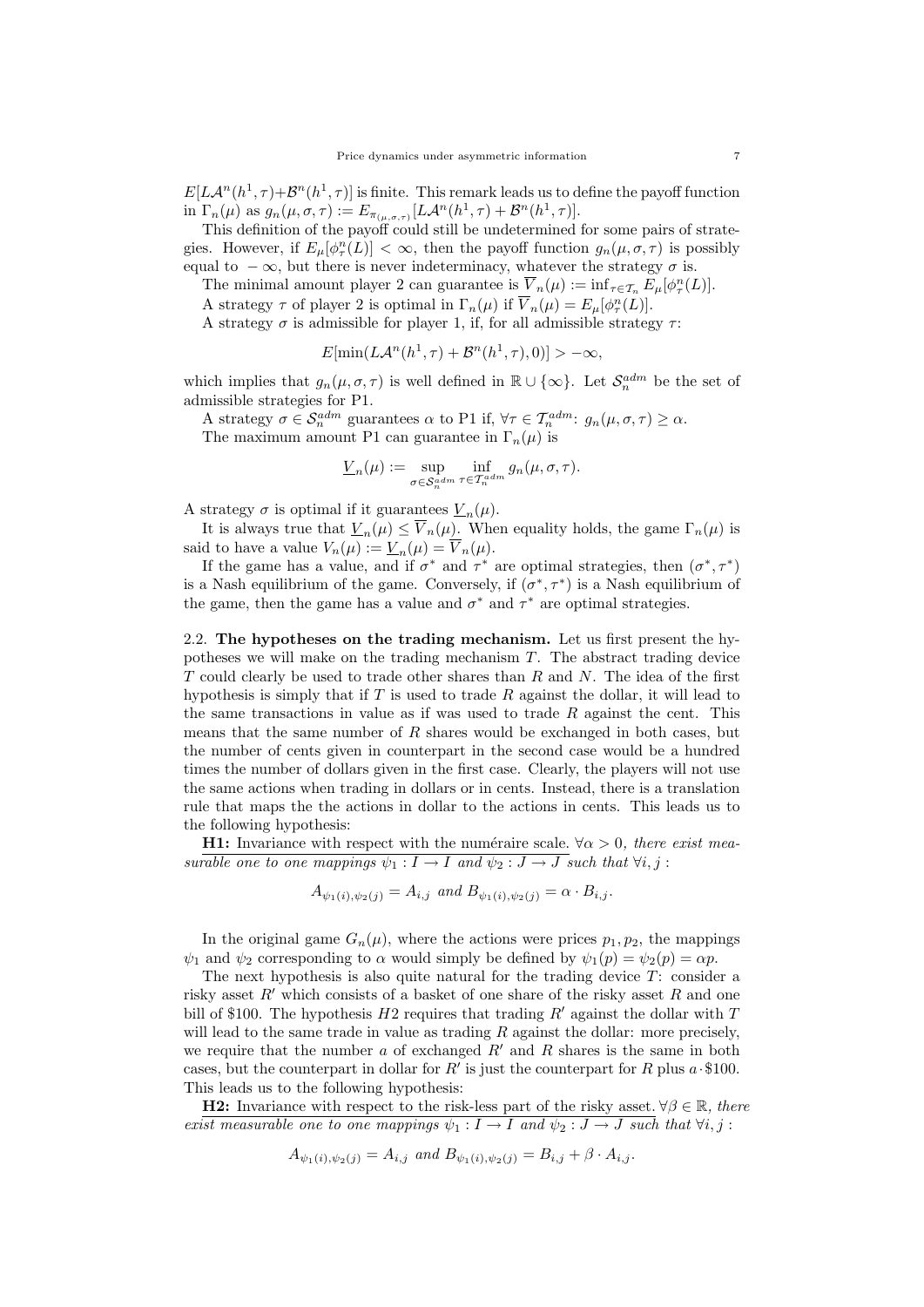In a trading mechanism based on prices such as in  $G_n(\mu)$ , the translation maps  $\psi_i$ consist of increasing prices by  $\beta$ . Clearly the bid ask version of  $G_n(\mu)$  also satisfies H1 and H2. We present in section 2.4 a canonical way to obtain trading mechanisms satisfying these hypotheses.

We will not deal in this paper with the technical question of existence of the value for  $\Gamma_n(p)$ , so that we just assume it in the next hypothesis.

**H3:** Existence of the value. For all  $\mu \in \Delta^1$ , for all n, the game  $\Gamma_n(\mu)$  has a value  $V_n(\mu)$  and both players have optimal strategies in this game.

The next hypothesis is that there exists a situation where player 1 can take benefit of his information. This hypothesis is not insignificant: it means in particular that P2 is not free to avoid trading with the more informed player 1.

**H4:** Positive value of information.  $\exists \mu \in \Delta^2 : V_1(\mu) > 0$ .

**H5:** Continuity of  $V_1$ . There exists  $p \in [1,2]$  and  $A \in \mathbb{R}$  such that, if X and Y are two random variables on the same probability space with respective distributions  $\mu$  and  $\nu$ , then  $|V_1(\mu) - V_1(\nu)| \le A ||X - Y||_{L^p}$ .

This last hypothesis will be in particular satisfied with  $p = 1$  if  $\forall i, j : |A_{i,j}| \leq A$ .

We are now ready to state our main theorem concerning  $\Gamma_n$ :

**Theorem 1.** Under H1, H2, H3, H4, H5, and for a fixed  $\mu$  in  $\Delta^2$ , consider a sequence  $(\sigma_n, \tau_n)$ , where  $\forall n, (\sigma_n, \tau_n)$  is an equilibrium in  $\Gamma_n(\mu)$ , and let  $L^n$  be the price process in this game, defined as  $L_q^n := E_{\pi(\mu,\sigma_n,\tau_n)}[L|_{i_1},\ldots,i_q,j_1,\ldots,j_q].$ Then the continuous time representation  $\prod^n f^n$  defined as  $\prod^n_t := L^n_{[nt]}$  converges in finite dimensional distribution to the continuous martingale of maximal variation  $\Pi^{\mu}$ .

This theorem will be proved in the next sections. As a remark, let us observe that the game  $G_n(P)$  where players have to post prices in a discrete grid fails to fulfill H1 since the size of the grid is fixed and independent of the scale of numéraire. This game was analyzed in [De Meyer, Marino (2005)] and indeed it does not display the same asymptotic for the price process.

2.3. The a posteriori martingale. In this section we show that the choice of a strategy for player 1 turns out to be a choice of the optimal rate of revelation. The revelation process, represented by the posterior martingale must be optimal in the maximization problem (4) here below.

If Y is a random variable on a probability space  $(\Omega, \mathcal{A}, P)$  and if  $\mathcal{H} \subset \mathcal{A}$  is a  $\sigma$ -algebra, the probability distribution of Y will be denoted [Y], and the conditional distribution of Y given H will be [Y|H]. We will also write  $\Gamma_n[Y]$  and  $V_n[Y]$  instead of  $\Gamma_n([Y])$  and  $V_n([Y])$ . In particular  $V_1[Y|{\cal H}]$  is an  ${\cal H}$ -measurable random variable<sup>1</sup>. Let  $W_n(\mu)$  be the set of pairs  $(\mathcal{F}, X)$  where  $\mathcal{F} := (\mathcal{F}_q)_{q=0,\ldots,n+1}$  is a filtration on

<sup>1</sup> The set ∆ of probability measures on R may be endowed with the weak\*-topology: the weakest topology such that  $\phi_g : \mu \to E_\mu[g]$  is continuous, for all continuous bounded function  $g : \mathbb{R} \to \mathbb{R}$ . If Y is a random variable on a probability space  $(\Omega, \mathcal{A}, P)$  and if  $\mathcal{H} \subset \mathcal{A}$  is a  $\sigma$ -algebra, the conditional distribution  $[Y|\mathcal{H}]$  can then be seen as a measurable map from  $(\Omega, \mathcal{H})$  to  $(\Delta, \mathcal{B}_{\Delta})$ where  $\mathcal{B}_{\Delta}$  denotes the Borel  $\sigma$ -algebra on  $\Delta$  corresponding to the weak<sup>\*</sup>-topology. Let  $\Delta_r^2$  be the set of  $\mu \in \Delta$  such that  $\|\mu\|_{L^2} \leq r$ .  $\Delta_r^2$  is a closed subset of  $\Delta$ . (Indeed  $\Delta_r^2 = \cap_n \phi_{g_n}^{-1}([0, r^2])$ , where  $g_n(x) := \min(x^2, n)$ . We next prove that the restriction of  $V_1$  to  $\Delta_r^2$  is continuous: If  $\{\mu_n\}_{n\in\mathbb{N}}\subset \Delta_r^2$  converges weakly to  $\mu$ , then, according Skorokhod embeding theorem, there exists a sequence  $X_n$  of random variables with  $X_n \sim \mu_n$  that converges a.s. to  $X \sim \mu$ . Since  $||X_n - X||_{L^2} \leq 2r$ , we conclude that  $|X_n - X|^p$  is a uniformly integrable sequence  $(p < 2)$ , and thus  $||X_n - X||_{L^p} \to 0$ , implying with H5 that  $V_1[X_n] \to V_1[X]$ . So  $V_1$  is indeed continuous on  $\Delta_r^2$ . Therefore  $V_1 : \Delta^2 \to \mathbb{R}$  is measurable on the trace  $\mathcal{B}_{\Delta^2}$  of  $\mathcal{B}_{\Delta}$  on  $\Delta^2$ . Since if  $[Y] \in \Delta^2$ , [Y|H] maps  $\Omega$  to  $\Delta^2$ , we get that  $V_1[Y|\mathcal{H}]$  is measurable as composition of measurable functions.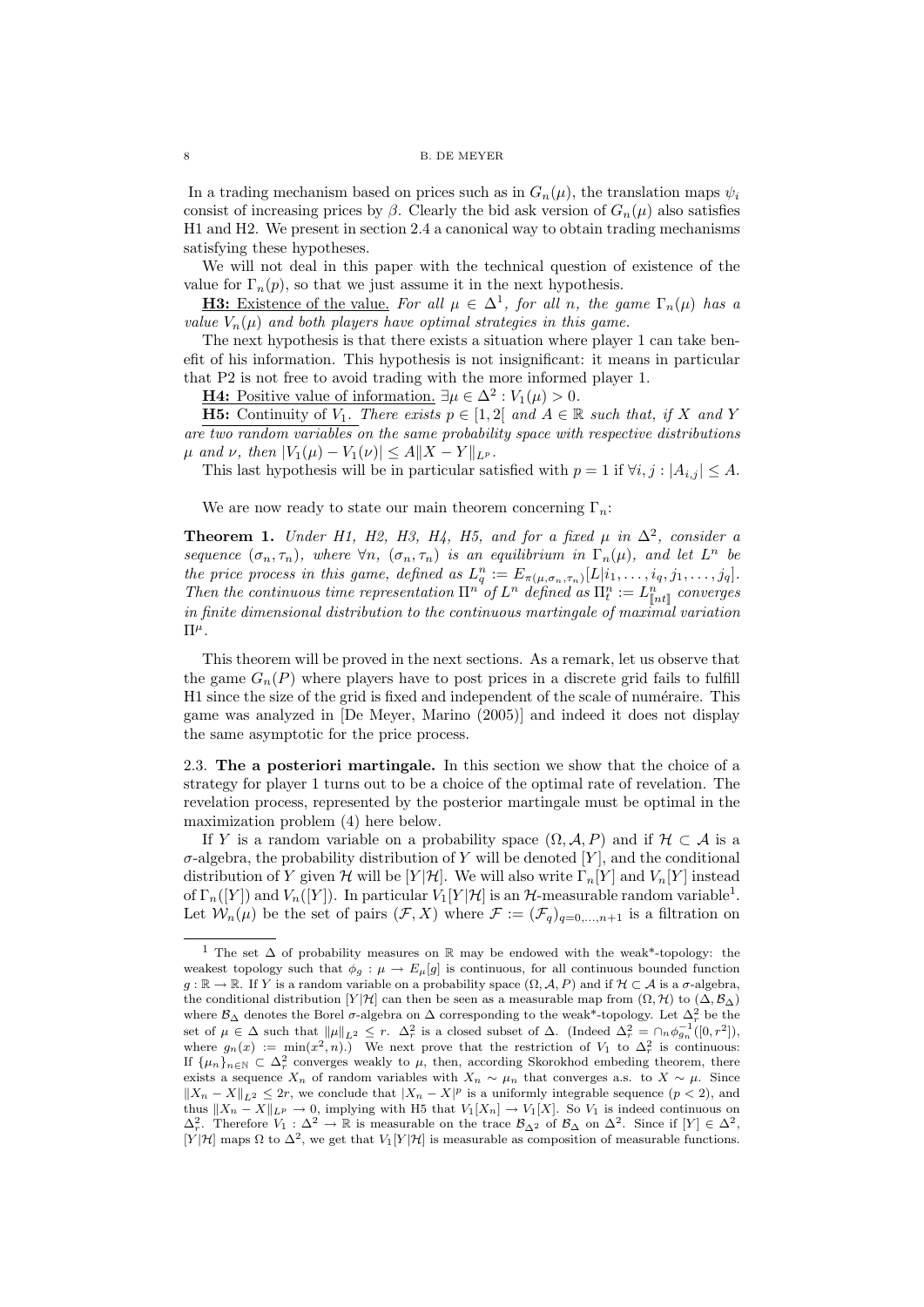a probability space, and  $X = (X_q)_{q=0,\dots,n+1}$  is an *F*-martingale X whose  $n + 1$ -th value  $X_{n+1}$  is  $\mu$ -distibuted. For  $(\mathcal{F}, X) \in \mathcal{W}_n(\mu)$ , we define  $\mathcal{V}_n(\mathcal{F}, X)$  as:

(3) 
$$
\mathcal{V}_n(\mathcal{F}, X) := E[\sum_{q=0}^{n-1} V_1[X_{q+1}|\mathcal{F}_q]]
$$

Let us also define  $\overline{\mathcal{V}}_n(\mu)$  as

(4) 
$$
\overline{\mathcal{V}}_n(\mu) := \sup \{ \mathcal{V}_n(\mathcal{F}, X) : (\mathcal{F}, X) \in \mathcal{W}_n(\mu) \}
$$

**Lemma 2.** For all  $\mu \in \Delta^1$ :  $V_n(\mu) \ge \overline{V}_n(\mu)$ .

**Proof:** Given  $(\mathcal{F}, X) \in \mathcal{W}_n(\mu)$  on a probability space  $(\Omega, \mathcal{A}, P)$ , we have to prove that P1 can guarantee  $\mathcal{V}_n(\mathcal{F}, X)$  in  $\Gamma_n(\mu)$ . At the initial stage of  $\Gamma_n(\mu)$ , nature selects a  $\mu$  distributed random variable L and informs P1 of its choice. We can clearly assume that nature uses the probability space  $(\Omega, \mathcal{A}, P)$  as lottery, and sets  $L = X_{n+1}$ , since  $X_{n+1} \sim \mu$ . We can also assume that P1 observes the whole space  $(\Omega, \mathcal{A}, P)$ . He can therefore adopt the following strategy in  $\Gamma_n[X_{n+1}]$ : at stage q he plays an optimal strategy in  $\Gamma_1[X_{q+1}|\mathcal{F}_q]$ . The payoff at that stage will then be:  $E[A_{i_q, \tau_q}X_{n+1} + B_{i_q, \tau_q}]$ . Since the distribution of  $i_q$  just depends on  $X_{q+1}$  and  $E[X_{n+1}|\mathcal{F}_{q+1}] = X_{q+1}$ , the payoff is also equal to:  $E[A_{i_q,\tau_q}X_{q+1} + B_{i_q,\tau_q}]$ , and since the move of P1 is optimal in  $\Gamma_1[X_{q+1}|\mathcal{F}_q]$ , he gets at least  $V_1[X_{q+1}|\mathcal{F}_q]$  conditionally to  $\mathcal{F}_q$ . The result follows then easily.

**Lemma 3.** For all  $\mu \in \Delta^1$ :  $V_n(\mu) \le \overline{V}_n(\mu)$ .

Proof: We will prove that P1 will not be able to guarantee a higher payoff than  $\overline{\mathcal{V}}_n(\mu)$ . Indeed, let  $\sigma$  be an optimal strategy of P1 in  $\Gamma_n(\mu)$ . To reply to  $\sigma$ , P2 may adopt the following strategy: since he knows  $\sigma_1$ , he may compute the distribution of  $L_1 := E[L|i_1]$ . He plays then an optimal strategy  $\tau_1$  in  $\Gamma_1[L_1]$ . At period q, he computes  $[L_q|\mathcal{H}_{q-1}]$ , with  $\mathcal{H}_q := \sigma(i_1, j_1 \ldots i_q, j_q)$ , where  $L_q := E[L|i_q, \mathcal{H}_{q-1}]$ , and plays an optimal strategy  $\tau_q$  in  $\Gamma_1[L_q|\mathcal{H}_{q-1}]$ . Clearly, we also have  $L_q$  $E[L|\mathcal{H}_q]$ , since conditionally to  $\mathcal{H}_{q-1}$ , the move  $j_q$  is independent of L. Therefore, with  $\mathcal{H}_{n+1} := \sigma(L, \mathcal{H}_n), L_{n+1} := L, \mathcal{H}_0 := \{\emptyset, (I \times J)^n \times \mathbb{R}\}, L_0 := E[L], \overline{L} :=$  $(L_q)_{q=0,\ldots,n+1}$  and  $\mathcal{H} := (\mathcal{H}_q)_{q=0,\ldots,n+1}$ , the pair  $(\mathcal{H}, \overline{L})$  belongs to  $\mathcal{W}_n(\mu)$ .

With that reply P1's conditional payoff at period q, given  $\mathcal{H}_{q-1}$  is the at most  $V_1[L_q|\mathcal{H}_{q-1}]$  and the overall payoff in  $\Gamma_n(\mu)$  is then less than  $\mathcal{V}_n(\mathcal{H},\overline{L}) \leq \overline{\mathcal{V}}_n(\mu)$ .

**Theorem 4.** For all  $\mu \in \Delta^1$ :  $V_n(\mu) = \overline{V}_n(\mu)$ . Furthermore, if  $\sigma, \tau$  are optimal strategies in  $\Gamma_n(\mu)$ , if  $L_q := E_{\pi(\mu,\sigma,\tau)}[L|\mathcal{H}_q]$ , where  $\mathcal{H}_q := \sigma(i_1, j_1 \ldots i_q, j_q)$ , and  $\overline{L} := (L_q)_{q=0,\ldots,n+1}$ , then  $(\mathcal{H}, \overline{L})$  solves the maximization problem (4).

Proof: The first claim follows the two previous lemmas.

Let next assume that the players are playing a pair  $(\sigma, \tau)$  of optimal strategies in  $\Gamma_n(\mu)$ .

Let us then first observe that, for all q, the expectation, conditional to  $\mathcal{H}_q$ , of the sum of the next  $n - q$  stage payoffs must clearly be at least  $V_{n-q}[L|\mathcal{H}_q]$ . Otherwise P1 could deviate from stage  $q+1$  on to an optimal strategy in  $\Gamma_{n-q}[L|\mathcal{H}_q]$ , obtaining thus a higher payoff against  $\tau$  than with  $\sigma$ , which is impossible since  $(\sigma, \tau)$  is an equilibrium of the game.

At period q, P2 may compute  $v_{q-1} := V_1[L_q|\mathcal{H}_{q-1}]$  and  $u_{q-1} := E[A_{i_q,j_q}L_q +$  $B_{i_q,j_q}[\mathcal{H}_{q-1}]$ . On the event  $\{v_{q-1} < u_{q-1}\}$ , P2 could then deviate at stage q with an optimal strategy in  $\Gamma_1[L_q|\mathcal{H}_{q-1}]$ , bringing the expected payoff of that stage to less than  $v_{q-1}$ , that is strictly less than the payoff  $u_{q-1}$  P1 would obtain with  $\tau$ .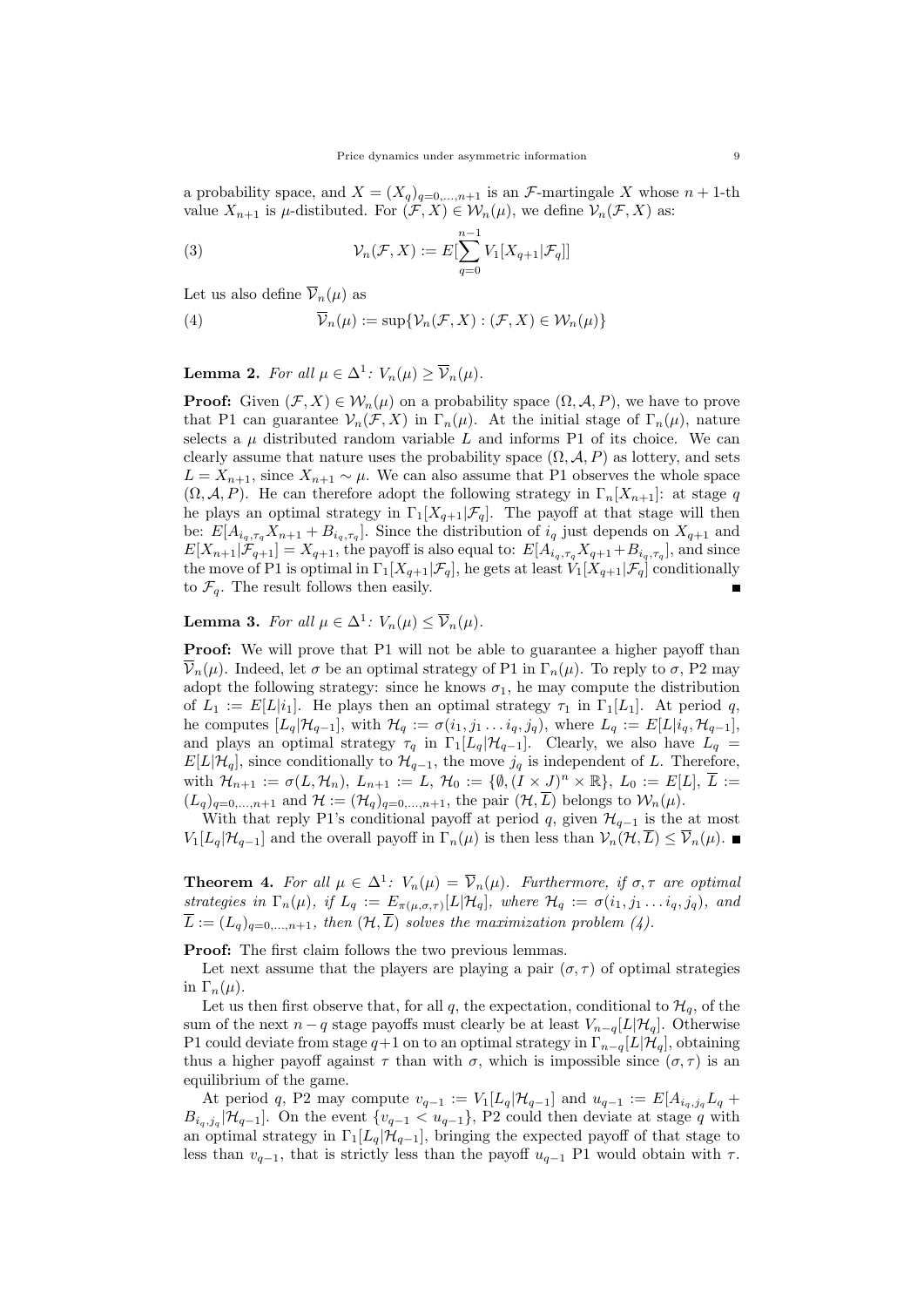If P2 then follows with an optimal strategy in  $\Gamma_{n-q}[L|\mathcal{H}_q]$ , the payoff of P1 in the  $n-q$  last stages will be less than  $V_{n-q}[L|\mathcal{H}_q]$ , which is, as observed above, less than the payoff P1 gets with the pair  $(\sigma, \tau)$ . Therefore,  $\pi_{(\mu, \sigma, \tau)}[v_{q-1} < u_{q-1}] = 0$ , since otherwise, P2 would have a profitable deviation.

So for all q,  $E[v_{q-1}] \ge E[u_{q-1}]$ . Summing up all these inequalities, we get  $V_n(\mathcal{H},\overline{L}) \geq g_n(\mu,\sigma,\tau) = V_n(\mu) = \overline{V}_n(\mu)$ , and the second assertion is proved.

2.4. The canonical representation of  $\Gamma_1(\mu)$ . The aim of this section is double: on one hand we will derive the properties of  $V_1$  implied by the hypotheses H1, H2. On the other hand, we will provide a generic way to create trading mechanism having these properties.

In the one shot game, a strategy of player 2 is just an element  $\tau$  of  $\Delta(J)$ , the history  $h^1$  reduces to i, and we get  $\mathcal{A}^1(h^1, \tau) = A_{i\tau}$ ,  $\mathcal{B}^1(h^1, \tau) = B_{i\tau}$ . The function  $\phi_{\tau}^1$  introduced in (2) will simply be denoted  $\phi_{\tau}$  in this section. It becomes then:  $\phi_{\tau}(L) = \sup_{i \in I} LA_{i,\tau} + B_{i\tau}$ . We get therefore:

(5) 
$$
V_1(\mu) = \min_{\tau} E_{\mu}[\phi_{\tau}(L)] = \min_{\phi \in \Phi} E_{\mu}[\phi(L)].
$$

where  $\Phi$  is the set of l.s.c. convex functions  $\phi$  such that  $\phi \geq \phi_{\tau}$  for some  $\tau \in \Delta(J)$ . Notice that in this formula, we wrote min instead of inf, since the infimum is reached at the optimal strategy  $\tau$  which exists according to H3.

**Lemma 5.**  $\Phi$  is a convex set of convex functions.

**Proof:** Indeed, at fixed L, the map  $\tau \to LA_{i,\tau} + B_{i\tau}$  is linear in  $\tau$ , and therefore, as supremum of linear maps, the map  $\tau \to \phi_{\tau}(L)$  is convex. Therefore, if  $\phi, \phi' \in \Phi$ , if  $\lambda, \lambda' \geq 0$ , with  $\lambda + \lambda' = 1$ , then the function  $\phi'' = \lambda \phi + \lambda' \phi'$  is clearly convex u.s.c. and, if  $\phi \ge \phi_{\tau}$  and  $\phi' \ge \phi_{\tau'}$ , then  $\phi'' \ge \lambda \phi_{\tau} + \lambda' \phi_{\tau'} \ge \phi_{\tau''}$ , where  $\tau'' = \lambda \tau + \lambda' \tau'$ . Hence,  $\phi''$  belongs to  $\Phi$  which results to be a convex set.  $\blacksquare$ 

Let us now look at the implications of H1 and H2:

**Lemma 6.** If  $\phi$  belongs to  $\Phi$ , then for all  $\alpha > 0$ ,  $\phi_{\alpha}: L \to \phi_{\alpha}(L) := \alpha \phi(\frac{L}{\alpha})$  also belongs to Φ.

If  $\phi$  belongs to  $\Phi$ , then for all  $\beta \in \mathbb{R}$ ,  $\phi^{\beta}: L \to \phi^{\beta}(L) := \phi(L + \beta)$  also belongs to  $\Phi$ .

**Proof:** For  $\alpha > 0$ , let  $\psi_1$  and  $\psi_2$  be translation mappings corresponding to  $\alpha$  in H1. Let  $\tau \in \Delta(J)$ , and let  $\tau_{\alpha}$  be the  $\tau$ 's image probability on J by  $\psi_2$ :  $\tau_{\alpha}$  is the probability distribution of  $\psi_2(j)$  when j is  $\tau$  distributed. Then,  $\forall i \in I$ :

$$
A_{\psi_1(i),\tau_{\alpha}} = E_{\tau}[A_{\psi_1(i),\psi_2(j)}] = E_{\tau}[A_{i,j}] = A_{i\tau}
$$
  
\n
$$
B_{\psi_1(i),\tau_{\alpha}} = E_{\tau}[B_{\psi_1(i),\psi_2(j)}] = E_{\tau}[\alpha B_{i,j}] = \alpha B_{i\tau}.
$$

Therefore, since  $\psi_1$  is one to one,

$$
\phi_{\tau_{\alpha}}(L) = \sup_{i \in I} LA_{i, \tau_{\alpha}} + B_{i, \tau_{\alpha}}
$$
  
\n
$$
= \sup_{i \in I} LA_{\psi_1(i), \tau_{\alpha}} + B_{\psi_1(i), \tau_{\alpha}}
$$
  
\n
$$
= \sup_{i \in I} LA_{i\tau} + \alpha B_{i\tau}
$$
  
\n
$$
= \alpha \sup_{i \in I} \frac{L}{\alpha} A_{i\tau} + B_{i\tau}
$$
  
\n
$$
= \alpha \phi_{\tau}(\frac{L}{\alpha}).
$$

So, if  $\phi$  belongs to  $\Phi$ , there exists  $\tau$  such that  $\phi \geq \phi_{\tau}$ . Therefore  $\phi_{\alpha} \geq \phi_{\tau_{\alpha}}$ , and hence  $\phi_{\alpha}$  also belongs to  $\Phi$ .

For  $\beta \in \mathbb{R}$ , let now  $\psi_1$  and  $\psi_2$  be translation mappings corresponding to  $\beta$  in H2. Defining  $\tau^{\beta}$  as the  $\tau$ 's image probability on J by  $\psi_2$ , we get now  $\forall i \in I$ :

$$
A_{\psi_1(i),\tau^\beta} = E_\tau[A_{\psi_1(i),\psi_2(j)}] = E_\tau[A_{i,j}] = A_{i\tau}
$$
  

$$
B_{\psi_1(i),\tau^\beta} = E_\tau[B_{\psi_1(i),\psi_2(j)}] = E_\tau[B_{i,j} + \beta A_{i,j}] = B_{i\tau} + \beta A_{i,\tau}.
$$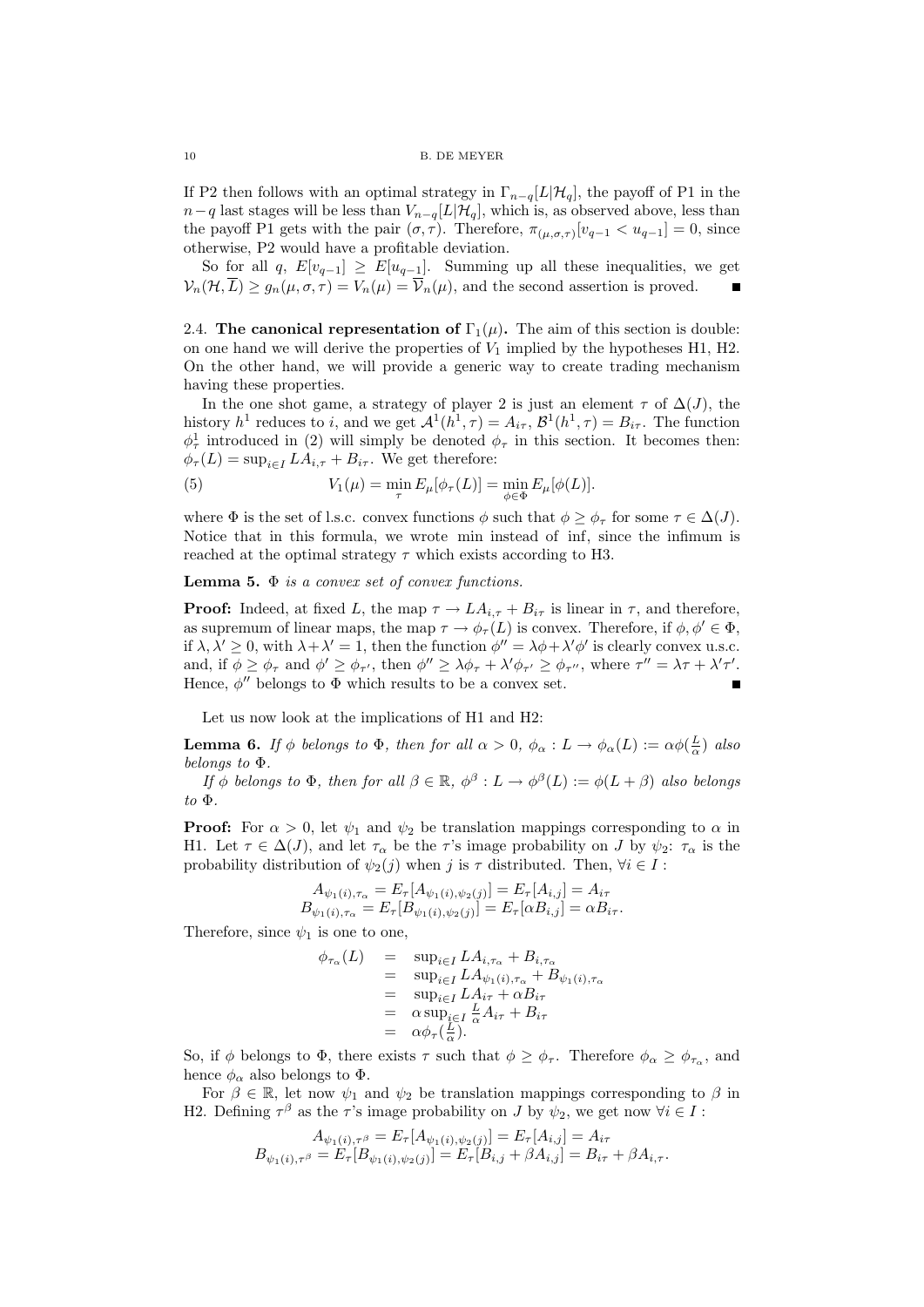Therefore  $\phi_{\tau,\beta}(L) = \phi_{\tau}(L+\beta)$ , and, if  $\phi$  belongs to  $\Phi$ , there exists  $\tau$  such that  $\phi \geq \phi_{\tau}$ . Therefore  $\phi^{\beta} \geq \phi_{\tau^{\beta}}$ , and hence  $\phi^{\beta}$  also belongs to  $\Phi$ .

**Lemma 7.** The function  $V_1[\cdot]$  is 1-homogeneous, positive, and invariant by translation by a constant. In other words, for all random variable  $X$ ,  $\forall \alpha \geq 0$ ,  $\forall \beta \in \mathbb{R}$ :

*i*) 
$$
V_1[X] \ge 0
$$
  
\n*ii*) 
$$
V_1[X + \beta] = V_1[X]
$$
  
\n*iii*) 
$$
V_1[\beta] = 0
$$
  
\n*iv*) 
$$
V_1[\alpha X] = \alpha V_1[X].
$$

**Proof:** Let us first prove ii): The map  $\phi \in \Phi \to \phi^{\beta}$  is clearly one to one. Therefore:  $V_1[X + \beta] = \inf_{\phi \in \Phi} E[\phi^{\beta}(X)] = \inf_{\phi \in \Phi} E[\phi(X)] = V_1[X]$ 

Let us next prove iv) for a strictly positive  $\alpha$ . Then the map  $\phi \in \Phi \to \phi_{\alpha}$  is clearly one to one. Therefore:  $V_1[\alpha X] = \inf_{\phi \in \Phi} E[\phi_\alpha(\alpha X)] = \alpha \inf_{\phi \in \Phi} E[\phi(X)] =$  $\alpha V_1[X]$ .

With  $X = 0$  and  $\alpha = 2$ , we get thus  $V_1[0] = 2V_1[0]$  and so  $V_1[0] = 0$ . This implies in particular that iv) holds also when  $\alpha = 0$ .

Next, with ii), we get,  $\forall \beta \in \mathbb{R} : 0 = V_1[0] = V_1[\beta]$  and iii) is proved.

Finally, due to Jensen's inequality: for all  $\phi \in \Phi : E[\phi(X)] \geq \phi(E[X])$ . Therefore  $V_1[X] \geq V_1[E[X]] = 0$ , and i) is proved.

One easy consequence of iii) is that  $\Phi$  is a set of positive functions. Indeed, for all  $\phi \in \Phi : \phi(\beta) = E[\phi(\beta)] \ge V_1[\beta] = 0.$ 

Given a convex set  $\Phi$  of finite positive convex functions on  $\mathbb{R}$ , stable for the  $\alpha$ and  $\beta$  transforms (i.e.  $\forall a > 0, \forall \beta \in \mathbb{R} : \phi_{\alpha}, \phi^{\beta} \in \Phi$ , whenever  $\phi \in \Phi$ .), there exists a transaction mechanism T satisfying H1, H2 such that  $V_1[X] = \inf_{\phi \in \Phi} E[\phi(X)].$ 

In this mechanism  $I = \mathbb{R}$ ,  $J = \Phi$ , and for all  $x \in \mathbb{R}$ ,  $\phi \in \Phi$ ,  $A_{x,\phi} := \phi'(x)$ ,  $B_{x,\phi} := \phi(x) - \phi'(x) \cdot x$ , where the derivative  $\phi'$  is the right continuous selection of the sub gradient of  $\phi$  in case  $\phi$  is not differentiable.

It is then easy to prove that with  $\psi_1(x) := \alpha x$  and  $\psi_2(\phi) := \phi_\alpha$ , the hypothesis H1 is satisfied. Similarly, with  $\psi_1(x) := x + \beta$  and  $\psi_2(\phi) := \phi^{\beta}$ , H2 is satisfied.

Now observe that  $A_{x,\phi}L + B_{x,\phi} = \phi(x) + \phi'(x)(L - x) \leq \phi(L)$ , which proves that P2 can guarantee  $E[\phi(L)]$  in  $\Gamma_1[L]$ , and thus also  $\inf_{\phi \in \Phi} E[\phi(L)]$ . On the other hand, by playing  $x(L) = L$  in  $\Gamma_1[L]$ , P1 guarantees the same amount so that  $V_1[L] = \inf_{\phi \in \Phi} E[\phi(L)].$ 

Based on the previous properties of  $V_1$ , theorem 1 becomes a particular case of theorem 9 hereafter. The proof of this theorem will thus be postponed to section 3.2.

## 3. Martingales of maximal variation

3.1. The maximal covariation. In this section, we solve an auxiliary optimization problem that will be quite useful to deal with the martingale optimization problem analyzed in this part. Let  $\mu$  be a probability distribution on  $\mathbb R$  and  $Z$  a  $\mathcal{N}(0, 1)$  random variable on a probability space  $(\Omega, \mathcal{A}, P)$ . As it is well known there is a unique right continuous increasing function  $f_\mu$  such that  $f_\mu(Z) \sim \mu$ . Namely  $f_{\mu}(x) = F_{\mu}^{-1}(F_{\mathcal{N}}(x))$ , where  $F_{\mathcal{N}}$  and  $F_{\mu}$  are the cumulative distribution functions of  $\mathcal{N}(0, 1)$  and  $\mu$  and where  $= F_{\mu}^{-1}(y) := \inf\{s : F_{\mu}(s) > y\}.$ 

**Theorem 8.** For  $\mu \in \Delta^{1^+}$ , let us define  $\alpha(\mu) := \sup \{ E[XZ] : X \sim \mu \}$  then 1)  $\alpha(\mu) = E[f_{\mu}(Z)Z].$ 

2) If  ${X_n}_{n\in\mathbb{N}}$  is a sequence of  $\mu$ -distributed random variables such that  $E[X_nZ]$ converges to  $\alpha(\mu)$  then  $X_n$  converges in  $L^1$ -norm to  $f_\mu(Z)$ .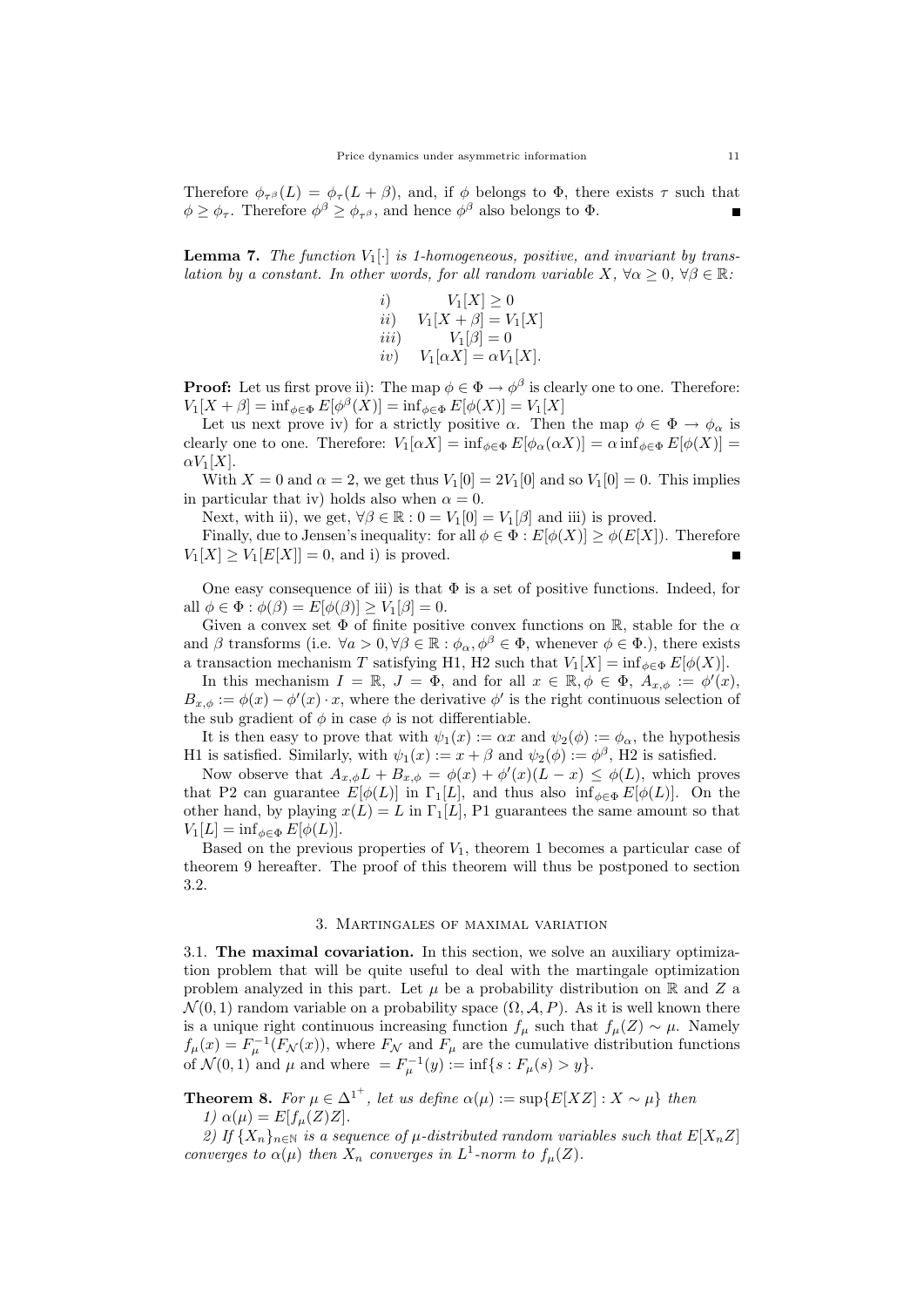**Proof:** Let us first prove the result for a measure  $\mu$  such that  $\mu([0,\infty]) = 1$ . Let X be a  $\mu$ -distributed random variable. Since  $\mu \in {\Delta}^{1}$ <sup>+</sup>, XZ is in  $L^1$ , and with Fubini-Tonelli theorem

$$
E[XZ] = E\left[\int_0^\infty \mathbb{1}_{\{c \le X\}} Zdc\right] = \int_0^\infty E\left[\mathbb{1}_{\{c \le X\}} Z\right] dc
$$

Therefore

$$
E[f_{\mu}(Z)Z] - E[XZ] = \int_0^{\infty} E[(1\mathbb{1}_{\{c \le f_{\mu}(Z)\}} - 1\mathbb{1}_{\{c \le X\}})Z]dc
$$

Now observe that X and  $f_{\mu}(Z)$  have the same distribution. Therefore

$$
\forall c : E[(\mathbb{1}_{\{c \le f_\mu(Z)\}} - \mathbb{1}_{\{c \le X\}})] = 0
$$

and we infer that

$$
E[f_{\mu}(Z)Z] - E[XZ] = \int_0^{\infty} E[(1\mathbb{1}_{\{c \le f_{\mu}(Z)\}} - 1\mathbb{1}_{\{c \le X\}}) \cdot (Z - f_{\mu}^{-1}(c))]dc
$$

where  $f_{\mu}^{-1}$  is the left continuous inverse of  $f_{\mu}$ :  $f_{\mu}^{-1}(c) := \inf\{s : f_{\mu}(s) \geq c\}.$ 

An easy computation shows that

$$
\mathbb{1}_{\{c \le f_{\mu}(Z)\}} - \mathbb{1}_{\{c \le X\}} = \mathbb{1}_{\{X < c \le f_{\mu}(Z)\}} - \mathbb{1}_{\{f_{\mu}(Z) < c \le X\}}
$$
\n7. if and only if  $f = 1$  (s)  $\le Z$ , we conclude that

Since  $c \le f_{\mu}(Z)$  if and only if  $f_{\mu}^{-1}(c) \le Z$ , we conclude that

$$
E[f_{\mu}(Z)Z] - E[XZ] = \int_0^\infty E[h(X, Z, c)]dc
$$

where

$$
h(X, Z, c) := (\mathbb{1}_{\{X < c \le f_\mu(Z)\}} + \mathbb{1}_{\{f_\mu(Z) < c \le X\}}) \cdot |Z - f_\mu^{-1}(c)|.
$$

Since  $h(X, Z, c) \geq 0$ , we get  $E[f_u(Z)Z] \geq E[XZ]$ , and assertion 1) follows for  $\mu$ .

Let next  $\{X_n\}_{n\in\mathbb{N}}$  be a sequence of  $\mu$ -distributed random variables such that  $E[X_n Z]$  converges to  $\alpha(\mu)$ . Then  $\int_0^\infty E[h(X_n, Z, c)]dc$  converges to 0, and, since  $h(X_n, Z, c) \geq 0$ , we conclude that  $h(X_n(\omega), Z(\omega), c)$  converges to 0 in  $P \otimes \lambda$ -measure on the measure space  $(\Omega \times \mathbb{R}, \mathcal{A} \otimes \mathcal{B}_{\mathbb{R}}, P \otimes \lambda)$ , where  $\lambda$  is the Lebesgue measure and  $\mathcal{B}_{\mathbb{R}}$  is the Borelean tribe on  $\mathbb{R}$ .

As a consequence, there exists a subsequence  $\{X_n'\}_{n\in\mathbb{N}}$  of  $\{X_n\}_{n\in\mathbb{N}}$ , such that that  $h(X'_n(\omega), Z(\omega), c)$  converges  $P \otimes \lambda$ -a.e. to 0. Next

$$
h(X'_n, Z, c) = l(X'_n, Z, c) \cdot |Z - f_{\mu}^{-1}(c)|
$$

with  $l(X'_n, Z, c) := (\mathbb{1}_{\{X'_n < c \le f_\mu(Z)\}} + \mathbb{1}_{\{f_\mu(Z) < c \le X'_n\}}),$  so that  $l(X'_n(\omega), Z(\omega), c) . \mathbb{1}_{\{Z(\omega)\neq f_n^{-1}(c)\}}$ 

converges  $P \otimes \lambda$ -a.e. to 0.

Since  $\forall c: P(Z(\omega) = f_\mu^{-1}(c)) = 0, l(X'_n(\omega), Z(\omega), c)$  converges also  $P \otimes \lambda$ -a.e. to 0, and since  $l$  is bounded by 2, we conclude with Lebesgue dominated convergence theorem that for all  $K < \infty$ :  $\lim_{n \to \infty} \int_0^K E[l(X'_n, Z, c)]dc = 0$ . Now, observe that

$$
\int_0^K E[l(X'_n, Z, c)]dc = E[\int_0^K (\mathbb{1}_{\{X'_n < c \le f_\mu(Z)\}} + \mathbb{1}_{\{f_\mu(Z) < c \le X'_n\}})dc] \n= E[|X'_n \wedge K - f_\mu(Z) \wedge K|],
$$

where  $a \wedge b$  is the minimum of the two numbers a and b. Now

 $\|X_n'-f_\mu(Z)\|_{L^1}\leq \|X_n'-X_n'\wedge K\|_{L^1}+\|X_n'\wedge K-f_\mu(Z)\wedge K\|_{L^1}+\|f_\mu(Z)\wedge K-f_\mu(Z)\|_{L^1}.$ Since  $X'_n$  and  $f_\mu(Z)$  are  $\mu$ -distributed, the first and the third terms are equal and are just a function  $g(K)$ . So,  $\forall K$ ,  $\limsup_{n\to\infty} ||X'_n - f_\mu(Z)||_{L^1} \leq 2g(K)$ . Next,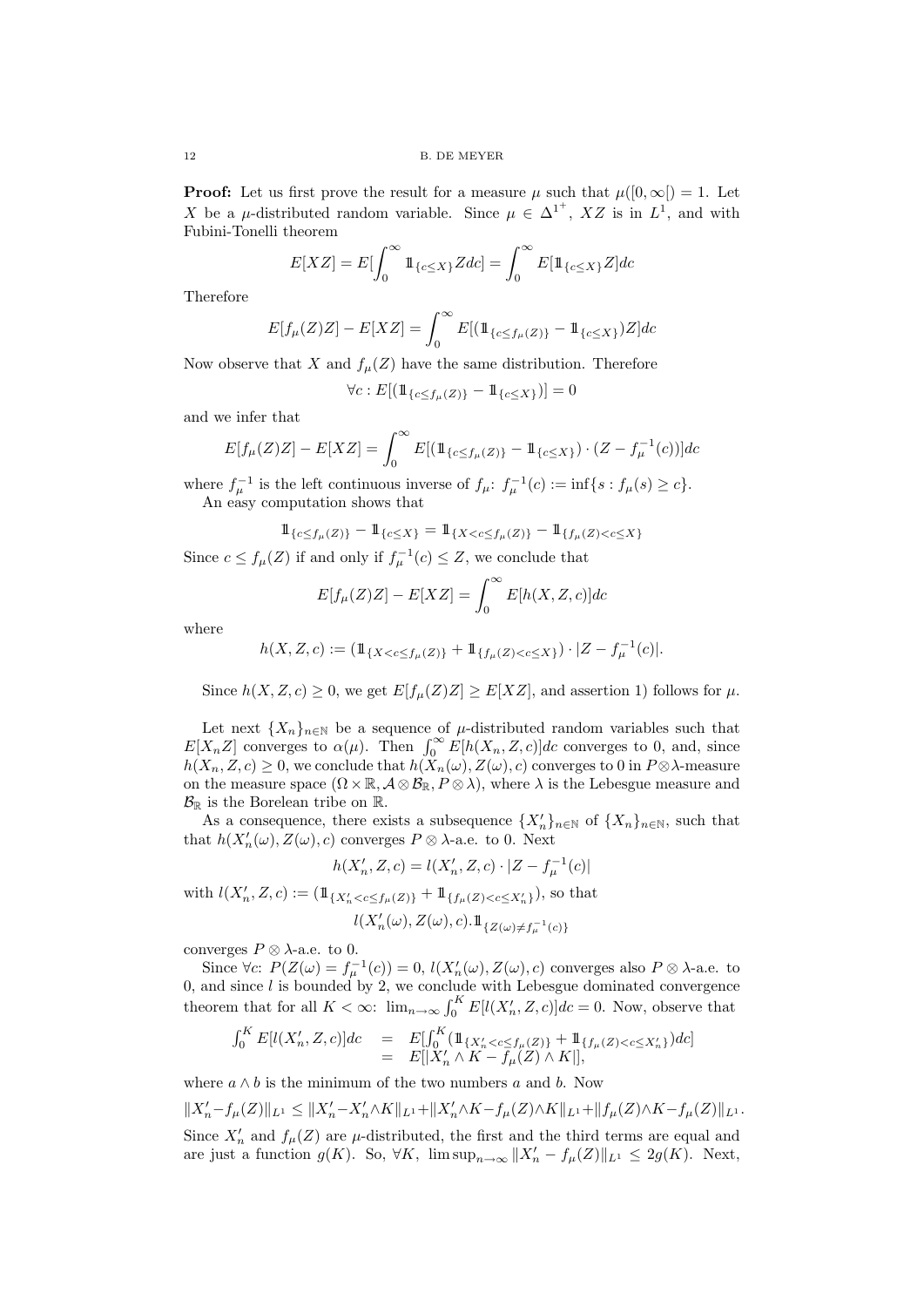since  $X'_n \in L^1$ , we get  $\lim_{K \to \infty} g(K) = 0$ , and we conclude therefore that  $X'_n$ converges to  $f_{\mu}(Z)$  in  $L^1$ .

We thus have proved that any maximizing sequence  $\{X_n\}_{n\in\mathbb{N}}$  (i.e. such that  $E[X_n Z] \to \alpha(\mu)$  contains a sub sequence  $\{X'_n\}_{n\in\mathbb{N}}$  that converges in  $L^1$  to  $f_{\mu}(Z)$ . This implies clearly that any maximizing sequence converges to  $f_{\mu}(Z)$ , in  $L^1$ : Claim 2) of the theorem is proved for  $\mu$ .

The previous proof can be generalized to a two sided measures  $\mu$ , working separately on the positive and negative part of the random variables: Since  $E[(f_{\mu}(Z) [X|Z] = E[(f^+_\mu(Z) - X^+)Z] - E[(f^-_\mu(Z) - X^-)Z]$ , the function h to be considered here contains now two non negative terms corresponding respectively to the positive and negative parts of X and  $F_u(Z)$ .

3.2. The main result for martingales of maximal variation.  $L_0^2$  will denote hereafter the set of random variables  $X \in L^2$  such that  $E[X] = 0$ , and  $\Delta_0^2$  be the set of measure  $\mu$  on R such that  $X \sim \mu$  implies  $X \in L_0^2$ . For a function  $M:\Delta_0^2\to\mathbb{R}$ , and a random variable X in  $L^2$  with  $E[X]=0$ , we will write  $M[X]$ instead of  $M([X])$ .  $W_n(\mu)$  was defined in section 2.3 as the set of pairs  $(\mathcal{F}, X)$  where  $\mathcal{F} := (\mathcal{F}_q)_{q=0,\ldots,n+1}$  is a filtration on a probability space, and  $X = (X_q)_{q=0,\ldots,n+1}$ is an F-martingale X whose  $n + 1$ -th value  $X_{n+1}$  is  $\mu$ -distibuted. Observe that if  $\mu \in \Delta^2$  and  $(\mathcal{F}, X) \in \mathcal{W}_n(\mu)$ , then  $[X_{q+1} - X_q | \mathcal{F}_q] \in \Delta_0^2$ , and we may therefore define the *M*-variation  $\mathcal{V}_n^M(\mathcal{F}, X)$  as

(6) 
$$
\mathcal{V}_n^M(\mathcal{F}, X) := E[\sum_{q=0}^{n-1} M[X_{q+1} - X_q | \mathcal{F}_q]].
$$

Since we only will deal in this paper with Lipschitz  $M$  in  $L^p$ -norm for  $p < 2$ , we refer to footnote 1 on page 8 for a proof of the measurability of  $M[X_{q+1} - X_q | \mathcal{F}_q]$ . Let us next define  $\overline{\mathcal{V}}_n^M$  $\binom{n}{n}(\mu)$  as

(7) 
$$
\overline{\mathcal{V}}_n^M(\mu) := \sup \{ \mathcal{V}_n^M(\mathcal{F}, X) : (\mathcal{F}, X) \in \mathcal{W}_n(\mu) \}
$$

The main result of this part is

Theorem 9. If M satisfies :

- i) For all random variable  $X \in L_0^2$ ,  $\forall \alpha \geq 0$  :  $M[\alpha X] = \alpha M[X]$ .
- *ii*) There exist  $p \in [1,2]$  and  $A \in \mathbb{R}$  such that for all  $X, Y \in L_0^2$ :

$$
|M[X] - M[Y]| \le A||X - Y||_{L^p}
$$

Then for all  $\mu \in \Delta^2$ , with  $\rho := \sup \{ M(\mu) : \mu \in \Delta_0^2, ||\mu||_{L^2} \leq 1 \}$  and  $\alpha(\mu)$  defined as in theorem 8, we have:

$$
\lim_{n \to \infty} \frac{\overline{\mathcal{V}}_n^M(\mu)}{\sqrt{n}} = \rho \cdot \alpha(\mu).
$$

Furthermore, if  $\rho > 0$  and if, for all  $n, (\mathcal{F}^n, X^n) \in \mathcal{W}_n(\mu)$  satisfies  $\mathcal{V}^M_n(\mathcal{F}^n, X^n) =$  $\overline{\mathcal{V}}_n^M$  $\mathbb{R}^m_n(\mu)$ , then the continuous time representation  $\Pi^n$  of  $X^n$  defined as  $\Pi^n_t := X^n_{\llbracket n \cdot t \rrbracket}$ converges in finite dimensional distribution to the continuous martingale of maximal variation  $\Pi^{\mu}$  defined in the introduction.

This theorem justifies our terminology when referring to  $\Pi^{\mu}$  as the continuous martingale of maximal variation corresponding to  $\mu$ .

With  $M[X] := ||X||_{L^1}$ ,  $\mathcal{V}_n^M(\mathcal{F}, X)$  is just the  $L^1$ -variation of the martingale X and we recover here Mertens and Zamir's result on the maximal variation of a bounded martingale [Mertens, Zamir (1976)], taking  $\mu$  such that  $\mu({1}) = s$  $\mu({0}) = 1 - s$ . With  $M[X] := ||X||_{L^p}$ , with  $p \in [1, 2]$  we also recover the results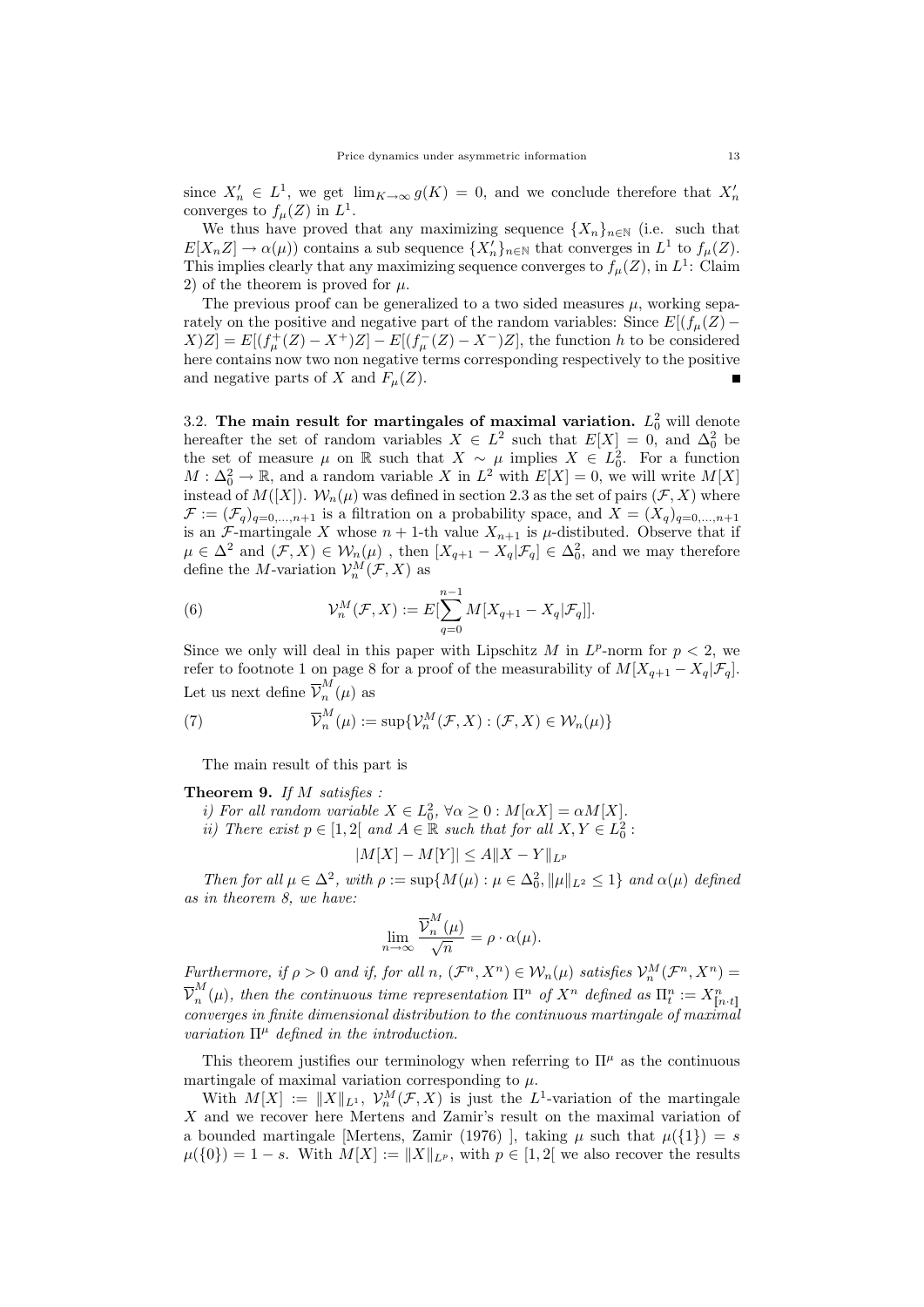of [De Meyer B. (1998)]. The proof presented here is in fact inspired by this last paper.

The last theorem implies also theorem 1.

**Proof of theorem 1:** Indeed, due to ii) in lemma 7, we have for all variable  $X$ :  $V_1[X] = V_1[(X - E[X])]$ , and thus also, if  $\mathcal F$  is a  $\sigma$ -algebra:  $V_1[X|\mathcal F] = V_1[(X - E[X])]$ .  $E[X|\mathcal{F}]||\mathcal{F}|$ . Therefore, if  $(\mathcal{F}, X) \in \mathcal{W}_n(\mu)$ , the function  $\mathcal{V}_n(\mathcal{F}, X)$  defined in (3) is just equal to:

$$
\mathcal{V}_n(\mathcal{F}, X) = \mathcal{V}_n^{V_1}(\mathcal{F}, X).
$$

Since, iv) in lemma 7 indicates that  $V_1$  satisfies the first condition of theorem 9, H5 indicates that  $V_1$  fullfils the second one and H4 indicates that  $\rho > 0$ , theorem 1 follows then from theorem 4. As a byproduct, we also get that  $\lim_{n\to\infty}\frac{V_n(\mu)}{\sqrt{n}}=$  $\rho \cdot \alpha(\mu)$ .

The six remaining sections of the paper are devoted to the proof of theorem 9. We first provide an upper bound for  $M$  in the next section that leads to an upper bound for  $\mathcal{V}_n^M$  in the next one. We will then conclude in section 3.6 that  $\rho \cdot \alpha(\mu)$  dominates the lim sup of  $\frac{\overline{V}_n^M(\mu)}{\sqrt{n}}$ , using a central limit theorem for martingales presented in section 3.5.

In section 3.7, we prove that  $\rho \cdot \alpha(\mu)$  is the liminf of  $\frac{\overline{\mathcal{V}}_n^M(\mu)}{\sqrt{n}}$ , and in section 3.8, we prove the convergence of the  $\Pi^n$  to  $\Pi^n$ .

Notice that the case  $\rho = 0$  is trivial in theorem 9, since then  $M[\mu] \leq 0$  for all  $\mu$  in  $\Delta_0^2$ , and thus the constant martingale  $X_q = E[X_{n+1}]$ , for all  $q \leq n$  and  $X_{n+1} \sim \mu$ will be optimal in the maximization problem (7), and so  $\overline{\mathcal{V}}_n^M$  $\binom{n}{n}$  ( $\mu$ ) = 0. In the sequel, we therefore assume  $\rho > 0$ .

As a remark, observe that the hypothesis  $p < 2$  in ii) of theorem 9 could not be weakened in  $p \leq 2$ . A counterexample of this is given at the end of section 3.6

3.3. An upper bound for M. On a probability space  $(\Omega, \mathcal{A}, P)$ , for  $q \ge 1$  and  $r > 0$ , let  $B_r^q(\Omega, \mathcal{A}, P)$  be the set  $B_r^q(\Omega, \mathcal{A}, P) := \{ X \in L^2(\Omega, \mathcal{A}, P) | ||X||_{L^q} \le r \}.$ Let next  $\mathcal{B}^*(\Omega, \mathcal{A}, P)$  be defined as:

$$
\mathcal{B}^*(\Omega,\mathcal{A},P):=B^2_\rho(\Omega,\mathcal{A},P)\cap B^{p'}_{2A}(\Omega,\mathcal{A},P),
$$

with A,  $\rho$  and p as in theorem 9 and p' such that  $\frac{1}{p} + \frac{1}{p'} = 1$ . Let us finally define, for  $X \in L^2(\Omega, \mathcal{A}, P)$ :

(8) 
$$
B(X) := \sup\{E[XY] : Y \in \mathcal{B}^*(\Omega, \mathcal{A}, P)\}
$$

Observing that if  $Y \in \mathcal{B}^*(\Omega, \mathcal{A}, P)$  then  $E[Y|X] \in \mathcal{B}^*(\Omega, \mathcal{A}, P)$ , we infer that  $B(X) = \sup \{ E[X f(X)] : f(X) \in \mathcal{B}^*(\Omega, \mathcal{A}, P) \},$  and therefore  $B(X)$  just depends on the distribution [X]. In other words, if  $[X] = [X']$ , then  $B(X) = B(X')$ , even if X and  $X'$  are defined on different probability spaces. We will therefore abuse the notations and write  $B[X]$  instead of  $B(X)$ .

#### Lemma 10.

1) For all 
$$
X \in L_0^2(\Omega, \mathcal{A}, P) : M[X] \le \rho \cdot ||X||_{L^2}
$$
.  
\n2) If  $\mathcal{B}(\Omega, \mathcal{A}, P) := \{X \in L^2(\Omega, \mathcal{A}, P) : B[X] \le 1\}$ , then  
\n
$$
\mathcal{B}(\Omega, \mathcal{A}, P) \subset conv(B_{\frac{1}{\rho}}^2(\Omega, \mathcal{A}, P) \cup B_{\frac{1}{2A}}^p(\Omega, \mathcal{A}, P)).
$$

3) For all  $X \in L_0^2(\Omega, \mathcal{A}, P) : B[X] \geq M[X]$ .

**Proof:** Claim 1) is an obvious consequence of the definition of  $\rho$  as sup  $\{M[X]:\}$  $X \in L_0^2, \|X\|_{L^2} \leq 1$  and of the 1-homogeneity of M.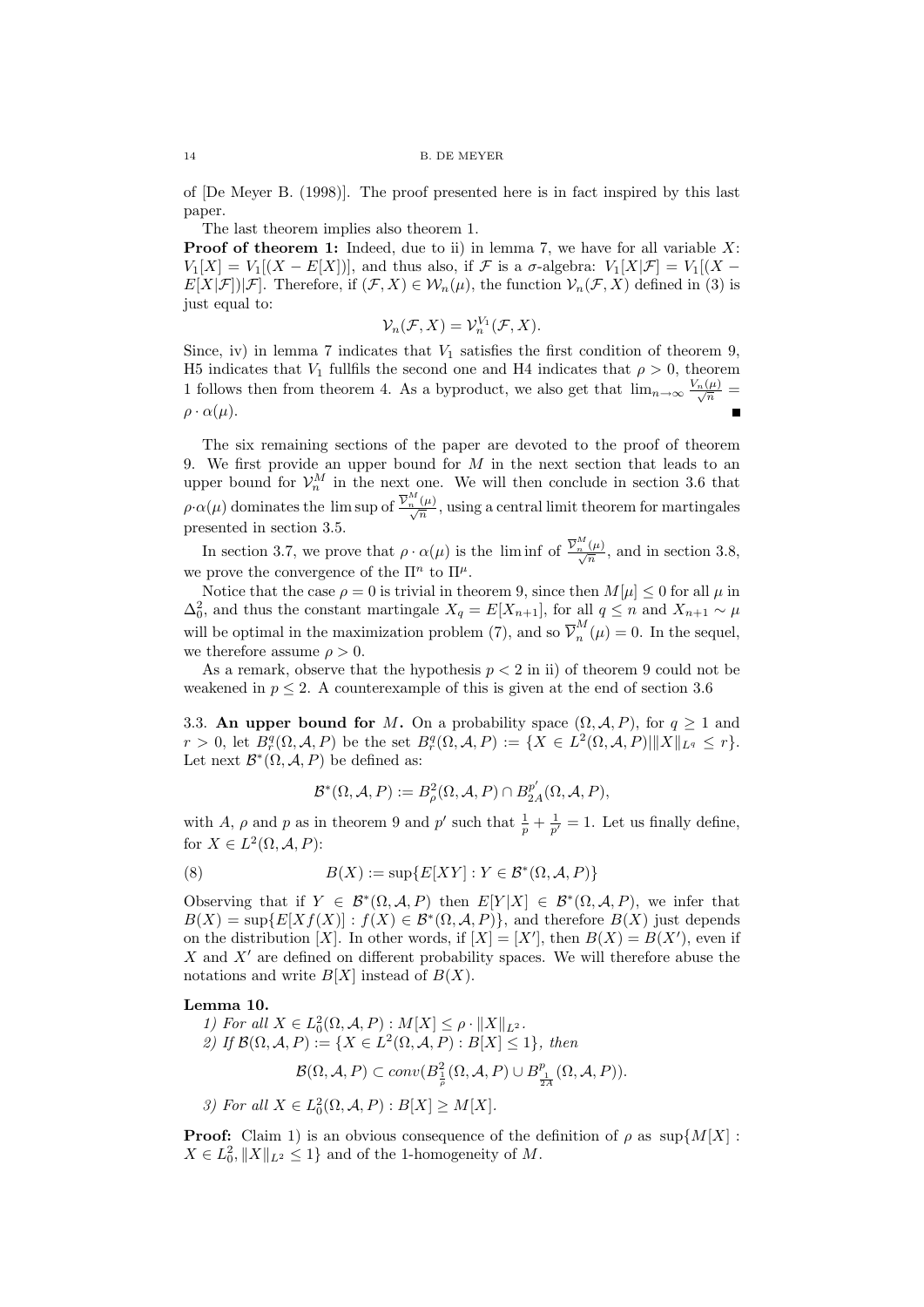We next prove claim 2): Let C denote  $conv(B_{\frac{1}{p}}^2(\Omega, \mathcal{A}, P) \cup B_{\frac{1}{2A}}^p(\Omega, \mathcal{A}, P))$ . Since  $B_{\frac{1}{\rho}}^{2}(\Omega, \mathcal{A}, P)$  and  $B_{\frac{1}{24}}^{p}(\Omega, \mathcal{A}, P)$  are closed sets in  $L^{2}$ -norm  $(p < 2)$ , so is C. Therefore, if  $Z \in L_0^2(\Omega, \mathcal{A}, P)$  does not belong to C, we can separate  $\{Z\}$  and C in  $L^2(\Omega, \mathcal{A}, P)$  by a separating vector  $Y: E[YZ] > \alpha := \sup\{E[YX] : X \in \mathcal{C}\}.$  In particular  $\alpha \ge \sup\{E[YX]: X \in B_{\frac{1}{\rho}}^2\} = \frac{1}{\rho} \cdot ||Y||_{L^2}$ , and  $\alpha \ge \sup\{E[YX]: X \in$  $B_{\frac{1}{2A}}^p$  =  $\frac{1}{2A} \cdot ||Y||_{L^{p'}}$ . This indicates that  $Y' := \frac{Y}{\alpha} \in \mathcal{B}^*(\Omega, \mathcal{A}, P)$ . Therefore  $B[\tilde{Z}] \geq E[Y'Z] > 1$  and so  $Z \notin \mathcal{B}(\Omega, \mathcal{A}, P)$ . So the complementary of C is included in the complementary of  $\mathcal{B}(\Omega, \mathcal{A}, P)$ , or equivalently:  $\mathcal{B}(\Omega, \mathcal{A}, P) \subset \mathcal{C}$ .

To prove claim 3) observe that both M and B are 1-homogeneous on  $L_0^2(\Omega, \mathcal{A}, P)$ . Therefore, we just have to prove that, for all  $X \in L_0^2(\Omega, \mathcal{A}, P), M[X] \leq 1$  whenever  $B[X] \leq 1$ . But if  $B[X] \leq 1$ , then  $X \in \mathcal{B}(\Omega, \mathcal{A}, P)$ . So, by the previous claim  $X \in \mathcal{C}$ . Since  $\mathcal{C}$  is the convex hull of two convex sets, we get that  $X = \lambda Y + \lambda' Y'$ , with  $\lambda, \lambda' \geq 0$ ,  $\lambda + \lambda' = 1$ ,  $Y \in B_{\frac{1}{\rho}}^2$  and  $Y' \in B_{\frac{1}{2A}}^p$ . Since  $E[X] = 0$ , we also have  $X = \lambda (Y - E[Y]) + \lambda'(Y' - E[Y'])$ . Due to property ii) in theorem 9, we get:

 $M[X] \leq M[\lambda(Y - E[Y])] + A \|\lambda'(Y' - E[Y'])\|_{L^p}.$ 

Since  $\|(Y - E[Y])\|_{L^2} \leq \|Y\|_{L^2} \leq \frac{1}{\rho}$ , it follows from claim 1) that the first term is bounded by  $\lambda$ . The second one is bounded by  $\lambda'$  since  $||Y' - E[Y']||_{L^p} \le ||Y'||_{L^p} +$  $||E[Y']||_{L^p} \leq 2||Y'||_{L^p} \leq \frac{1}{A}$ . Thus  $M[X] \leq 1$  and the lemma is proved.  $\blacksquare$ 

3.4. An upper bound for  $\overline{\mathcal{V}}_n^M$  $\mathcal{W}_n(\mu)$ . For  $(\mathcal{F}, X) \in \mathcal{W}_n(\mu)$ ,  $\mathcal{V}_n^M(\mathcal{F}, X)$  was defined in (6). The term  $M[X_{q+1} - X_q | \mathcal{F}_q]$  involved there is then dominated by  $B[X_{q+1} - X_q | \mathcal{F}_q]$  $X_q|\mathcal{F}_q|$ , and we will therefore concentrate our attention on  $\mathcal{V}_n^B(\mathcal{F}, X)$ .

Next lemma presents  $E[B[X_{q+1}-X_q|\mathcal{F}_q]]$  as the result of an optimization problem.

Let  $\mathcal{F}_1 \subset \mathcal{F}_2$  be two  $\sigma$ -algebras on a probability space  $(\Omega, \mathcal{A}, P)$ . Let  $L_0^2(\mathcal{F}_2 | \mathcal{F}_1)$ be the set of  $X \in L^2(\mathcal{F}_2)$  such that  $E[X|\mathcal{F}_1] = 0$ . Let  $\mathcal{B}^*(\mathcal{F}_2|\mathcal{F}_1)$  denote the set of  $Y \in L^2(\mathcal{F}_2)$  such that  $E[Y^2|\mathcal{F}_1] \leq \rho^2$  and  $E[|Y|^{p'}|\mathcal{F}_1] \leq (2A)^{p'}$ . Let  $\mathcal{B}^*_{(\rho,C)}(\mathcal{F}_2|\mathcal{F}_1)$ denote the set of  $Y \in L^2(\mathcal{F}_2)$  such that

1) 
$$
E[Y|\mathcal{F}_1] = 0
$$
  
\n2)  $E[Y^2|\mathcal{F}_1] = \rho^2$   
\n3)  $E[|Y|^{p'}|\mathcal{F}_1] \leq C^{p'}$ .

**Lemma 11.** *1)* For all  $X \in L_0^2(\mathcal{F}_2)$ :

$$
E[B[X|\mathcal{F}_1]] = \sup \{ E[XY] | Y \in \mathcal{B}^*(\mathcal{F}_2|\mathcal{F}_1) \}.
$$

2) If there exists in  $L^2(\Omega, \mathcal{F}_2, P)$  a random variable U that is independent of  $\sigma(\mathcal{F}_1, X)$  and taking the values 1 and -1 with probability 1/2 then

 $E[B[X|\mathcal{F}_1]] \leq \sup \{E[XY] | Y \in \mathcal{B}_{(\rho, 4A+\rho)}^*(\mathcal{F}_2|\mathcal{F}_1)\}.$ 

**Proof:** If  $X \in L^2(\mathcal{F}_2)$  and  $Y \in \mathcal{B}^*(\mathcal{F}_2|\mathcal{F}_1)$  then  $E[XY] = E[E[XY|\mathcal{F}_1]]$ . Since conditionally to  $\mathcal{F}_1$ , Y belongs to  $\mathcal{B}^*$ , we get  $E[XY|\mathcal{F}_1] \leq B[X|\mathcal{F}_1]$ , and thus  $E[B[X|\mathcal{F}_1]] \ge \sup\{E[XY]|Y \in \mathcal{B}^*(\mathcal{F}_2|\mathcal{F}_1)\}.$ 

To prove the reverse inequality, we just have to prove that,  $\forall \epsilon > 0$ , there exists a measurable map  $\phi : \Delta^2 \times \mathbb{R} \to \mathbb{R}$  such that,  $\forall \mu \in \Delta^2$ , if  $X \sim \mu$ , then  $E[\phi(\mu, X)^2] \le$  $\rho^2$ ,  $E[|\phi(\mu, X)|^{p'}] \leq (2A)^{p'}$  and  $B(\mu) - \epsilon \leq E[X\phi(\mu, X)]$ . Indeed, the random variable  $Y := \phi([X|\mathcal{F}_1], X)$  belongs then to  $\mathcal{B}^*(\mathcal{F}_2|\mathcal{F}_1)$  and  $E[XY] \ge E[B[X|\mathcal{F}_1]]$  –  $\epsilon$ . The existence of such a measurable map follows from the fact that the set  $\mathcal D$  of measure  $\mu$  with finite support in  $\mathbb Q$  and rational weights is a countable dense subset of  $\Delta^2$  for the L<sup>2</sup>-topology: For all  $\epsilon > 0$ , there exists thus a measurable partition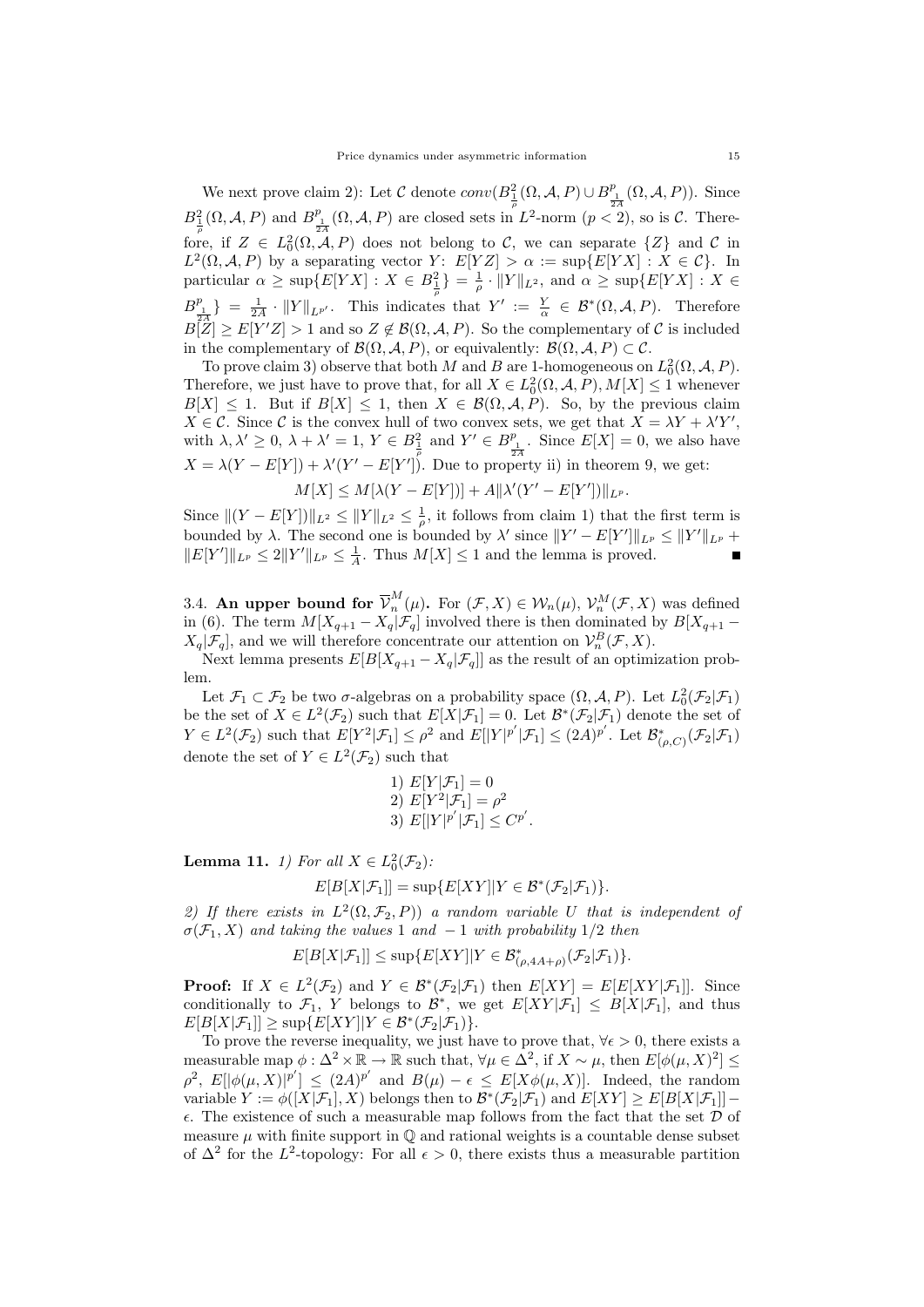${A_n}_{n\in\mathbb{N}}$  of  $\Delta^2$  and a sequence  $\{\xi_n\}_{n\in\mathbb{N}}\subset\mathcal{D}$  such that  $\forall\mu\in\Delta_2$ , the measure  $\mu' := \sum_n 1\!\!1_{\mu \in A_n} \xi_n$  satisfies  $\exists X, X'$  such that  $X \sim \mu$  and  $X' \sim \mu'$  with  $||X - X'||_{L^2} \le$  $\delta := \epsilon/(1 + 2\rho)$ . For all n there also exists  $\theta_n : \mathbb{R} \to \mathbb{R}$  such that, if  $X_n \sim \xi_n$ then  $E[|\theta_n(X_n)|^2] \leq \rho^2$ ,  $E[|\theta_n(X_n)|^{p'}] \leq (2A)^{p'}$  and  $E[X_n\theta_n(X_n)] \geq B(\xi_n) - \delta$ . Therefore  $E[X] \sum_{n} 1 \mathbb{1}_{\mu \in A_n} \theta_n(X_n) \leq B[X'] - (1+\rho)\delta \geq B[X] - (1+2\rho)\delta = B[X] - \epsilon.$ We set then  $\phi(\mu, X) := E_{\mu}[\sum_{n} 1\!\!1_{\mu \in A_n} \theta_n(X_n)|X].$ 

We next turn to claim 2): Just observe that if  $Y \in \mathcal{B}^*(\mathcal{F}_2|\mathcal{F}_1)$ , then  $Y' := E[Y|X]$ also belongs to  $\mathcal{B}^*(\mathcal{F}_2|\mathcal{F}_1)$  and has thus the property that  $E[XY] = E[XY']$ . Now, consider  $Y'' := Y' - E[Y'|\mathcal{F}_1]$ . Since  $X \in L_0^2(\mathcal{F}_2|\mathcal{F}_1)$ , we have  $E[XE[Y'|\mathcal{F}_1]] = 0$ so  $E[XY] = E[XY'']$ . Now, observe that

$$
\theta^2 := E[(Y'')^2 | \mathcal{F}_1] = E[(Y')^2 | \mathcal{F}_1] - (E[Y' | \mathcal{F}_1])^2 \le E[Y^2 | \mathcal{F}_1] \le \rho^2.
$$

Finally, let Y''' be defined as  $Y''' := Y'' + \sqrt{\rho^2 - \theta^2} U$ , since U is independent of  $\sigma(\mathcal{F}_1, X)$ , and since Y'' is measurable on this  $\sigma$ -algebra, we get obviously

$$
E[XY] = E[XY'''], E[Y''' | \mathcal{F}_1] = 0
$$
 and  $E[(Y''')^2 | \mathcal{F}_1] = \rho^2$ .

Observing that  $(E[(Y''')^{p'}|\mathcal{F}_1])^{\frac{1}{p'}}$  is just a conditional  $L^{p'}$ -norm, we get

$$
(E[|Y'''|^{p'}|\mathcal{F}_1])^{\frac{1}{p'}} \leq (E[|Y''|^{p'}|\mathcal{F}_1])^{\frac{1}{p'}} + \rho
$$
  
\n
$$
\leq (E[|Y'|^{p'}|\mathcal{F}_1])^{\frac{1}{p'}} + (E[|E[Y'|\mathcal{F}_1]|^{p'}|\mathcal{F}_1])^{\frac{1}{p'}} + \rho
$$
  
\n
$$
\leq 2(E[|Y'|^{p'}|\mathcal{F}_1])^{\frac{1}{p'}} + \rho
$$
  
\n
$$
\leq 4A + \rho.
$$

Therefore, for all  $Y \in \mathcal{B}^*(\mathcal{F}_2|\mathcal{F}_1)$ , there is a  $Y''' \in \mathcal{B}^*_{(\rho,4A+\rho)}(\mathcal{F}_2|\mathcal{F}_1)$  such that  $E[XY] = E[XY''']$ , and claim 2) then follows from claim 1.

Let us now use this lemma to compute  $\mathcal{V}_n^M(\mathcal{F}, X)$  for a pair  $(\mathcal{F}, X) \in \mathcal{W}_n(\mu)$ defined on a probability space  $(\Omega, \mathcal{A}, P)$ . Let us first enlarge this space obtaining a new one  $(\Omega', \mathcal{A}', P')$  where A may be seen as a sub  $\sigma$ -algebra of  $\mathcal{A}', P'$  and P coincide on A and where there is a system of n independent random variables  $(U_q)_{q=1,\dots,n}$ , independent of A, with  $P'(U_q = 1) = P'(U_q = -1) = 1/2$ . Consider next the filtration  $\mathcal{F}'$  defined by  $\mathcal{F}'_q := \sigma(\mathcal{F}_q, U_k, k \leq q)$ . X is then also a martingale on  $\mathcal{F}'$  and  $[X_{q+1} - X_q | \mathcal{F}_q] = [X_{q+1} - X_q | \mathcal{F}'_q]$ . Therefore

$$
\mathcal{V}_n^M(\mathcal{F}, X) \leq \mathcal{V}_n^B(\mathcal{F}, X) = \mathcal{V}_n^B(\mathcal{F}', X)
$$

We will denote  $\mathcal{B}_{(\rho,4A+\rho)}^*(\mathcal{F}')$  the set of  $\mathcal{F}'$ - adapted processes Y such that for all  $q = 1, ..., n$ :  $Y_q \in \mathcal{B}_{(\rho, 4A+\rho)}^*(\mathcal{F}_q'|\mathcal{F}_{q-1}').$  Then, since  $X_q - X_{q-1} \in L_0^2(\mathcal{F}_q'|\mathcal{F}_{q-1}'),$ we may apply claim 2) of last lemma to get

$$
\mathcal{V}_n^B(\mathcal{F}', X) = \sum_{q=1}^n E[B[X_q - X_{q-1} | \mathcal{F}'_{q-1}]]
$$
  
 
$$
\leq \sup_{Y \in \mathcal{B}^*_{(p,4A+\rho)}(\mathcal{F}')} \sum_{q=1}^n E[(X_q - X_{q-1}) \cdot Y_q]
$$

Since X is an  $\mathcal{F}'$ -martingale and  $E[Y_q|\mathcal{F}'_{q-1}] = 0$ , we get

$$
E[(X_q - X_{q-1}) \cdot Y_q] = E[X_q \cdot Y_q] = E[E[X_{n+1} | \mathcal{F}'_q] \cdot Y_q] = E[X_{n+1} \cdot Y_q],
$$

and therefore

(9) 
$$
\mathcal{V}_n^M(\mathcal{F}', X) \leq \sup_{Y \in \mathcal{B}_{(\rho, 4A+\rho)}^*(\mathcal{F}')} E[X_{n+1} \cdot \sum_{q=1}^n Y_q]
$$

For a given  $Y \in \mathcal{B}_{(\rho,4A+\rho)}^*(\mathcal{F}')$ , let  $S_q$  be defined as  $S_0 := 0$ ,  $S_q := S_{q-1} + Y_q$ . Observe then that S is an  $\mathcal{F}'$ -martingale. We will denote  $\mathcal{S}_{(\rho,4A+\rho)}(\mathcal{F}')$  the set of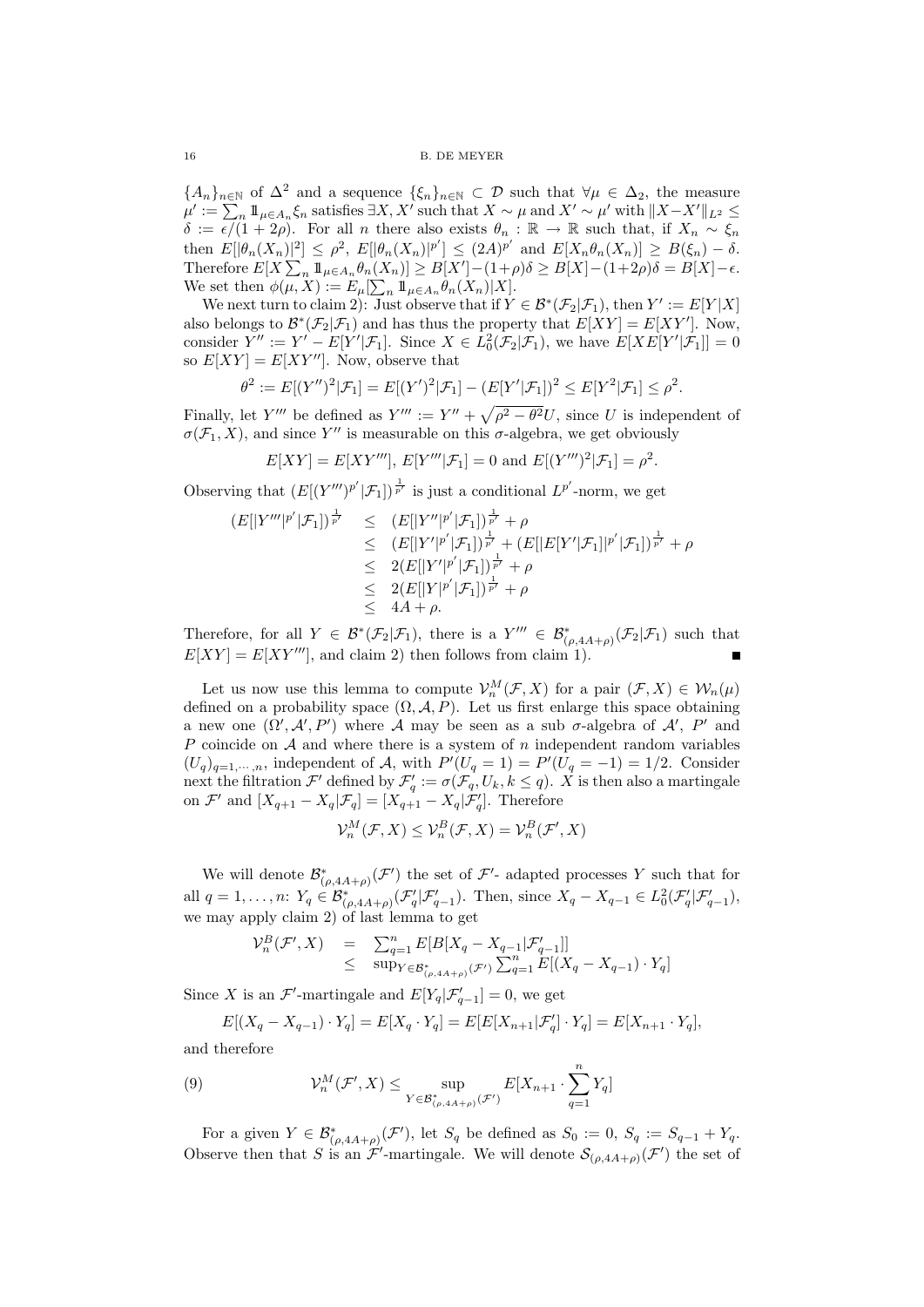$\mathcal{F}'$ -martingale S whose increments  $S_{q+1} - S_q$  belong to  $\mathcal{B}_{(\rho,4A+\rho)}^*(\mathcal{F}'_q|\mathcal{F}'_{q-1})$ , for all q, and such that  $S_0 = 0$ . The last formula becomes then

(10) 
$$
\mathcal{V}_n^M(\mathcal{F}', X) \leq \sup_{S \in \mathcal{S}_{(\rho, 4A+\rho)}^*(\mathcal{F}')} E[X_{n+1} \cdot S_n].
$$

Let us make two comments on the last formula: the quantity  $\mathcal{V}_n^M(\mathcal{F}',X)$  depends on the laws  $[X_{q+1} - X_q | \mathcal{F}_q]$  which are intimately related to the filtration  $\mathcal{F}$ . The bound we found in the last formula just depends on the laws  $[X_{q+1}-X_q|X_1,\ldots,X_q]$ . Therefore, if we create a martingale  $\tilde{X}$  on another filtration G with the same law as  $X$  — we call this procedure the embedding of X in the filtration  $\mathcal{G}$ —, the right hand side of last inequality can equivalently be evaluated on  $\tilde{X}$ .

The second comment is that we will have to deal with  $\frac{\mathcal{V}_n^M(\mathcal{F}',X)}{\sqrt{n}}$ , and will then have to evaluate  $E[X_{n+1} \cdot \frac{S_n}{\sqrt{n}}]$ , for  $S \in \mathcal{S}^*_{(\rho, 4A+\rho)}(\mathcal{F}')$ . Since the increments of S have a conditional variance equal to  $\rho^2$ ,  $\frac{S_n}{\sqrt{n}}$  will be approximatively normally distributed, due to a central limit theorem for martingales. We need however precise bounds for this approximation. These bounds are provided in the next section which is in fact the crux point of the argument. We embed there both martingales  $\frac{S}{\sqrt{n}}$  and X in a Brownian filtration.

3.5. The embedding in the Brownian filtration. Let  $B$  be a Brownian motion on a probability space  $(\Omega_0, \mathcal{A}_0, P_0)$  and let G be the natural filtration of B. Skorokhod rose the following question: Given a probability distribution  $\mu \in \Delta^{p'}$ , is there a G-stopping time  $\theta$  such that  $B_{\theta} \sim \mu$ ? To avoid trivial uninteresting solutions to this problem, one further require that  $E[\theta^{\frac{p'}{2}}] < \infty$ . It is well known that Skorokhod's problem has a solution for all  $\mu \in \Delta_0^{p'}$  $_0^p$  (see for instance [Azéma, Yor (1979)]) and we will denote  $\theta_{\mu}$  one of these solutions.

We also will need the following fact: For all  $p' > 1$ , there exist two non negative constants  $c_{p'}$  and  $C_{p'}$ , called the Burkholder Davis Gundy constants (see [Burkholder (1973)]), such that, for all *G*-stopping times  $\tau \geq \tau'$ :

$$
E[\tau^{\frac{p'}{2}}]<\infty \implies c_{p'} \cdot E[(\tau-\tau')^{\frac{p'}{2}}|\mathcal{G}_{\tau'}] \leq E[|B_{\tau}-B_{\tau'}|^{p'}|\mathcal{G}_{\tau'}] \leq C_{p'} \cdot E[(\tau-\tau')^{\frac{p'}{2}}|\mathcal{G}_{\tau'}].
$$
  
In the particular case  $p'=2$ , we have  $c_2=C_2=1$ .

**Lemma 12.** Let  $R = (R_q)_{q:=0,...,n}$  be a martingale with  $R_n \in L_0^{p'}$  $_0^p$  , then there is an increasing sequence of stopping times  $\{\tau_q\}_{q:=0,\dots,n}$  such that  $E[\tau_n^{\frac{p'}{2}}]<\infty$  and such that both processes R and  $\hat{R}$  have the same distribution where  $\hat{R}_q := B_{\tau_q}$ .

**Proof:** Just take  $\tau_0 := \theta_{[R_0]}$  so that  $[\hat{R}_0] = [B_{\tau_0}] = [R_0]$ . Once  $\tau_q$  is defined, defined  $\tau_{q+1}$  as follows:  $B_t' := B_{\tau_q+t} - B_{\tau_q}$  is another Brownian motion on its natural filtration G'. For all  $(r_0, ..., r_q) \in \mathbb{R}^{q+1}$  define  $\tilde{\theta}(r_0, ..., r_q) := \theta'_{[R_{q+1}-R_q|R_0=r_0; ...; R_q=r_q]}$ where  $\theta'_{\mu}$  is a solution of  $\mu$ -Skorokhod's problem for the Brownian motion  $B'$ . This mapping can be chosen measurable from  $\mathbb{R}^{q+1}$  to  $(\Omega_0, \mathcal{A}_0)$ , and define  $\tau_{q+1}$ :  $\tau_q + \tilde{\theta}(\hat{R}_0, \ldots, \hat{R}_q)$ . Then  $\hat{R}_{q+1} - \hat{R}_q = B_{\tau_{q+1}} - B_{\tau_q} = B'_{\tilde{\theta}(\hat{R}_0, \ldots, \hat{R}_q)}$ . Therefore  $[\hat{R}_{q+1} - \hat{R}_q | \hat{R}_0, \dots, \hat{R}_q] = [R_{q+1} - R_q | R_0, \dots, R_q].$  We then conclude that R and  $\hat{R}$ have the same laws. Next since  $c_p \cdot E[\tilde{\theta}(\hat{R}_0, \dots, \hat{R}_q)^{\frac{p'}{2}} | \mathcal{G}_{\tau_q}] \leq E[(\hat{R}_{q+1} - \hat{R}_q)^{p'} | \mathcal{G}_{\tau_q}]$ we conclude by induction that  $E[\tau_n^{\frac{p'}{2}}] < \infty$ .

We are now ready to start the embedding procedure. Let us consider  $(\mathcal{F}', X) \in$  $W_n(\mu)$  and  $S \in \mathcal{S}_{(\rho, 4A+\rho)}^*(\mathcal{F}')$ , as in the last section.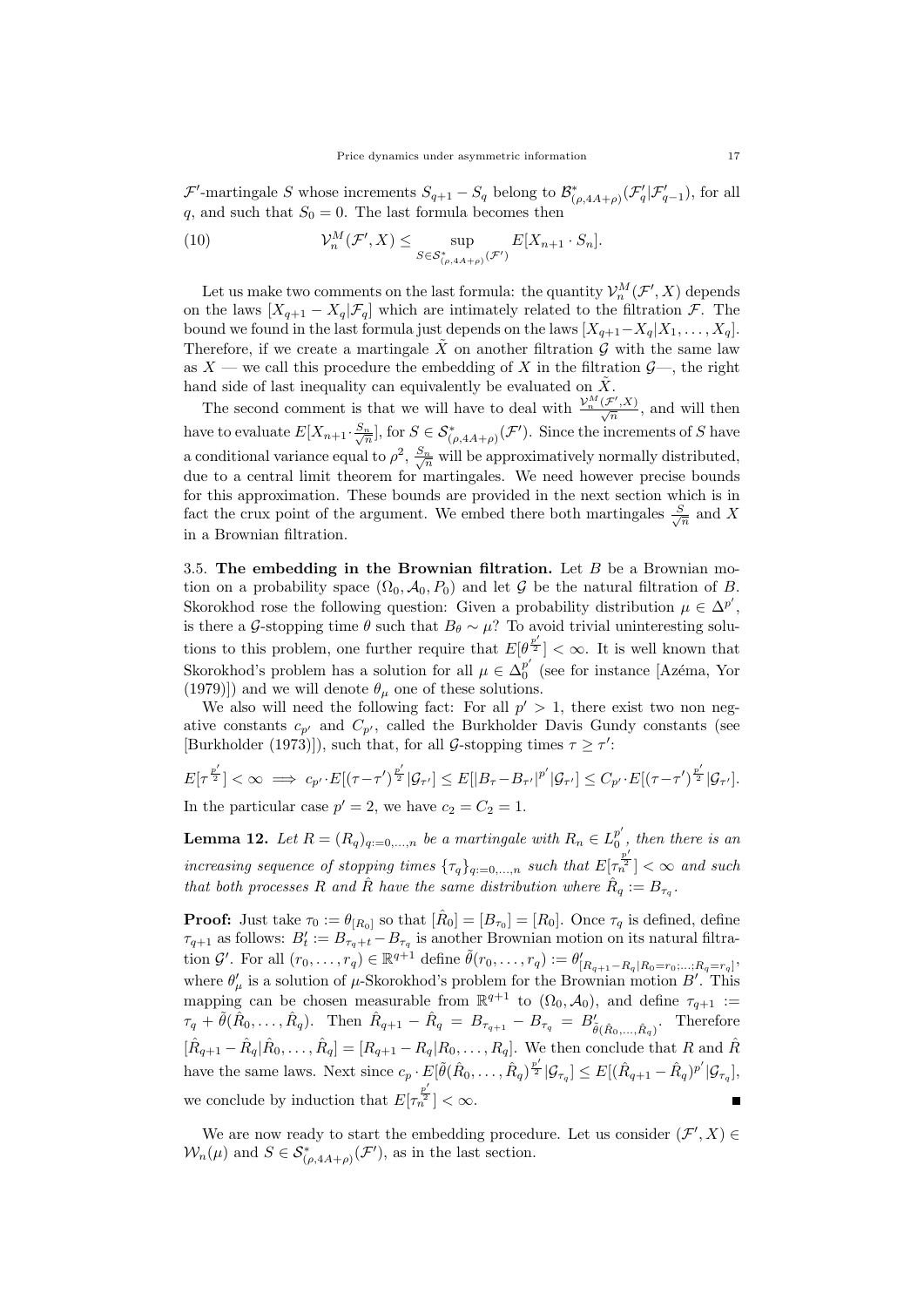Let R denote  $R := \frac{S}{\rho \sqrt{n}}$ . To embed both R and X, we will have to slightly perturb the above procedure: For  $\epsilon > 0$  we define  $\tau_0 = \tau_{\frac{1}{2}} := \epsilon$  and  $\hat{R}_0 := 0$ . For  $q = 0, \ldots n-1$ , we then define  $\tau_{q+1}, \tau_{q+\frac{3}{2}}$  and  $\hat{R}_{q+1}$  recursively as follows: Let  $\mathcal{G}'$  be the natural  $\sigma$ -algebra of  $B'_t := B_{t+\tau_{q+\frac{1}{2}}} - B_{\tau_{q+\frac{1}{2}}}$ . Define as above  $\tilde{\theta}(r_0, \ldots, r_q) :=$  $\theta'_{[R_{q+1}-R_q|R_0=r_0;\ldots;R_q=r_q]}$  and then set

$$
\tau_{q+1} := \tau_{q+\frac{1}{2}} + \tilde{\theta}(\hat{R}_0, \dots, \hat{R}_q), \ \tau_{q+\frac{3}{2}} := \tau_{q+1} + \epsilon, \ \hat{R}_{q+1} := \hat{R}_q + B_{\tau_{q+1}} - B_{\tau_{q+\frac{1}{2}}}.
$$

It is convenient to define also  $\tau_{n+1}$  as  $\tau_{n+1} = \tau_{n+\frac{1}{2}} := \tau_n + \epsilon$ .

The process  $\hat{R}$  has the same distribution as  $R$ , is a  $\mathcal{G}_{\tau_q}$ -martingale and the distribution of  $\hat{R}_n - B_{\tau_n}$  is clearly  $\mathcal{N}(0, n\epsilon)$ , in particular

(11) 
$$
\|\hat{R}_n - B_{\tau_n}\|_{L^2} = \sqrt{\epsilon \cdot n}.
$$

For  $\epsilon = 0$ , we have just the embedding of the lemma. The advantage of introducing  $\epsilon > 0$  is that this will allow to embed X also: Let  $Z \sim \mathcal{N}(0, \epsilon)$ . There exists a measurable function  $f_q : \mathbb{R}^{2q+2} \to \mathbb{R}$  such that  $\forall (r_0, \ldots, r_q, x_0, \ldots, x_{q-1}) \in \mathbb{R}^{2q+1}$ :

$$
[f_q(r_0, \ldots, r_q, x_0, \ldots, x_{q-1}, Z)] = [X_q | R_0 = r_0, \ldots, R_q = r_q, X_0 = x_0, \ldots, X_{q-1} = x_{q-1}]
$$

Define then  $\hat{X}_q := f_q(\hat{R}_0, \ldots, \hat{R}_q, \hat{X}_0, \ldots, \hat{X}_{q-1}, B_{\tau_{q-1}+\epsilon} - B_{\tau_{q-1}})$ . Clearly  $(R, S)$ and  $(\hat{R}, \hat{X})$  have the same distribution and  $(\hat{R}, \hat{X})$  is a  $\mathcal{G}_{\tau_q}$ -martingale.

In order to obtain our central limit result for  $\hat{R}_n$ , we will prove hereafter that  $\tau_n$  is close to be a constant stopping time, which indicates that  $B_{\tau_n}$  follows approximately a normal distribution.

## Lemma 13.

1) For all 
$$
t \in [0, 1]
$$
:  $E[\tau_{\lfloor nt \rfloor}] = (\lfloor nt \rfloor + 1)\epsilon + \lfloor nt \rfloor \cdot \frac{1}{n}$ , where  $\lfloor a \rfloor$  is the greatest integer less or equal to a.  
\n2)  $E[|\tau_{\lfloor nt \rfloor} - E[\tau_{\lfloor nt \rfloor}]|] \le \kappa^2 \cdot n^{\frac{2}{p' \wedge 4} - 1}$ , where  $\kappa := 2^{\frac{2}{p' \wedge 4}} \frac{4A + \rho}{(\epsilon_{p'})^{\frac{1}{p'}} \rho}$   
\n3)  $||B_t - B_{\tau_{\lfloor nt \rfloor}}||_{L^2} \le \kappa \cdot n^{\frac{1}{p' \wedge 4} - \frac{1}{2}} + \sqrt{t - \frac{\lfloor nt \rfloor}{n} + \epsilon(\lfloor nt \rfloor + 1)}$ .

**Proof:** To prove claim 1), observe that  $\tau_{\llbracket nt \rrbracket} = \tau_0 + \sum_{q=1}^{\llbracket nt \rrbracket} (\tau_q - \tau_{q-1})$ . Then, since  $S \in S^*_{(\rho, 4A+\rho)}(\mathcal{F}'),$  we get  $\tau_0 = \epsilon$ , and

$$
E[\tau_q - \tau_{q-1} | \mathcal{G}_{\tau_{q-1}}] = \epsilon + E[\tau_q - \tau_{q-\frac{1}{2}} | \mathcal{G}_{\tau_{q-1}}]
$$
  
\n
$$
= \epsilon + E[(B_{\tau_q} - B_{\tau_{q-\frac{1}{2}}})^2 | \mathcal{G}_{\tau_{q-1}}]
$$
  
\n
$$
= \epsilon + E[(\hat{R}_q - \hat{R}_{q-1})^2 | \hat{R}_k, \hat{X}_k, k \leq q - 1]
$$
  
\n
$$
= \epsilon + \frac{1}{q^2 n} E[(S_q - S_{q-1})^2 | S_k, X_k, k \leq q - 1]
$$
  
\n
$$
= \epsilon + \frac{1}{n}
$$

Therefore,  $E[\tau_{\llbracket nt \rrbracket}] = (\llbracket nt \rrbracket + 1)\epsilon + \llbracket nt \rrbracket \cdot \frac{1}{n}$ , as announced.

We next prove claim 2). Since  $E[\tau_q - \tau_{q-1} | \mathcal{G}_{\tau_{q-1}}] = E[\tau_q - \tau_{q-1}],$  we get  $\frac{1}{2}$ 

$$
\tau_{\llbracket nt \rrbracket} - E[\tau_{\llbracket nt \rrbracket}] = \sum_{q=1}^{\llbracket nt \rrbracket} ((\tau_q - \tau_{q-1}) - E[\tau_q - \tau_{q-1}]) = Q_{\llbracket nt \rrbracket},
$$

where

$$
Q_s := \sum_{q=1}^s ((\tau_q - \tau_{q-1}) - E[\tau_q - \tau_{q-1} | \mathcal{G}_{\tau_{q-1}}]) = \sum_{q=1}^s (\tau_q - \tau_{q-\frac{1}{2}} - \frac{1}{n}).
$$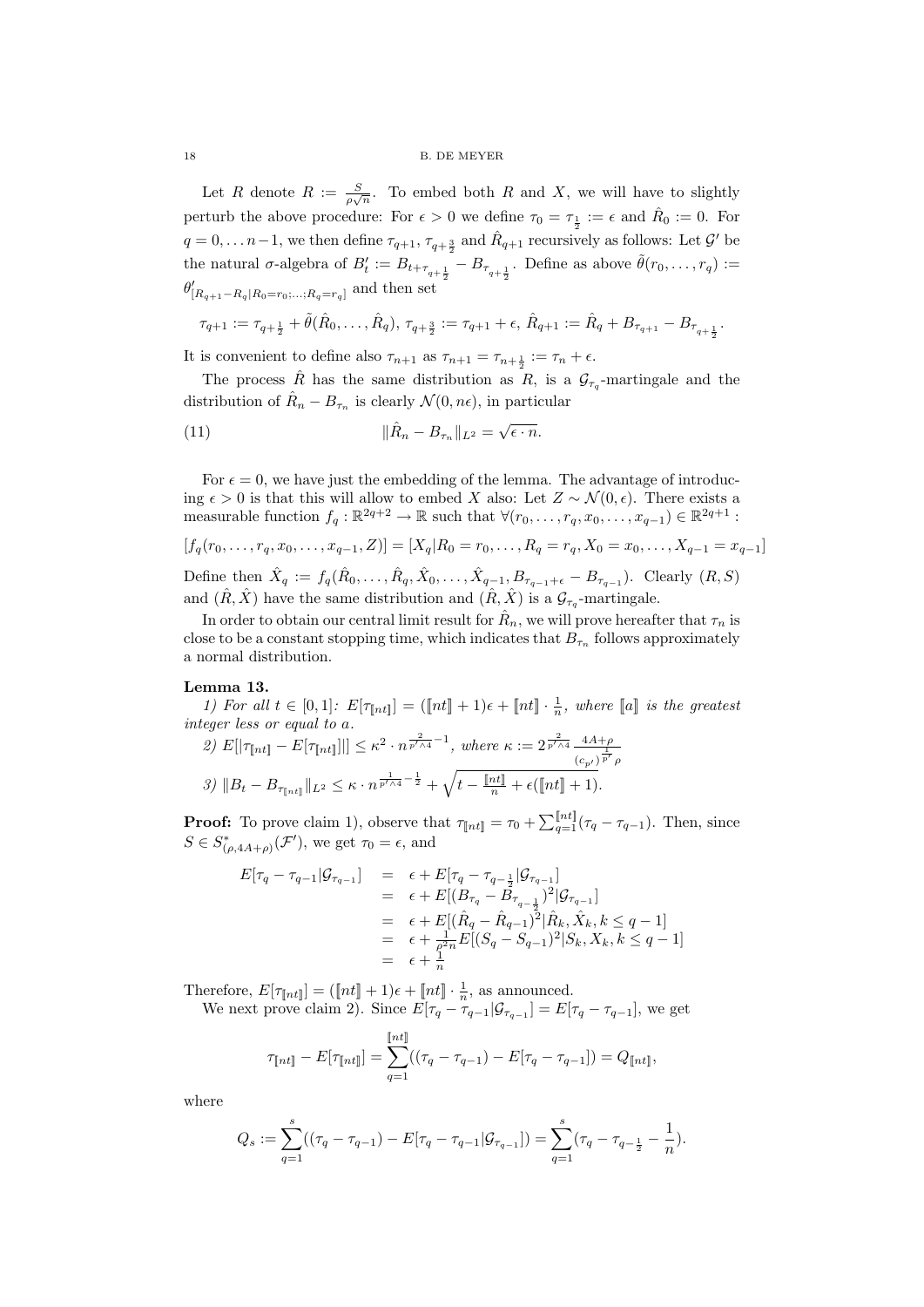The process  $Q = (Q_s)_{s=0,...n}$  is clearly a  $\mathcal{G}_{\tau_s}$ -martingale starting at 0. Since  $p \in$ [1, 2[ and  $\frac{1}{p} + \frac{1}{p'} = 1$ , we get  $p' > 2$ , and so,  $\tilde{p} := \frac{\min(p', 4)}{2}$  $\frac{(p_1,4)}{2} \in ]1,2]$ . Therefore

(12) 
$$
\|\tau_{\llbracket nt \rrbracket} - E[\tau_{\llbracket nt \rrbracket}] \|_{L^1} = \|Q_{\llbracket nt \rrbracket} \|_{L^1} \leq \|Q_n\|_{L^1} \leq \|Q_n\|_{L^{\tilde{p}}}.
$$

We claim next that

(13) 
$$
E[|Q_n|^{\tilde{p}}] \le 2^{2-\tilde{p}} \sum_{k=0}^{n-1} E[|Q_{k+1} - Q_k|^{\tilde{p}}].
$$

This follows at once from a recursive use of the relation:

$$
E[|x + Y|^{\tilde{p}}] \le |x|^{\tilde{p}} + 2^{2-\tilde{p}} E[|Y|^{\tilde{p}}],
$$

that holds for all  $x$  in  $\mathbb{R}$ , whenever  $Y$  is a centered random variable: Indeed,

$$
|x + Y|^{\tilde{p}} - |x|^{\tilde{p}} = Y \int_0^1 \tilde{p}|x + sY|^{\tilde{p}-1} \text{sgn}(x + sY) ds
$$

Thus, since  $E[Y] = 0$ , we get

$$
E[|x + Y|^{\tilde{p}}] - |x|^{\tilde{p}} = E\left[Y \int_0^1 \tilde{p}\left(|x + sY|^{\tilde{p}-1}\text{sgn}(x + sY) - |x|^{\tilde{p}-1}\text{sgn}(x)\right)ds\right].
$$

Since  $\tilde{p} \leq 2$ , straightforward computation indicates that, for fixed a, the function  $g(x) := ||x + a|^{\tilde{p}-1} \text{sgn}(x+a) - |x|^{\tilde{p}-1} \text{sgn}(x)||$  reaches its maximum at  $x = -a/2$ , implying  $g(x) \leq 2^{2-\tilde{p}} |a|^{\tilde{p}-1}$ .

So,  $E[|x+Y|^{\tilde{p}}] - |x|^{\tilde{p}} \leq E\left[|Y| \int_0^1 2^{2-\tilde{p}} p|sY|^{\tilde{p}-1} ds\right] = 2^{2-\tilde{p}} E[|Y|^{\tilde{p}}],$  as announced and inequality (13) follows.

Next  $||Q_{k+1} - Q_k||_{L^{\tilde{p}}} = ||\tau_{k+1} - \tau_{k+\frac{1}{2}} - \frac{1}{n}||_{L^{\tilde{p}}} \le ||\tau_{k+1} - \tau_{k+\frac{1}{2}}||_{L^{\tilde{p}}} + \frac{1}{n}$ . Since  $\frac{1}{n} = E[\tau_{k+1} - \tau_{k+\frac{1}{2}}],$  we also have  $\frac{1}{n} \leq ||\tau_{k+1} - \tau_{k+\frac{1}{2}}||_{L^{\bar{p}}}$ , and thus

$$
||Q_{k+1} - Q_k||_{L^{\tilde{p}}} \leq 2||\tau_{k+1} - \tau_{k+\frac{1}{2}}||_{L^{\tilde{p}}} \leq 2||\tau_{k+1} - \tau_{k+\frac{1}{2}}||_{L^{\frac{p'}{2}}}.
$$

Finally,  $\hat{R}_{k+1} - \hat{R}_k = B_{\tau_{k+1}} - B_{\tau_{k+\frac{1}{2}}}$ . Therefore, we get with Burkholder Davis Gundy inequality, and since  $S \in \mathcal{S}_{(\rho, A\bar{A}+\rho)}^* (\mathcal{F}')$ :

$$
E[(\tau_{k+1} - \tau_{k+\frac{1}{2}})^{\frac{p'}{2}}] \leq \frac{1}{c_{p'}} E[|\hat{R}_{k+1} - \hat{R}_{k}|^{p'}] = \frac{1}{c_{p'}\rho^{p'}n^{\frac{p'}{2}}} E[|S_{k+1} - S_{k}|^{p'}] \leq \frac{(4A + \rho)^{p'}}{c_{p'}\rho^{p'}n^{\frac{p'}{2}}}
$$

So:  $E[|Q_{k+1} - Q_k|^{\tilde{p}}] \leq 2^{\tilde{p}} (4A + \rho)^{2\tilde{p}} (c_{p'})^{-\frac{2\tilde{p}}{p'}} \rho^{-2\tilde{p}} n^{-\tilde{p}},$  and, with (13), we conclude

$$
E[|Q_n|^{\tilde{p}}] \le 2^2 (4A + \rho)^{2\tilde{p}} (c_{p'})^{-\frac{2\tilde{p}}{p'}} \rho^{-2\tilde{p}} n^{1-\tilde{p}}.
$$

Therefore, with (12), we get:

$$
\|\tau_{[\![nt]\!]} - E[\tau_{[\![nt]\!]}]\|_{L^1} \leq 2^{\frac{2}{\tilde{p}}} \left(\frac{4A + \rho}{(c_{p'})^{\frac{1}{p'}} \rho}\right)^2 n^{\frac{1}{\tilde{p}} - 1}
$$

and claim 2) is proved.

We next prove claim 3): let  $\bar{\tau}$  denote  $E[\tau_{\lceil nt \rceil}]$ . Then

$$
||B_{\tau_{\llbracket nt\rrbracket}} - B_t||_{L^2} \le ||B_{\tau_{\llbracket nt\rrbracket}} - B_{\overline{\tau}}||_{L^2} + ||B_{\overline{\tau}} - B_t||_{L^2} = \sqrt{||\tau_{\llbracket nt\rrbracket} - \overline{\tau}||_{L^1}} + \sqrt{|\overline{\tau} - t|}.
$$

The first term is bounded by claim 2), and the second one by claim 1) .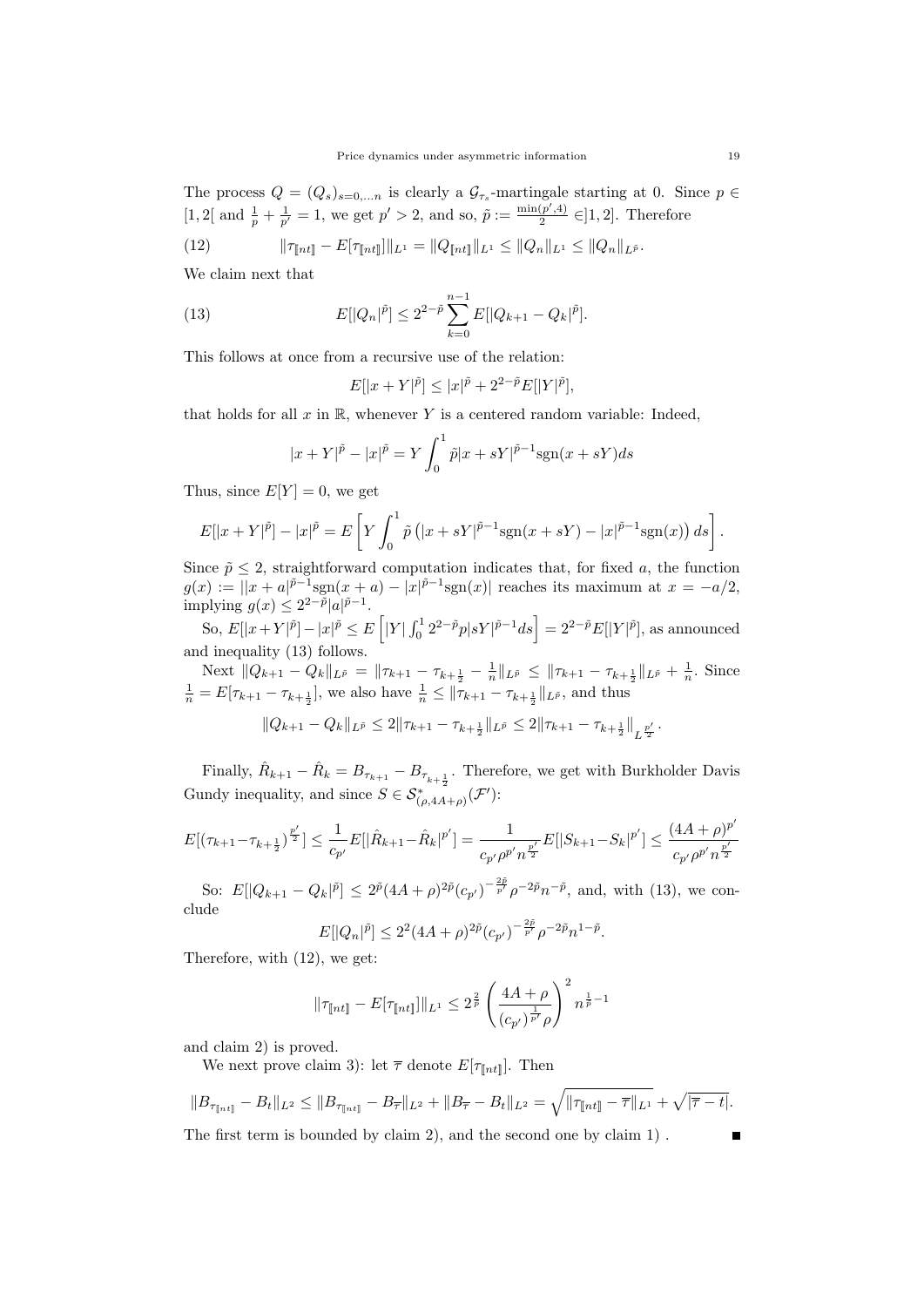3.6. An upper bound for  $\limsup \overline{\mathcal{V}}_{n}^{M}$  $_{n}^{M}(\mu)/\sqrt{n}$ . Let us consider  $(\mathcal{F}',X)\in\mathcal{W}_{n}(\mu)$ . According to (10), we have:

$$
\frac{\mathcal{V}_n^M(\mathcal{F}',X)}{\sqrt{n}} \le \sup_{S \in \mathcal{S}_{(\rho,4A+\rho)}^*(\mathcal{F}')} E[X_{n+1} \cdot \frac{S_n}{\sqrt{n}}].
$$

For  $S \in \mathcal{S}^*_{(\rho, 4A+\rho)}(\mathcal{F}')$ , let us define  $R_n := \frac{S_n}{\rho\sqrt{n}}$  and let us embed  $(X, R)$  in the Brownian filtration, as done in the last section, for  $\epsilon > 0$ . Then  $E[X_{n+1} \cdot \frac{S_n}{\sqrt{n}}] = \rho \cdot E[X_{n+1} \cdot R_n] = \rho \cdot E[\hat{X}_{n+1} \cdot \hat{R}_n].$ 

Claim 3) for  $t = 1$  in lemma 13 yields  $||B_1 - B_{\tau_n}||_{L^2} \leq \kappa \cdot n^{\frac{1}{p' \wedge 4} - \frac{1}{2}} + \sqrt{\epsilon(n+1)}$ . With (11), we get then  $\|\hat{R}_n - B_1\|_{L^2} \le \kappa \cdot n^{\frac{1}{p' \wedge 4} - \frac{1}{2}} + \sqrt{\epsilon (n+1)} + \sqrt{\epsilon \cdot n}$ . Therefore, since  $\hat{X}_{n+1} \sim \mu$  and  $B_1 \sim \mathcal{N}(0, 1)$ ,

 $\overline{D}$   $\overline{D}$   $\overline{D}$   $\overline{D}$ 

$$
E[\hat{X}_{n+1} \cdot \hat{R}_n] \leq E[\hat{X}_{n+1} \cdot B_1] + E[\hat{X}_{n+1} \cdot (\hat{R}_n - B_1)]
$$
  
\n
$$
\leq E[\hat{X}_{n+1} \cdot B_1] + ||\hat{X}_{n+1}||_{L^2} \cdot ||\hat{R}_n - B_1||_{L^2}
$$
  
\n
$$
\leq \alpha(\mu) + ||\mu||_{L^2} \cdot (\kappa \cdot n^{\frac{1}{p' \wedge 4} - \frac{1}{2}} + \sqrt{\epsilon(n+1)} + \sqrt{\epsilon \cdot n}),
$$

where  $\alpha(\mu)$  was defined in theorem 8. Since this holds for all  $\epsilon > 0$  and all  $S \in$  $\mathcal{S}_{(\rho,AA+\rho)}^*(\mathcal{F}')$ , we conclude that for all  $(\mathcal{F}',X)\in\mathcal{W}_n(\mu)$ :

$$
\frac{\mathcal{V}_n^M(\mathcal{F}',X)}{\sqrt{n}} \leq \rho \cdot \alpha(\mu) + \rho \cdot ||\mu||_{L^2} \cdot \kappa \cdot n^{\frac{1}{p' \wedge 4} - \frac{1}{2}}.
$$

Since  $p' > 2$ , and since the constant  $\kappa$  in lemma 13 is independent of n, we thus have proved:

Theorem 14. Under the hypotheses of theorem 9,

$$
\limsup_{n \to \infty} \frac{\overline{\mathcal{V}}_n^M(\mu)}{\sqrt{n}} \le \rho \cdot \alpha(\mu).
$$

We will prove in the next section that  $\rho \cdot \alpha(\mu)$  is the limit of  $\frac{\overline{V}_n^M(\mu)}{\sqrt{n}}$  as n increases to  $\infty$ . To conclude this section, we give here an example to illustrate that p must be strictly less than 2 in hypothesis ii) of theorem 9 in order to get the result: Clearly, the function  $M[\mu] := ||\mu||_{L^2}$  satisfies hypothesis i) of theorem 9, and would also satisfy hypothesis ii) with  $A = 1$  if  $p = 2$  was allowed. For this M,  $\rho = 1$ . Let then  $\mu$  be the probability that assigns a weight 1/2 to +1 and -1. Let  $X^n$  be the unique martingale of length  $n+1$  such that  $\forall q = 0, \ldots, n, |X_q^n| = \sqrt{\frac{q}{n}}$  and such that  $X_{n+1}^n := X_n^n$ . In other words, if, for  $q < n$ ,  $X_q^n = \sqrt{\frac{q}{n}}$ , then  $X_{q+1}^n$  jumps to  $\sqrt{\frac{q+1}{n}}$ with probability  $\pi$  or  $-\sqrt{\frac{q+1}{n}}$  with probability  $1-\pi$ , where  $\pi := \frac{1}{2}(1+\sqrt{\frac{q}{q+1}})$ , and symmetric jumps are made if  $X_q^n = -\sqrt{\frac{q}{n}}$ . An easy computation shows that  $E[(X_{q+1}^n - X_q^n)^2 | X_1^n, \ldots, X_q^n] = \frac{1}{n}$ , and thus, if  $\mathcal{F}^n$  denotes the natural filtration  $\mathcal{L}[(X_q+1)X_q]/[X_1], \ldots, X_q] = \frac{n}{n}$ , and thus, if y denotes the hattain intration<br>of  $X^n$ , we get  $\mathcal{V}_n^M(\mathcal{F}^n, X^n) = \sqrt{n}$ . Since for all pair  $(\mathcal{F}', X) \in \mathcal{M}_n(\mu)$ , we can write as in (10):  $\mathcal{V}_n^M(\mathcal{F}', X) = E[X_{n+1}S_n]$ , where  $S_n = \sum_{k=1}^n Y_k$ , with  $E[Y_k^2] = 1$ we get  $E[S_n^2] = n$ , and due to Cauchy Swartz inequality, it comes  $\mathcal{V}_n^M(\mathcal{F}', X) \leq$  $||X_{n+1}||_{L^2} \sqrt{n} = ||\mu||_{L^2} \sqrt{n} = \sqrt{n}$ . Therefore:

$$
\sqrt{n} \ge \overline{\mathcal{V}}_n^M(\mu) \ge \mathcal{V}_n^M(\mathcal{F}^n, X^n) = \sqrt{n},
$$

and thus

$$
\lim_{n \to \infty} \frac{\overline{\mathcal{V}}_n^M(\mu)}{\sqrt{n}} = 1 > \rho \cdot \alpha(\mu) = \sqrt{\frac{2}{\pi}}.
$$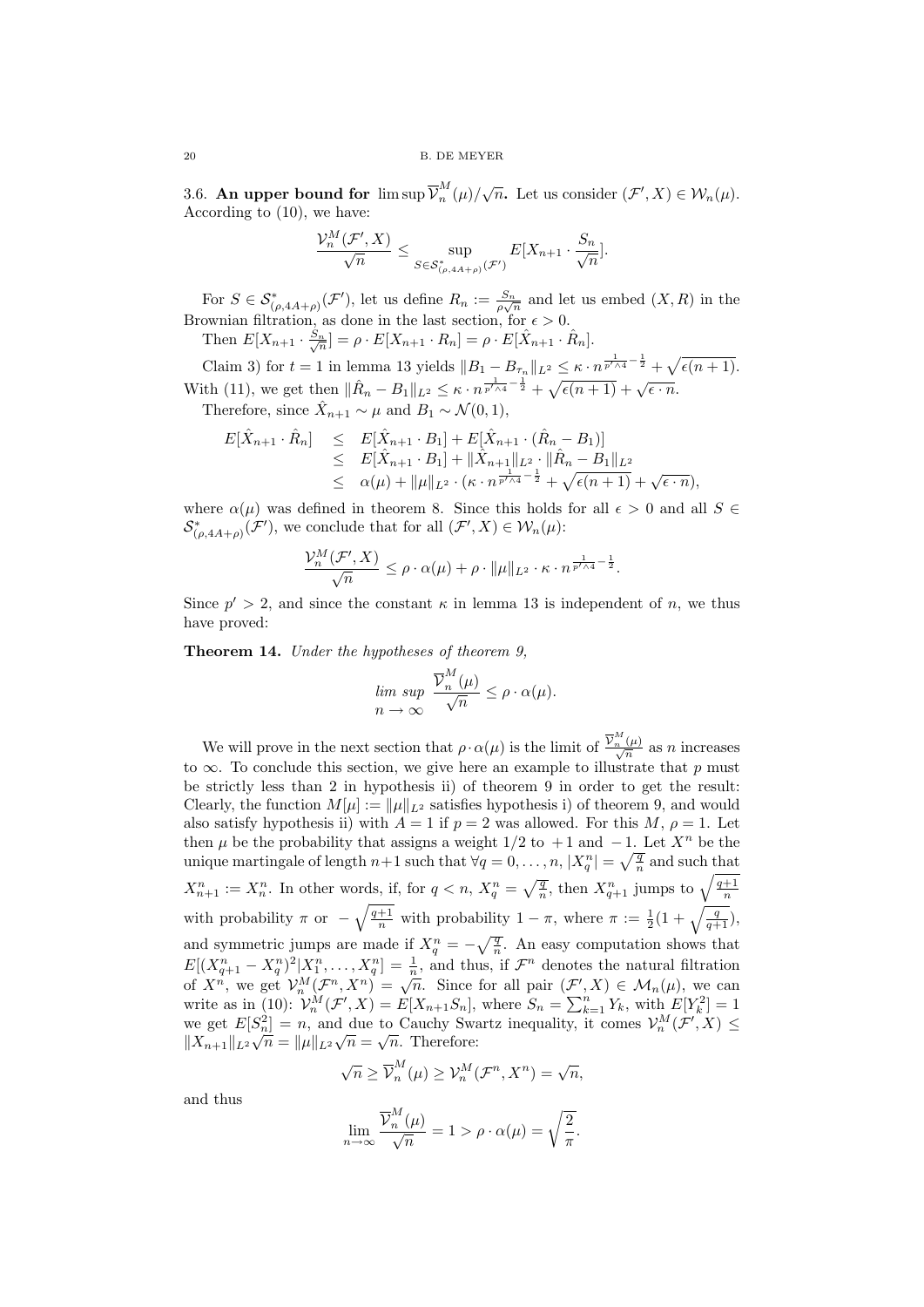3.7. A lower bound for  $\liminf \overline{\mathcal{V}}_n^M$  $\binom{M}{n}$   $\left(\mu\right)$  / $\sqrt{n}$ . Let Y be a random variable in  $L^4$ with  $E[Y] = 0$ ,  $E[Y^2] = 1$ . We will provide in this section a sequence  $(\mathcal{F}^n, X^n) \in$  $\mathcal{M}_n(\mu)$  such that

$$
\liminf_{n \to \infty} \frac{\mathcal{V}_n^M(\mathcal{F}^n, X^n)}{\sqrt{n}} \ge M[Y] \cdot \alpha(\mu).
$$

Using lemma 12, we can construct, for each n, an increasing sequence  $(\tau_q^n)_{q=0,\dots,n}$ of stopping times on the Brownian filtration G such that  $Y_q^n := \sqrt{n} \cdot (B_{\tau_q^n} - B_{\tau_{q-1}^n})$ is an i.i.d. sequence with  $[Y_q^n] = [Y]$ . Observe in particular that  $\tau_q^n - \tau_{q-1}^n$  is also an i.i.d. sequence. We also set  $\tau_{n+1}^n := \tau_n^n \vee 1$ .

The argument of lemma 13 can be applied to this sequence of stopping times, replacing  $\rho$  by 1,  $p'$  by 4,  $\epsilon$  by 0 and  $4A + \rho$  by  $||Y||_{L^4}$ . We obtain in this way:

## Lemma 15.

1) For all  $t \in [0, 1]$ :  $E[\tau_{\lbrack nt]}^{n}] = \frac{\lbrack nt \rbrack}{n}$ . 2)  $E[|\tau_{\lceil nt \rceil}^n - E[\tau_{\lceil nt \rceil}^n]|] \leq \gamma^2 \cdot n^{-\frac{1}{2}},$  where  $\gamma := \frac{\|Y\|_{L^4}}{(\gamma \cdot \frac{1}{\gamma})^{\frac{1}{4}}}$  $(c_4)^{\frac{1}{4}}$ 3)  $\tau_{\lceil nt \rceil}^n$  converges a.s. to t an n goes to  $\infty$ .  $\psi \|B_1 - B_{\tau_n^n} \|_{L^2} \leq \gamma \cdot n^{-\frac{1}{4}}.$ 

**Proof:** By construction of the sequence  $\tau_q^n$ ,  $\theta_q^n := \tau_q^n - \tau_{q-1}^n$  is an i.i.d. sequence of random variables and  $1 = E[(Y_q^n)^2] = n \cdot E[(B_{\tau_q^n} - B_{\tau_{q-1}^n})^2] = n \cdot E[\theta_q^n]$ . Burkholder Davis Gundy inequality indicates that

$$
c_4 \cdot var[\theta_q^n] \le c_4 \cdot E[(\theta_q^n)^2] \le E[(B_{\tau_q^n} - B_{\tau_{q-1}^n})^4] = E[Y^4]/n^2.
$$

Therefore, since  $\tau_{\lfloor nt \rfloor}^n = \sum_{q=1}^{\lfloor nt \rfloor} \theta_q^n$ , we get  $E[\tau_{\lfloor nt \rfloor}^n] = [\lfloor nt \rfloor/n$  and

$$
\|\tau_{\llbracket nt \rrbracket}^n - E[\tau_{\llbracket nt \rrbracket}^n] \|_{L^2}^2 = var(\tau_{\llbracket nt \rrbracket}^n) \le \frac{E[Y^4] \cdot [\llbracket nt \rrbracket]}{c_4 \cdot n^2} \le \frac{E[Y^4]}{c_4 \cdot n}.
$$

The strong law of large numbers indicates that  $\sum_{q=1}^{[nt]}(\theta_q^n - E[\theta_q^n])$  converges a.s. to 0, and point 3) follows then from point 1).

We finally conclude  $||B_{\tau_n^n} - B_1||_{L^2}^2 = E[|\tau_n^n - 1|] \le \frac{||Y||_{L^4}^2}{\sqrt{c_4 \cdot n}}$ , and the lemma is proved.

We define next  $\mathcal{F}_q^n := \mathcal{G}_{\tau_q^n}$  and  $X_q^n := E[f_\mu(B_1)|\mathcal{F}_q^n]$ , for  $q = 0, \ldots, n+1$ . Due to the definition of  $f_{\mu}$ , we have  $X_{n+1}^n = f_{\mu}(B_1) \sim \mu$  and therefore  $(\mathcal{F}^n, X^n) \in \mathcal{M}_n(\mu)$ .

We will have to compute  $\mathcal{V}_n^M(\mathcal{F}^n, X^n)$ . To do so, it is convenient to introduce an approximation  $\tilde{X}^n$  of  $X^n$ . Due to the Markov property of the Brownian motion,  $\Pi_t^{\mu} := E[f_{\mu}(B_1)|\mathcal{G}_t] = f(B_t,t)$  where  $f(x,t) := E[f_{\mu}(x+\sqrt{1-t} \cdot Z)]$ with  $Z \sim \mathcal{N}(0, 1)$ . As a convolution with a normal density, f is twice continuously differentiable on  $\mathbb{R} \times [0,1]$ , and it further satisfies the heat equation, so that  $\Pi_t^{\mu} = f(0,0) + \int_0^t r_s dB_s$ , with  $r_s = 0$  for  $s \ge 1$  and  $r_s = \frac{\partial}{\partial x} f(B_s, s)$  for  $s < 1$ .

Let us observe here that  $f(x, t)$  is increasing in x at fixed t since so is  $f_{\mu}(x)$ , and thus  $r_s \geq 0$  for all s. Observe also that  $r_s$  is continuous on [0,1] and that  $X_q^n = f(0,0) + \int_0^{\tau_q^n} r_s dB_s$ . We will then define  $\tilde{X}^n$  by:

(14) 
$$
\tilde{X}_q^n = f(0,0) + \int_0^{\tau_q^n} r_s^n dB_s,
$$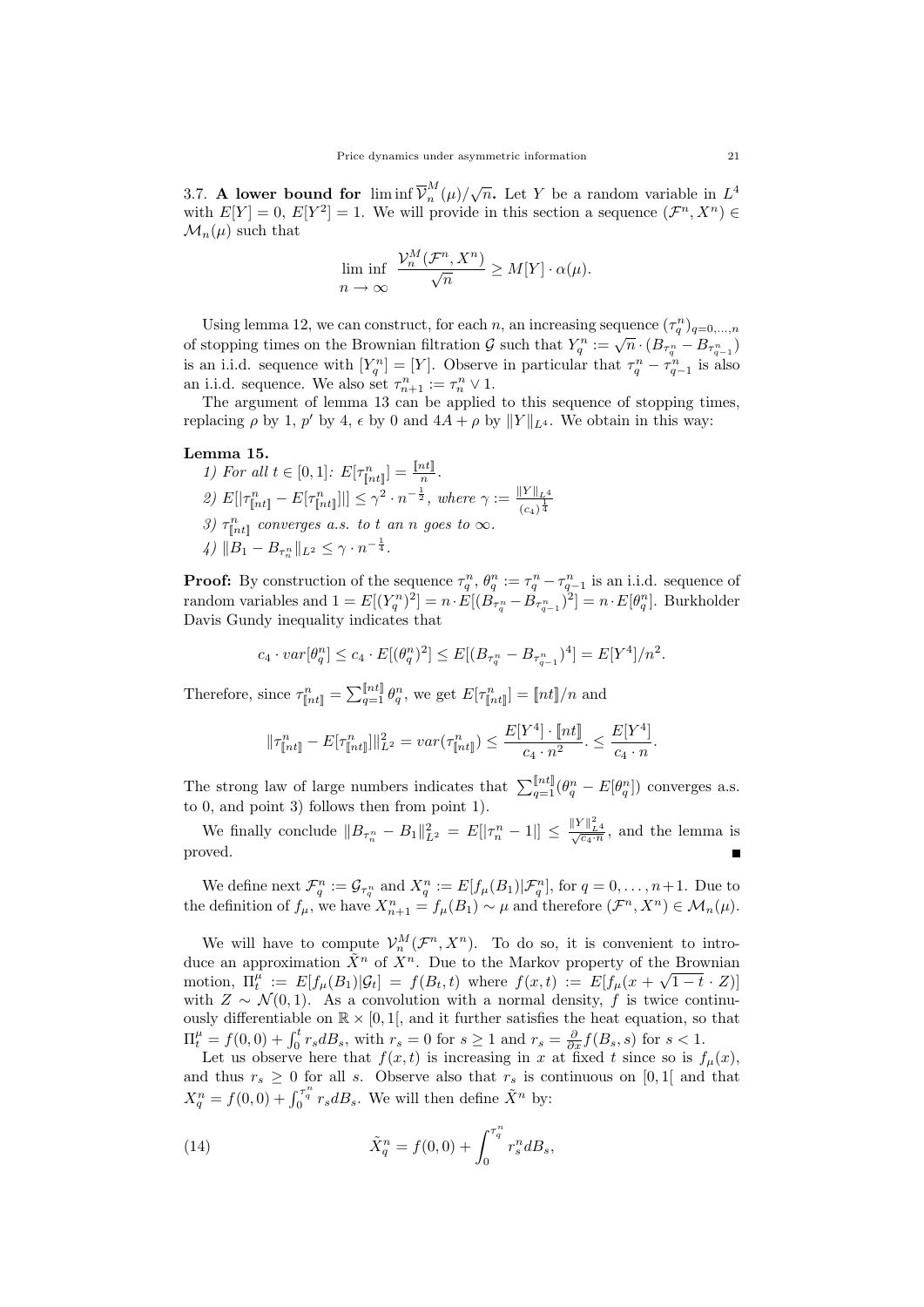where  $r^n := T_n(r)$  is the image of the process r by the map  $T_n$  we now define. Let  $\mathcal{H}^2$  be the linear space of G-progressively measurable processes a such that

$$
||a||_{\mathcal{H}^2}^2 := E\left[\int_0^\infty a_s^2 ds\right] < \infty.
$$

Let also  $\mathcal{H}_{[0,1]}^2$  denote the set of  $a \in \mathcal{H}^2$  such that  $a_s = 0$ , for all  $s \geq 1$ . For  $a \in \mathcal{H}_{[0,1]}^2$ , we define  $T_n(a)$  as the simple process

$$
T_n(a)_t := \sum_{q=0}^{n-1} n \cdot E \left[ \int_{\frac{q}{n}}^{\frac{q+1}{n}} a_s ds | \mathcal{G}_{\tau_q^n} \right] \cdot \mathbb{1}_{[\tau_q^n, \tau_{q+1}^n[}(t))
$$

**Lemma 16.**  $T_n$  is a linear mapping from  $\mathcal{H}^2_{[0,1]}$  to  $\mathcal{H}^2$  and,

$$
\forall a \in \mathcal{H}^2_{[0,1]} : ||T_n(a)||_{\mathcal{H}^2} \le ||a||_{\mathcal{H}^2}.
$$

**Proof:** As a simple process,  $T_n(a)$  is progressively measurable and

$$
||T_n(a)||_{\mathcal{H}^2}^2 = E[\sum_{q=0}^{n-1} (n \cdot E[\int_{\frac{q}{n}}^{\frac{q+1}{n}} a_s ds | \mathcal{G}_{\tau_q^n}])^2 \cdot (\tau_{q+1}^n - \tau_q^n)].
$$

Since  $Y_{q+1}^n := \sqrt{n} \cdot (B_{\tau_{q+1}^n} - B_{\tau_q^n})$  satisfies  $[Y_{q+1}^n | \mathcal{G}_{\tau_q^n}] = [Y]$ , we get

$$
E[\tau_{q+1}^n - \tau_q^n | \mathcal{G}_{\tau_q^n}] = E[(B_{\tau_{q+1}^n} - B_{\tau_q^n})^2 | \mathcal{G}_{\tau_q^n}] = \frac{E[Y^2]}{n} = \frac{1}{n}.
$$

Furthermore, with Jensens inequality:

$$
(E\left[\int_{\frac{q}{n}}^{\frac{q+1}{n}}a_s ds |\mathcal{G}_{\tau_q^n}|\right)^2 \leq E\left[\left(\int_{\frac{q}{n}}^{\frac{q+1}{n}}a_s ds\right)^2 |\mathcal{G}_{\tau_q^n}|\right],
$$

and by Cauchy Schwartz inequality:  $\left(\int_{\frac{a}{n}}^{\frac{a+1}{n}} a_s ds\right)^2 \leq \int_{\frac{a}{n}}^{\frac{a+1}{n}} a_s^2 ds \cdot \frac{1}{n}$ . Therefore

$$
||T_n(a)||_{\mathcal{H}^2}^2 \leq E[\sum_{q=0}^{n-1} E[\int_{\frac{q}{n}}^{\frac{q+1}{n}} a_s^2 ds | \mathcal{G}_{\tau_q^n}]] = ||a||_{\mathcal{H}^2}^2,
$$

and the lemma is proved.

$$
\blacksquare
$$

Lemma 17.  $\forall a \in \mathcal{H}^2_{[0,1]}: \lim_{n\to\infty} ||T_n(a) - a||_{\mathcal{H}^2} = 0.$ 

**Proof:** As it follows from the last lemma, the linear maps  $W_n$  defined by  $W_n(a)$  :=  $T_n(a) - a$  form an equi-continuous sequence of linear mappings. Therefore, we just have to prove the result for elementary processes a of the form:  $a_s := \psi_u \cdot \mathbb{1}_{[u,v]}$ where  $u < v < 1$  and  $\psi_u \in L^{\infty}(\mathcal{G}_u)$ . Indeed, these elementary processes engender a dense subspace of  $\mathcal{H}_{[0,1]}^2$ . If  $\psi_t := E[\psi_u | \mathcal{G}_t]$ , the process  $\psi$  is a martingale on the Brownian filtration and, as such, has continuous sample paths. It is further uniformly integrable since  $\psi_u \in L^{\infty}(\mathcal{G}_u)$ , and with the stopping theorem, we conclude that  $E[\psi_u | \mathcal{G}_{\tau_q^n}] = \psi_{\tau_q^n}$ . Therefore, when n is high enough for :

$$
T_n(a) = \psi_{\tau_{\lfloor nu\rfloor}^n} \cdot (\lfloor nu\rfloor - nu) \cdot 1\!\!1_{[\tau_{\lfloor nu\rfloor}^n, \tau_{\lfloor nu\rfloor+1}^n[} + \psi_{\tau_{\lfloor nu\rfloor}^n} \cdot (nv - \lfloor nv\rfloor) \cdot 1\!\!1_{[\tau_{\lfloor nu\rfloor}^n, \tau_{\lfloor nu\rfloor+1}^n[} + \sum_{q=\lfloor nu\rfloor}^{\lfloor nv\rfloor -1} \psi_{\tau_q^n} \cdot 1\!\!1_{[\tau_q^n, \tau_{q+1}^n[}
$$

The  $\mathcal{H}^2$  norm of the two first terms goes to 0 with n since  $\|\psi\|_{L^{\infty}} < \infty$  and  $E[\tau_{q+1}^n - \tau_q^n] = 1/n$ . We also have

$$
\begin{aligned} a =& \psi_u \cdot 1\!\!1_{[u,v[}\\ =& \psi_u \cdot 1\!\!1_{[\tau^n_{[\![n_u]\!]},\tau^n_{[\![n_v]\!]}[}\\ &+ \psi_u \cdot 1\!\!1_{[u,u\vee \tau^n_{[\![n_u]\!]}[}-\psi_u \cdot 1\!\!1_{[u\wedge \tau^n_{[\![n_u]\!]},u[} + \psi_u \cdot 1\!\!1_{[v\wedge \tau^n_{[\![n_v]\!]},v[} - \psi_u \cdot 1\!\!1_{[v,v\vee \tau^n_{[\![n_v]\!]}[} \end{aligned}
$$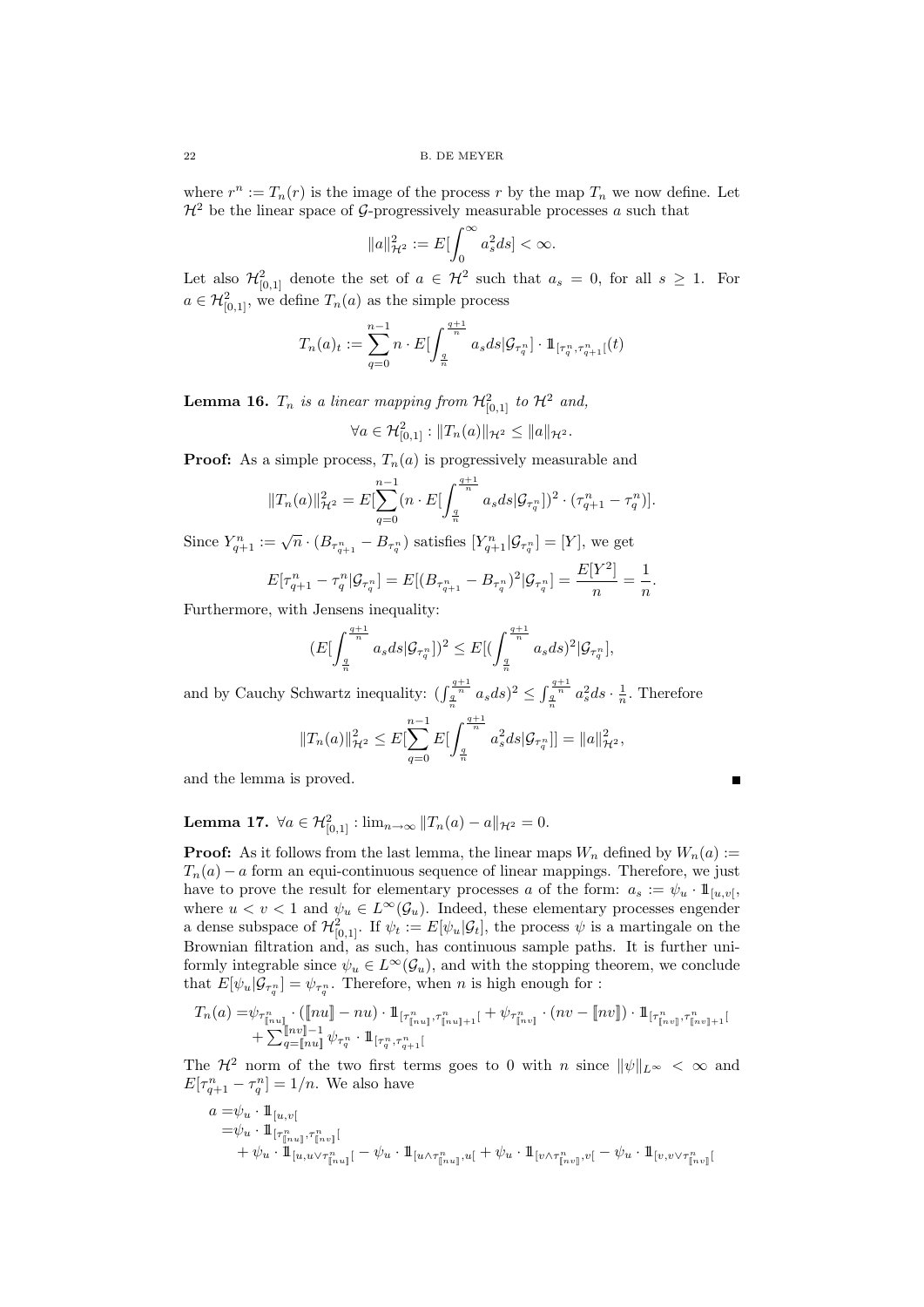The terms in the last line go to 0 in  $\mathcal{H}^2$  norm, since  $\|\psi_u\|_{L^{\infty}} < \infty$  and  $\|v - \tau_{\llbracket nv\rrbracket}^n\|_{L^1}$ goes to 0 according to lemma 15. It just remains to prove that  $\eta_n$  converges to 0. where

$$
\eta_n := \|\psi_u \cdot \mathbb{1}_{[\tau^n_{[nu]}, \tau^n_{[nv]}]} \cdot \sum_{q=[nu]}^{[nv]-1} \psi_{\tau^n_q} \cdot \mathbb{1}_{[\tau^n_q, \tau^n_{q+1}[} \|\mathcal{H}^2).
$$

Now

$$
\eta_n = \|\sum_{q=\llbracket nu\rrbracket}^{\llbracket nv\rrbracket -1} (\psi_u - \psi_{\tau_q^n}) \cdot \mathbb{1}_{[\tau_q^n, \tau_{q+1}^n[} \|_{\mathcal{H}^2}^2 = \sum_{q=\llbracket nu\rrbracket}^{\llbracket nv\rrbracket -1} E[(\psi_u - \psi_{\tau_q^n})^2 \cdot (\tau_{q+1}^n - \tau_q^n)]
$$

It results from the definition of  $\psi_t$  that  $\psi_t = \psi_u$  if  $t \geq u$ . Therefore, we infer that:  $(\psi_u - \psi_{\tau_q^n})^2 \leq 4 \|\psi_u\|_{\infty}^2 1\!\!1_{\tau_q^n \lt u}$  and thus

$$
\eta_n \le 4 \|\psi_u\|_{\infty}^2 E\left[\sum_{q=\llbracket nu \rrbracket}^{\llbracket nv \rrbracket -1} 1\!\!1_{\tau_q^n < u} \cdot (\tau_{q+1}^n - \tau_q^n)\right] \le 4 \|\psi_u\|_{\infty}^2 E[\tau_{q_n^*}^n - \tau_{\llbracket nu \rrbracket}^n],
$$

where  $q_n^* := \inf\{q \geq [nu] : \tau_q^n \geq u\}$ . Due to claim 3) in lemma 15 we have that  $\tau^n_{q_n^*}$  and  $\tau^n_{[nu]}$  converge a.s. to u. Since  $\tau^n_{q_n^*} - \tau^n_{[nu]} \leq 2\tau^n_n$  wich is a convergent sequence in  $L^1$ , we conclude with Lebesgue's dominated convergence theorem that  $E[\tau_{q_n^*}^n - \tau_{\lbrack\!\lbrack nu \rbrack}^n] \to 0$ , and the lemma is proved.  $\blacksquare$ 

We defined  $\tilde{X}^n$  in equation (14) with  $r^n := T_n(r)$ . We next take benefit of last lemma to prove that  $\tilde{X}^n$  is a good approximation of  $X^n$ .

## Lemma 18.

1) 
$$
\lim_{n \to \infty} \frac{\|\tilde{X}_n^n - X_n^n\|_{L^2} = 0}{\frac{|\mathcal{V}_n^M(\mathcal{F}^n, X^n) - \mathcal{V}_n^M(\mathcal{F}^n, \tilde{X}^n)|}{\sqrt{n}}} = 0
$$

**Proof:** Since Itô's integral is isometric from  $\mathcal{H}^2$  to  $L^2$ , we get:

$$
\|\tilde{X}_n^n - X_n^n\|_{L^2} \le \|\tilde{X}_{n+1}^n - X_{n+1}^n\|_{L^2} = \|r - r^n\|_{\mathcal{H}^2},
$$

and claim 1) then follows from last lemma.

We prove now claim 2). With  $\Delta X_{q+1}^n := X_{q+1}^n - X_q^n$  and  $\Delta \tilde{X}_{q+1}^n := \tilde{X}_{q+1}^n - \tilde{X}_q^n$ , we have, with assumption ii) in theorem 9:

$$
\begin{array}{rcl} |\mathcal{V}^M_n(\mathcal{F}^n,X^n)-\mathcal{V}^M_n(\mathcal{F}^n,\tilde{X}^n)|&=&|E[\sum_{q=0}^{n-1}M[\Delta X^n_{q+1}|\mathcal{F}^n_q]-M[\Delta \tilde{X}^n_{q+1}|\mathcal{F}^n_q]]|\\ &\leq &E[\sum_{q=0}^{n-1}|M[\Delta X^n_{q+1}|\mathcal{F}^n_q]-M[\Delta \tilde{X}^n_{q+1}|\mathcal{F}^n_q]]|\\ &\leq &A\cdot E[\sum_{q=0}^{n-1}E[|\Delta X^n_{q+1}-\Delta \tilde{X}^n_{q+1}|^p|\mathcal{F}^n_q]^{\frac{1}{p}}] \\ &\leq &A\cdot E[\sum_{q=0}^{n-1}E[|\Delta X^n_{q+1}-\Delta \tilde{X}^n_{q+1}|^2|\mathcal{F}^n_q]^{\frac{1}{2}}] \end{array}
$$

Due to Cauchy Shwartz inequality, we have for all real numbers  $x_0, \ldots, x_{n-1}$ :

$$
\sum_{q=0}^{n-1} x_q \le \sqrt{n} \cdot \sqrt{\sum_{q=0}^{n-1} x_q^2}.
$$

Therefore and since  $\sqrt{x}$  is concave in x, we get with Jensens inequality:

$$
\begin{array}{rcl} |\mathcal{V}_n^M(\mathcal{F}^n,X^n)-\mathcal{V}_n^M(\mathcal{F}^n,\tilde{X}^n)|&\leq& \sqrt{n}\cdot A\cdot E[\sqrt{\sum_{q=0}^{n-1}E[|\Delta X_{q+1}^n-\Delta \tilde{X}_{q+1}^n|^2|\mathcal{F}_q^n}]]\\&\leq& \sqrt{n}\cdot A\cdot \sqrt{\sum_{q=0}^{n-1}E[|\Delta X_{q+1}^n-\Delta \tilde{X}_{q+1}^n|^2]}\\&=& \sqrt{n}\cdot A\cdot \sqrt{E[|X_{n}^n-\tilde{X}_{n}^n|^2]} \end{array}
$$

Claim 2) follows then from claim 1).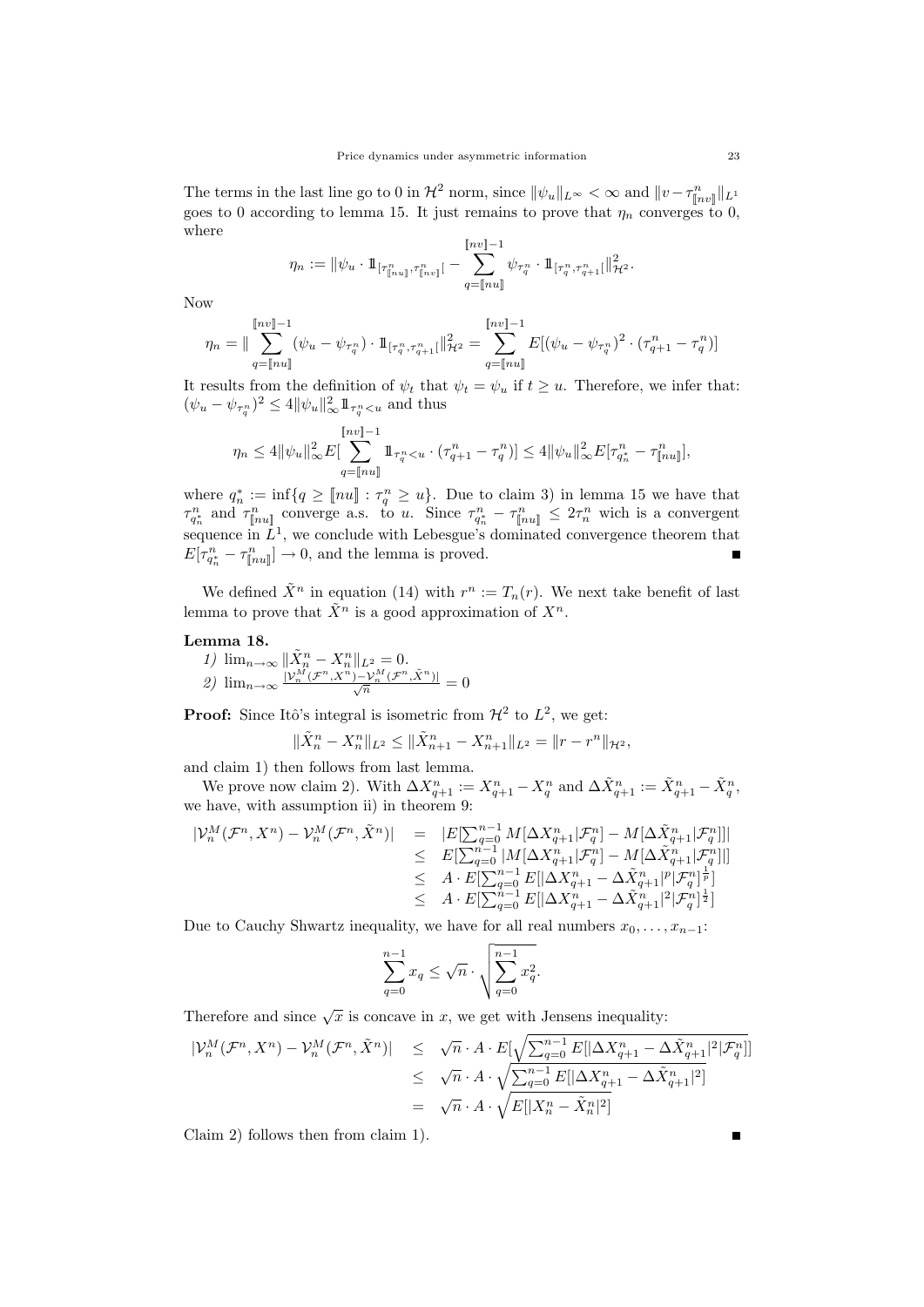We will next compute  $\mathcal{V}_n^M(\mathcal{F}^n, \tilde{X}^n)$ . Defining  $\lambda_q^n$  as:  $\lambda_q^n := n \cdot E[\int_{\frac{q}{\alpha}}^{\frac{q+1}{n}} r_s ds | \mathcal{G}_{\tau_q^n}]$ , we have  $r_t^n := \sum_{q=0}^{n-1} \lambda_q^n \cdot 1\!\!1_{[\tau_q^n, \tau_{q+1}^n[}(t) )$ . Since r is a positive process, we clearly have  $\lambda_q^n \geq 0$ . Next,  $\tilde{X}_{q+1}^n - \tilde{X}_q^n = \lambda_q^n \cdot (B_{\tau_{q+1}^n} - B_{\tau_q^n}) = a_q^n \cdot Y_{q+1}^n$ , where  $a_q^n := \frac{\lambda_q^n}{\sqrt{n}}$ . Since r is a positive process,  $a_q^n$  is positive and  $\mathcal{F}_q^n$ -measurable, as it results from the definition of  $\lambda_q^n$ . Therefore, since  $M[X]$  is 1-homogeneous in X according to assumption i) in theorem 9, since  $[Y_{q+1}^n | \mathcal{F}_q] = [Y]$ , and since  $E[Y^2] = 1$ ,  $E[Y] = 0$ , we get:

$$
\begin{array}{rcl} \mathcal{V}^M_n(\mathcal{F}^n,\tilde{X}^n) & = & E[\sum_{q=0}^{n-1}M[\tilde{X}^n_{q+1}-\tilde{X}^n_q|\mathcal{F}^n_q]] \\ & = & E[\sum_{q=0}^{n-1}M[a^n_q\cdot Y^n_{q+1}|\mathcal{F}^n_q]] \\ & = & E[\sum_{q=0}^{n-1}a^n_q\cdot M[Y]] \\ & = & M[Y]\cdot E[\sum_{q=0}^{n-1}a^n_q\cdot (Y^n_{q+1})^2] \\ & = & M[Y]\cdot E[(\sum_{q=0}^{n-1}a^n_q\cdot Y^n_{q+1})\cdot (\sum_{q=0}^{n-1}Y^n_{q+1})] \\ & = & \sqrt{n}\cdot M[Y]\cdot E[\tilde{X}^n_n\cdot B_{\tau^n_n}] \end{array}
$$

.

Since  $E[B_{\tau_n}^2] = 1$ , we also have

$$
\begin{array}{lll}\n\frac{\mathcal{V}_n^M(\mathcal{F}^n, \tilde{X}^n)}{M[Y] \cdot \sqrt{n}} & \geq & E[X_n^n \cdot B_{\tau_n^n}] - \|\tilde{X}_n^n - X_n^n\|_{L^2} \\
& = & E[X_{n+1}^n \cdot B_{\tau_n^n}] - \|\tilde{X}_n^n - X_n^n\|_{L^2} \\
& \geq & E[X_{n+1}^n \cdot B_1] - \|X_{n+1}^n\|_{L^2} \cdot \|B_{\tau_n^n} - B_1\|_{L^2} - \|\tilde{X}_n^n - X_n^n\|_{L^2} \\
& = & E[f_\mu(B_1) \cdot B_1] - \|\mu\|_{L^2} \cdot \|B_{\tau_n^n} - B_1\|_{L^2} - \|\tilde{X}_n^n - X_n^n\|_{L^2} \\
& = & \alpha(\mu) - \|\mu\|_{L^2} \cdot \|B_{\tau_n^n} - B_1\|_{L^2} - \|\tilde{X}_n^n - X_n^n\|_{L^2}\n\end{array}
$$

With claim 4) in lemma 15 and claim 1) in lemma 18, we conclude then that:

$$
\liminf_{n \to \infty} \frac{\mathcal{V}_n^M(\mathcal{F}^n, X^n)}{\sqrt{n}} = \liminf_{n \to \infty} \frac{\mathcal{V}_n^M(\mathcal{F}^n, \tilde{X}^n)}{\sqrt{n}} \ge M[Y] \cdot \alpha(\mu).
$$

Since  $\overline{\mathcal{V}}_n^M$  $\mathcal{V}_n^M(\mu) \geq \mathcal{V}_n^M(\mathcal{F}^n, X^n)$ , we thus have proved that for all  $Y \in L^4$  with  $E[Y] =$ 0 and  $E[Y^2] = 1$ :

$$
\liminf_{n \to \infty} \frac{\overline{\mathcal{V}}_n^M(\mu)}{\sqrt{n}} \ge M[Y] \cdot \alpha(\mu).
$$

Since  $\tilde{\mathcal{D}} := \{ \tilde{Y} \in L^4 : E[\tilde{Y}] = 0 \text{ and } E[\tilde{Y}^2] \leq 1 \}$  is dense for the  $L^2$ -norm in  $\mathcal{D} := \{ \tilde{Y} \in L^2 : E[\tilde{Y}] = 0 \text{ and } E[\tilde{Y}^2] \leq 1 \}, \text{ and since } M \text{ is continuous for the } L^p$ norm and thus for the  $L^2$ -norm, we infer that there exists a sequence  $\{\tilde{Y}_n\}_{n\in\mathbb{N}}\subset\tilde{\mathcal{D}}$ such that

$$
\lim_{n \to \infty} M[\tilde{Y}_n] = \rho := \sup \{ M[\tilde{Y}] : \tilde{Y} \in \mathcal{D} \} > 0.
$$

We may further assume that  $M[\tilde{Y}_n] > 0$ , so that, since M is 1-homogeneous, we have that  $M[Y_n] \geq M[\tilde{Y}_n]$ , where  $Y_n = \frac{\tilde{Y}_n}{\|\tilde{Y}_n\|}$  $\frac{Y_n}{\|\tilde{Y}_n\|_{L^2}}$ . Since  $Y_n \in L^4$  satisfies  $E[Y_n] = 0$ and  $E[Y_n^2] = 1$ , we thus have proved that

$$
\lim_{n \to \infty} \frac{\overline{\mathcal{V}}_n^M(\mu)}{\sqrt{n}} \ge \lim_{n \to \infty} M[Y] \cdot \alpha(\mu) = \rho \cdot \alpha(\mu).
$$

With theorem 14, we get then

Theorem 19. Under the hypotheses of theorem 9,

$$
\lim_{n \to \infty} \frac{\overline{\mathcal{V}}_n^M(\mu)}{\sqrt{n}} = \rho \cdot \alpha(\mu).
$$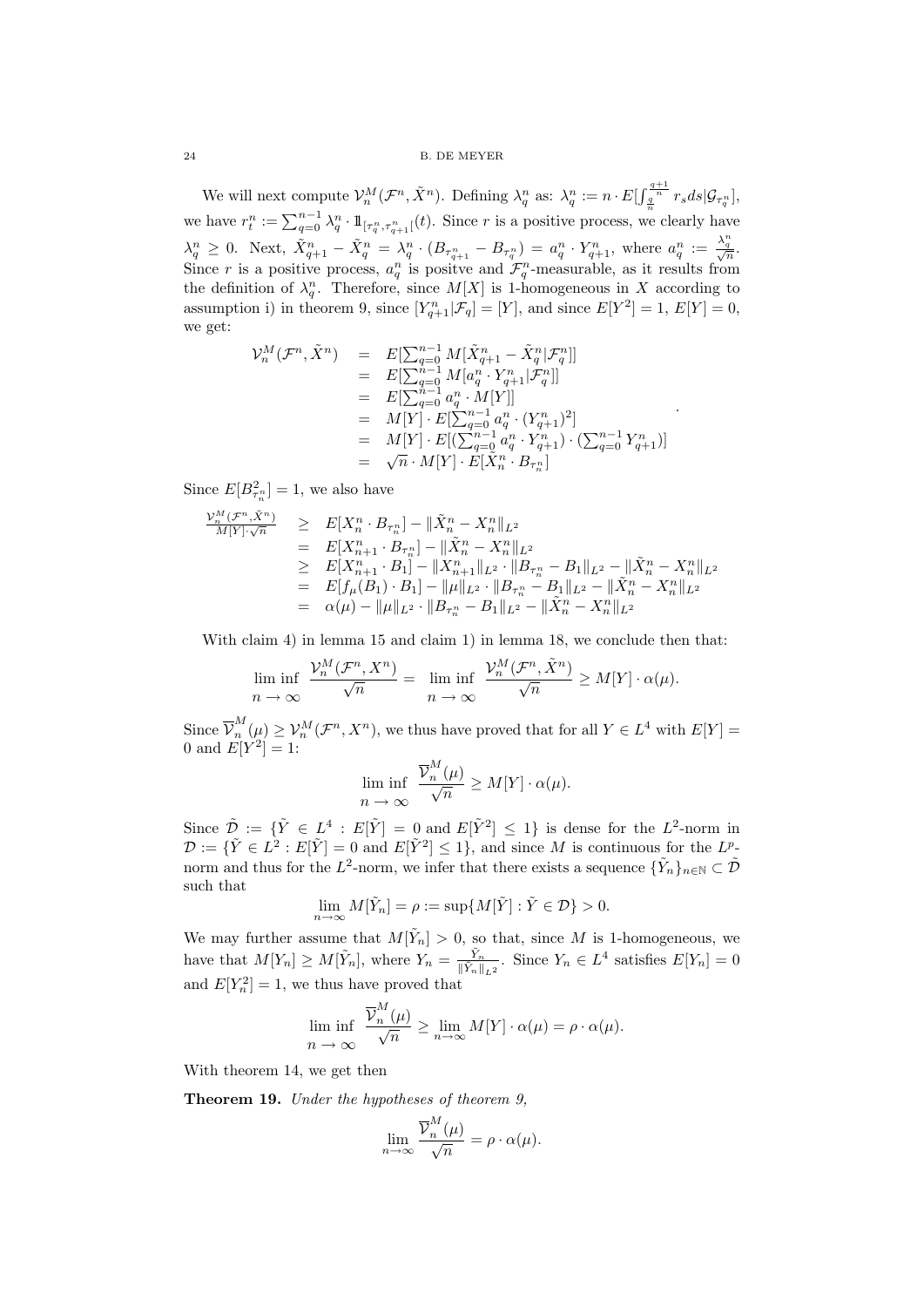The first part of theorem 9 is thus proved. The second part will be proved in the next section.

3.8. Convergence to the continuous martingale of maximal variation. Let B be a standard one dimensional Brownian motion on a filtered probability space  $(\Omega, \mathcal{A}, P, (\mathcal{G}_t)_{t \geq 0})$ . If  $\mu \in {\Delta^1}^+$ , the martingale  $\Pi_t^{\mu} := E[f_\mu(B_1)|\mathcal{G}_t]$  will is referred to in this paper as the continuous martingales of maximal variation of final distribution  $\mu$ . This terminology is justified by the next result that clearly implies the second part of theorem 9.

If  $(\mathcal{F}, X) \in \mathcal{M}_n(\mu)$ , we define the continuous time representation  $\tilde{X}$  of X as the process  $(\tilde{X}_t)_{t\in[0,1]}$  with  $\tilde{X}_t := X_{\llbracket nt \rrbracket}$ , where  $\llbracket a \rrbracket$  is the greatest integer less or equal to a.

**Theorem 20.** Assume that M satisfies the hypotheses i) and ii) of theorem 9, that  $\rho > 0$ , that  $\mu \in \Delta^2$  and that  $\{(\mathcal{F}^n, X^n)\}_{n \in \mathbb{N}}$  is a sequence of martingales with for all  $n$   $(\mathcal{F}^n, X^n) \in \mathcal{M}_n(\mu)$ , that asymptotically maximizes the M-variation, i.e.:

$$
\lim_{n \to \infty} \frac{\mathcal{V}_n^M(\mathcal{F}^n, X^n)}{\sqrt{n}} = \rho \cdot \alpha(\mu)
$$

Then  $\tilde{X}^n$  converges in finite dimensional distribution to  $\Pi^{\mu}$ : For all finite set  $J \subset$ [0,1],  $(\tilde{X}_t^n)_{t \in J}$  converges in law to  $(\Pi_t^{\mu})_{t \in J}$ 

**Proof:** Let  $\{(\mathcal{F}^n, X^n)\}_{n\in\mathbb{N}}$  be an asymptotically maximizing sequence. Without loss of generality, we may assume that  $\mathcal{F}^n$  contains an adapted system  $(U_q)_{q=0,\ldots,n}$ of independent uniform random variables, independent of  $X^n$ , (otherwise  $\mathcal{F}^n$  could be widened). Therefore, with (10), there exists  $S^n \in \mathcal{S}_{(\rho, 4A+\rho)}^*(\mathcal{F}^n)$  such that  $\mathcal{V}_n^M(\mathcal{F}^n, X^n) - 1 \leq E[X_{n+1}^n \cdot S_n^n]$ , and thus

$$
\lim_{n \to \infty} \frac{E[X_{n+1}^n \cdot S_n^n]}{\rho \cdot \sqrt{n}} = \alpha(\mu).
$$

As in section 3.5, for  $\epsilon_n > 0$  to be determined later, we may embed  $(X^n, R^n)$  in the Brownian filtration  $\mathcal{G}$ , where  $R^n := \frac{S^n}{\gamma}$  $\frac{S^n}{\rho \cdot \sqrt{n}}$ , obtaining thus an increasing sequence  $(\tau_q^n)_{q=0,\ldots,n+1}$  and a pair  $(\hat{X}^n, \hat{R}^n)$  of  $\hat{\mathcal{F}}^n$  martingales, where  $\hat{\mathcal{F}}_q^n := \mathcal{G}_{\tau_q^n}$  such that  $(X^n, R^n)$  and  $(\hat{X}^n, \hat{R}^n)$  are equally distributed. We then have

$$
E[\hat{X}_{n+1}^n B_1] \ge E[\hat{X}_{n+1}^n \hat{R}_n^n] - ||\mu||_{L^2} \cdot ||B_1 - \hat{R}_n^n||_{L^2}
$$

Since  $E[\hat{X}_{n+1}^n \hat{R}_n^n] = E[X_{n+1}^n R_n^n]$ , the first term in the right hand side of the last inequality converges to  $\alpha(\mu)$ . Next, according to (11) and claim 3) in lemma 13 with  $t = 1$ :

$$
||B_1 - \hat{R}_n^n||_{L^2} \le ||B_1 - B_{\tau_n^n}||_{L^2} + ||B_{\tau_n^n} - \hat{R}_n^n||_{L^2}
$$
  
 
$$
\le \kappa \cdot n^{\frac{1}{p'\wedge 4} - \frac{1}{2}} + \sqrt{\epsilon_n (n+1)} + \sqrt{\epsilon_n n}
$$

So if  $\epsilon_n$  is chosen so as to ensure  $n\epsilon_n \to 0$  as  $n \to \infty$ , we get

$$
\lim_{n \to \infty} \frac{E[\hat{X}_{n+1}^n \cdot B_1]}{\rho \cdot \sqrt{n}} = \alpha(\mu).
$$

Since  $B_1 \sim \mathcal{N}(0, 1)$  and  $\hat{X}_{n+1}^n \sim \mu$ , we may then apply claim 2) in theorem 8 to infer that  $\hat{X}_{n+1}^n$  converges in  $L^1$ -norm to  $f_\mu(B_1) = \Pi_1^\mu$ .

Next observe that  $\|\hat{X}_{\llbracket nt \rrbracket}^n - \Pi_t^{\mu} \|_{L^1} \leq \|\hat{X}_{\llbracket nt \rrbracket}^n - \Pi_{\tau_{\llbracket nt \rrbracket}^n}^{\mu} \|_{L^1} + \|\Pi_{\tau_{\llbracket nt \rrbracket}^n}^{\mu} - \Pi_t^{\mu} \|_{L^1}.$  But

$$
\|\hat{X}_{\llbracket nt \rrbracket}^n - \Pi_{\tau_{\llbracket nt \rrbracket}^n}^\mu\|_{L^1} = \|E[\hat{X}_{n+1}^n - \Pi_1^\mu | \mathcal{G}_{\tau_{\llbracket nt \rrbracket}^n}] \|_{L^1} \leq \|\hat{X}_{n+1}^n - \Pi_1^\mu\|_{L^1}.
$$